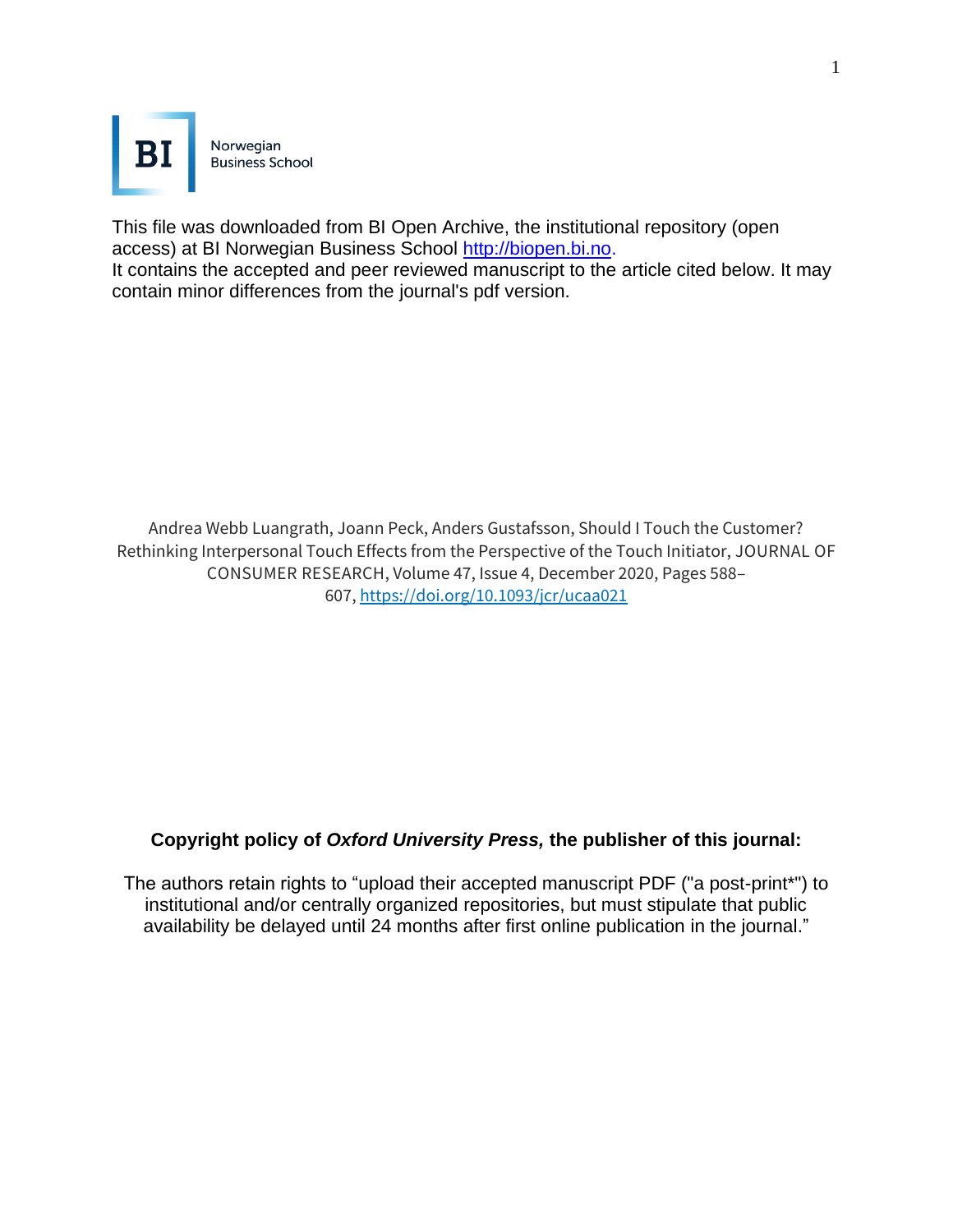#### Should I Touch the Customer? Rethinking Interpersonal Touch Effects from the Perspective of

the Touch Initiator

#### ANDREA WEBB LUANGRATH

#### JOANN PECK

#### ANDERS GUSTAFSSON

Andrea Webb Luangrath [\(andrea-luangrath@uiowa.edu\)](mailto:andrea-luangrath@uiowa.edu) is assistant professor of marketing, Tippie College of Business, University of Iowa, 21 E. Market Street, Iowa City, IA 52242, USA. Joann Peck [\(jpeck@bus.wisc.edu\)](mailto:jpeck@bus.wisc.edu) is associate professor of marketing, Wisconsin School of Business, University of Wisconsin–Madison, 975 University Avenue, Madison, WI 53706, USA. Anders Gustafsson [\(anders.gustafsson@bi.no\)](mailto:anders.gustafsson@bi.no) is professor of marketing, BI - Norwegian Business School, Nydalsveien 37, 0484, Oslo, Norway. Please address correspondence to Andrea Luangrath. This research is based on the first author's dissertation. The authors gratefully acknowledge the editor, associate editor, and reviewers for their helpful guidance as well as Colleen Kirk, Evan Polman, Bowen Ruan, and Rob Tanner for their comments on the manuscript. The authors also thank UW-Madison undergraduate program staff, marketing PhD students, and undergraduates for assistance in study execution. Supplementary materials are included in the web appendix accompanying the online version of this article.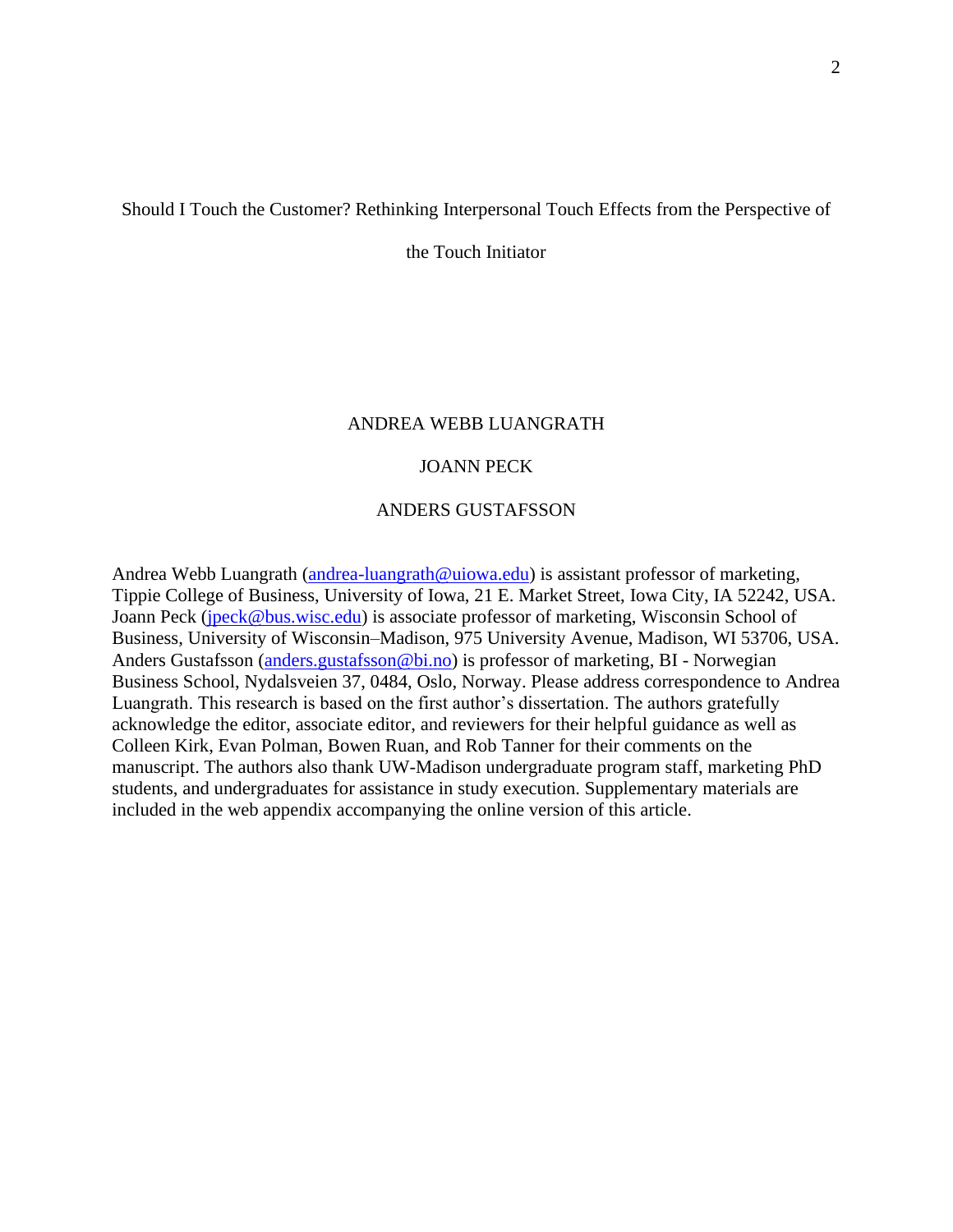Previous research has highlighted the effects of *receiving* interpersonal touch on persuasion. In contrast, we examine *initiating* touch. Individuals instructed to touch engage in egocentric projection in which they project their own affective reaction onto their expectations for how the recipient will feel (i.e., empathic forecast), how they appear to the recipient (i.e., metaperception), and the evaluation of the interaction itself (i.e., interaction awkwardness). Touch initiators expect that recipients will feel worse with touch, express concern for how they, themselves, will be perceived, and think interactions are more awkward. Interestingly, touch *recipients* do not evaluate these interactions more negatively and leave higher tips after having been touched; touch initiators do not expect this to be the case. As a result, instructed touch initiators (vs. volitional touch initiators) are less (more) likely to engage in subsequent interactions with customers, potentially undermining future service provided to customers. Across five studies, four of which involve actual dyadic interactions, we test the consequences of initiating touch with an inquiry into the effects of interpersonal touch on the initiator. We discuss theoretical and managerial implications.

*Keywords*: initiating interpersonal touch, egocentric projection, empathic forecast, metaperception, nonverbal communication, haptics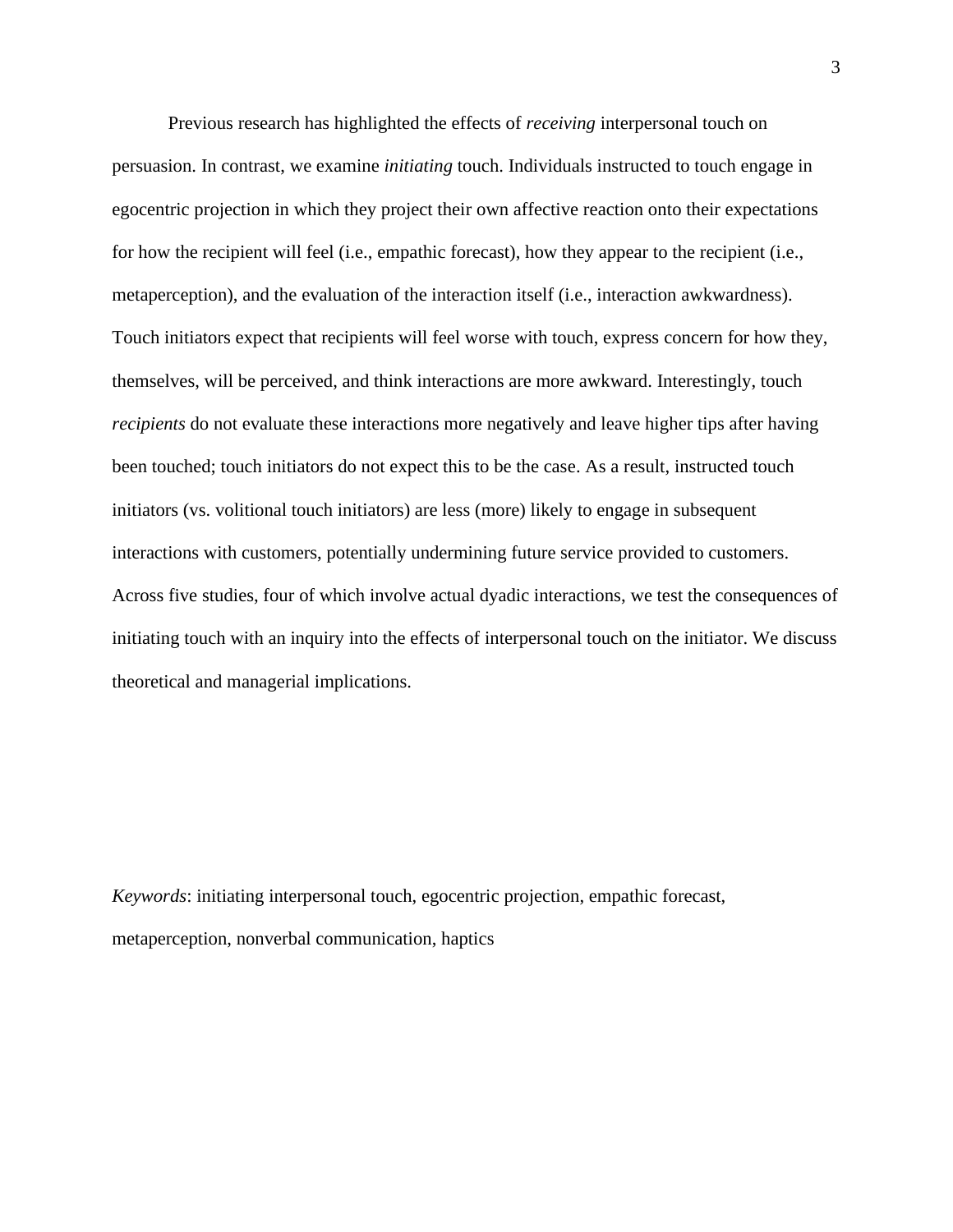Research in marketing has examined *receiving* interpersonal touch, which we know influences consumer attitudes and behaviors. For example, individuals who receive touch leave higher tips for servers in a restaurant (Crusco and Wetzel 1984; Stephen and Zweigenhaft 1986), report more positive affect (Fisher, Rytting, and Heslin 1976), and engage in financial risk-taking (Levav and Argo 2010). When a request is coupled with touch, consumers more frequently comply with that request, whether sampling or buying products (Hornik 1992), allowing a fellow customer to cut in line (Bohm and Hendricks 1997), taking medications as prescribed (Guéguen, Meineri and Chales-Sire 2010), or helping a citizen in need (Guéguen and Fischer-Lokou 2003). Given these positive effects of touch on recipients, it is ironic that little research has examined people who initiate touch, logically without whom there would be no touch. Across prior research, the focus is on how the recipient of interpersonal touch responds to being touched. In contrast, this research focuses on the touch *initiator*.

While the rationale for studying the reception of touch is clear, studying the initiating side of touch is relevant to marketing as well. Human interaction between a service provider and a customer has an immense impact on the outcome of a service encounter (Dion and Borraz 2017; Hogreve et al. 2017; Shostack 1977). Waitstaff and salespeople may decide to use interpersonal touch as a tactic to influence choices, yet compared to other marketing actions that are known to positively influence consumers (e.g., smiling at a customer; Hennig-Thurau et al. 2006), touch occurs with relative infrequence. If such positive effects occur for touch recipients, why is touch not more readily employed? Logically, we wonder whether touch initiators underestimate the effectiveness of a touch-based interaction, expecting recipients to perceive touch more negatively than they actually do. As over 14 million Americans are in sales positions,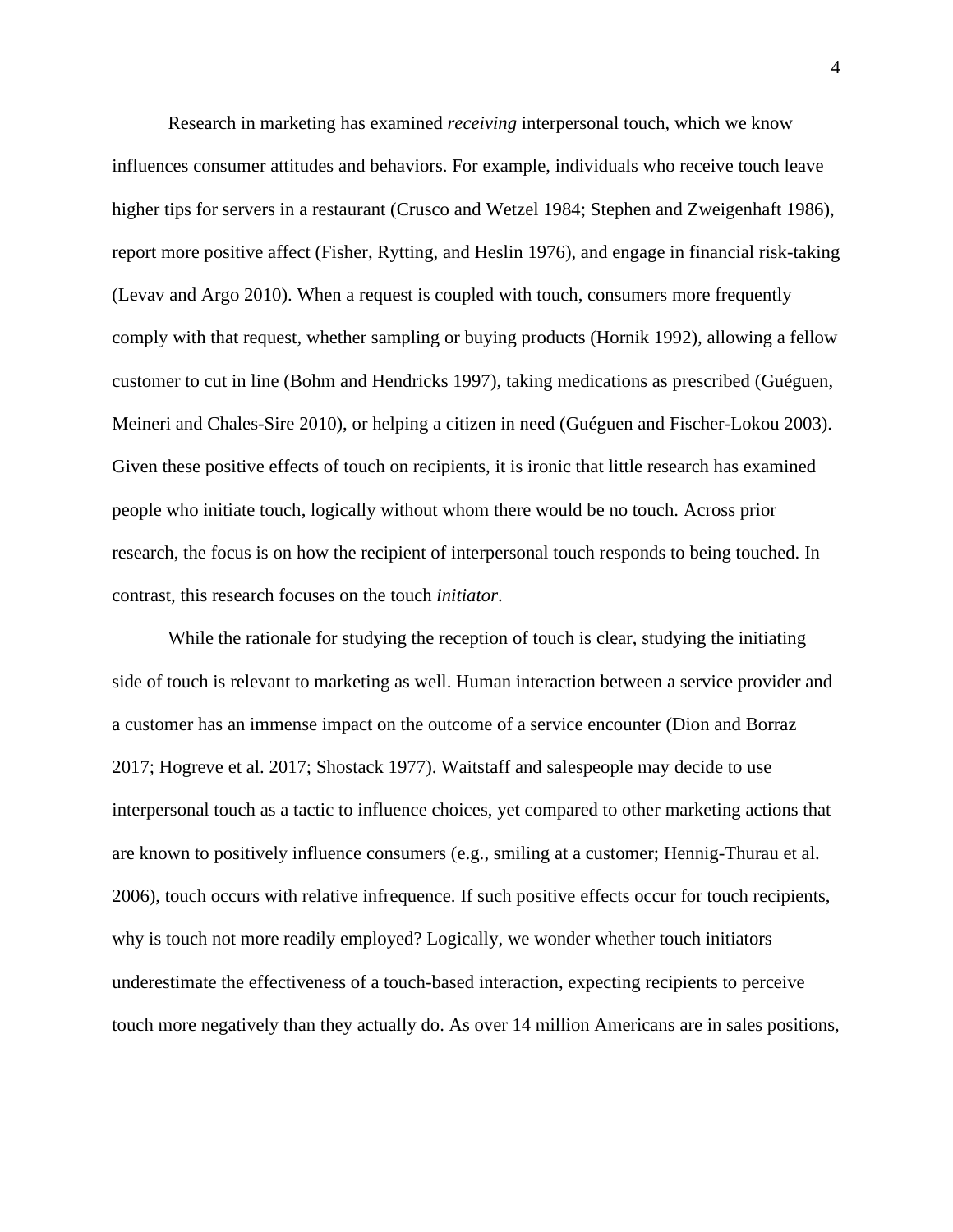and another 2.5 million serve as waitstaff (Bureau of Labor Statistics 2019), these questions regarding the act of initiating touch merit investigation.

In the context of service encounters or exchange-based relationships, we focus on the initiation of interpersonal touch – a light touch directed from the hand of the initiator to the upper arm or shoulder of the recipient – to understand the initiator's interaction evaluations and subsequent behavior. To our knowledge, this work is the first in marketing to *manipulate*  interpersonal touch initiation. In studies 1 and 2 individuals are instructed to touch another person, called instructed touch. This touch is not volitional as an individual does not decide if and when to use it. This is done to ensure appropriate manipulation of touch since a selection issue arises when individuals are allowed to self-select out of the condition and decide not to initiate touch. Studies 3, 4, and 5 relax this constraint and include a volitional touch condition. Across five studies, four of which involve actual dyadic interactions, we find that the suggestion to initiate touch prompts an individual to project their own affective reaction onto others. Initiators believe recipients feel worse, express concern for how touch reflects on them, and think interactions are more awkward. These negative effects for the touch initiator influence downstream behaviors (e.g., decreasing the likelihood of engaging in future interactions with the touched customer) but can be attenuated by giving initiators the option to touch. Interestingly, the recipient of touch does not experience the interaction more negatively, and positive effects of touch on the recipient are still evident. We begin with a theoretical discussion of touch initiation in service encounters.

#### **THEORETICAL BACKGROUND**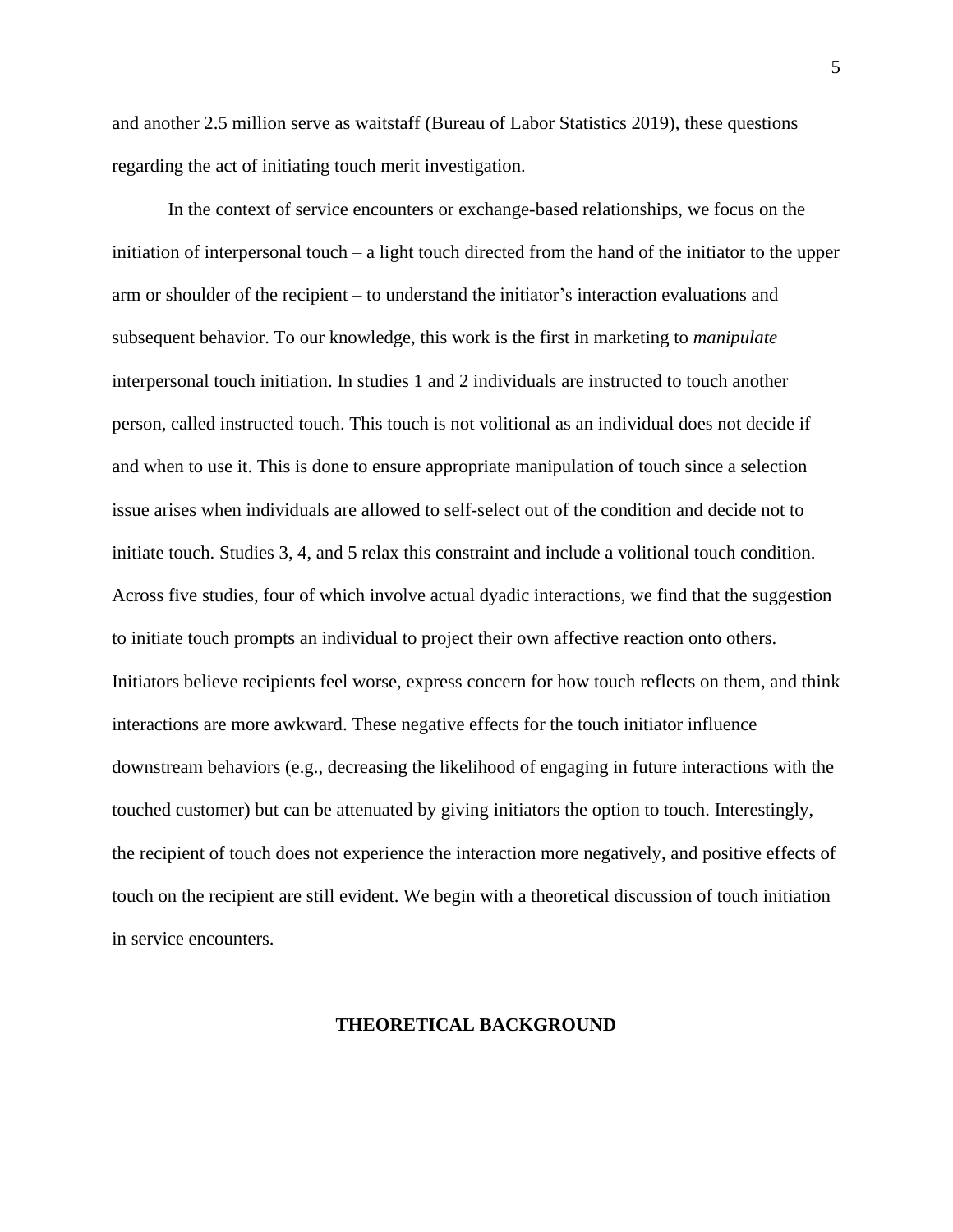Touch Initiation and Imposed Intimacy

The act of initiating touch is fundamentally different from touch reception in that the use of touch is an active, self-initiated behavior, while reception of touch is a passive, other-initiated occurrence. Thus, the initiator is the source of the touch. A light touch on the upper arm is considered to be one of the most neutral places to touch another person (Masson and Op de Beeck 2018). Yet, even this relatively benign touch still requires physical closeness, which is integrally associated with emotional or physical intimacy (Mashek and Aron 2008) and is often preferred to use in interactions with close, rather than distant, others. Among strangers in a service context who may have no desire to form a deeper relationship, touch on the arm may be perceived as a form of imposed intimacy, which is undesirable and/or not personally selected (Schroeder et al. 2017). Whereas previous research shows that individuals are hard-wired to respond favorably to receiving touch from others (Gallace and Spence 2010) and those who receive touch on the arm often infer genuine motives or liking (Rose 1990), a touch initiator faces the risk of appearing too personal or intimate. As the potential cause of discomfort for another person (Batson et al. 2007), a service employee contemplating the use of touch may feel concerned about imposing intimacy on customers since this type of touch is not instrumental to the execution of a service and serves no functional goal.

Increasingly, in U.S. culture, the act of touch has become taboo leading to "touch paranoia" in which people are afraid of using touch and imposing intimacy in interactions (Simmering et al. 2013). Importantly, a notion prevalent in much psychological work is that "bad is stronger than good" (Ames 2005; Baumeister et al. 2001). Negative information, especially negative social information, is more likely to draw attention (Pratto and John 1991) and is weighed more heavily in impressions (Ybarra 2001). This is consistent with the spotlight effect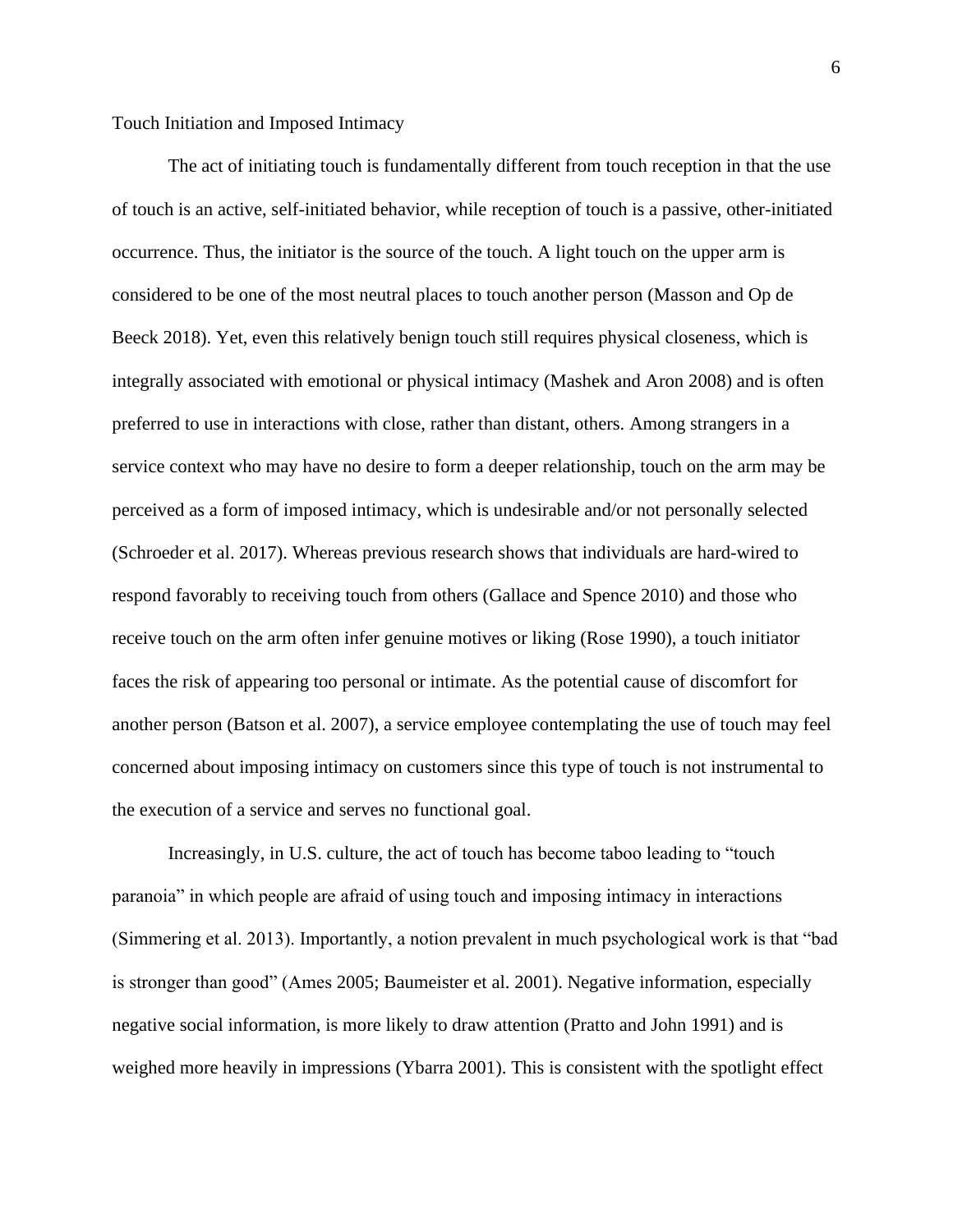which demonstrates that people overestimate the salience of their behavior to others (Gilovich, Medvec, and Savitsky 2000; Gilovich and Savitsky 1999; Savitsky, Epley, and Gilovich 2001). In a series of studies, Savitsky et al. (2001) show that one's expectations for negative judgment from others was exaggerated; this was true even before an interaction occurred. Indeed, merely *thinking* about a potentially negative event is often worse than actually *doing* it, and there is a greater likelihood of overestimating the impact of negative affect compared to positive affect (Wilson and Gilbert 2005). The suggestion to initiate touch is tantamount to shining the proverbial spotlight on one's actions, which will increase the salience of touching behavior triggering an individual to feel anxious about the act of initiating touch.

This is further underscored by normative differences in touching behavior across cultures; individuals from "non-contact" cultures such as the UK, Northern Europe, North America, and Asia touch each other far less often than people from "contact" cultures such as Latin or South America, or Southern Europe (DiBiase and Gunnoe 2004; Hall 1966; Henley 1973). Norms govern how people behave in a given situation (Aggarwal and Zhang 2006; Johar 2005) and represent important psychological reference points for evaluating and regulating one's own behavior (Feldman 1984). Taken together, the identifiability of the source of touch, the perceived spotlight on one's own behavior, and the concern over imposing intimacy with a nonnormative act provide rationale for why a touch initiator may have a negative affective reaction to a suggestion to use touch in a service context.

> --------------------------------- Insert Figure 1 about here ---------------------------------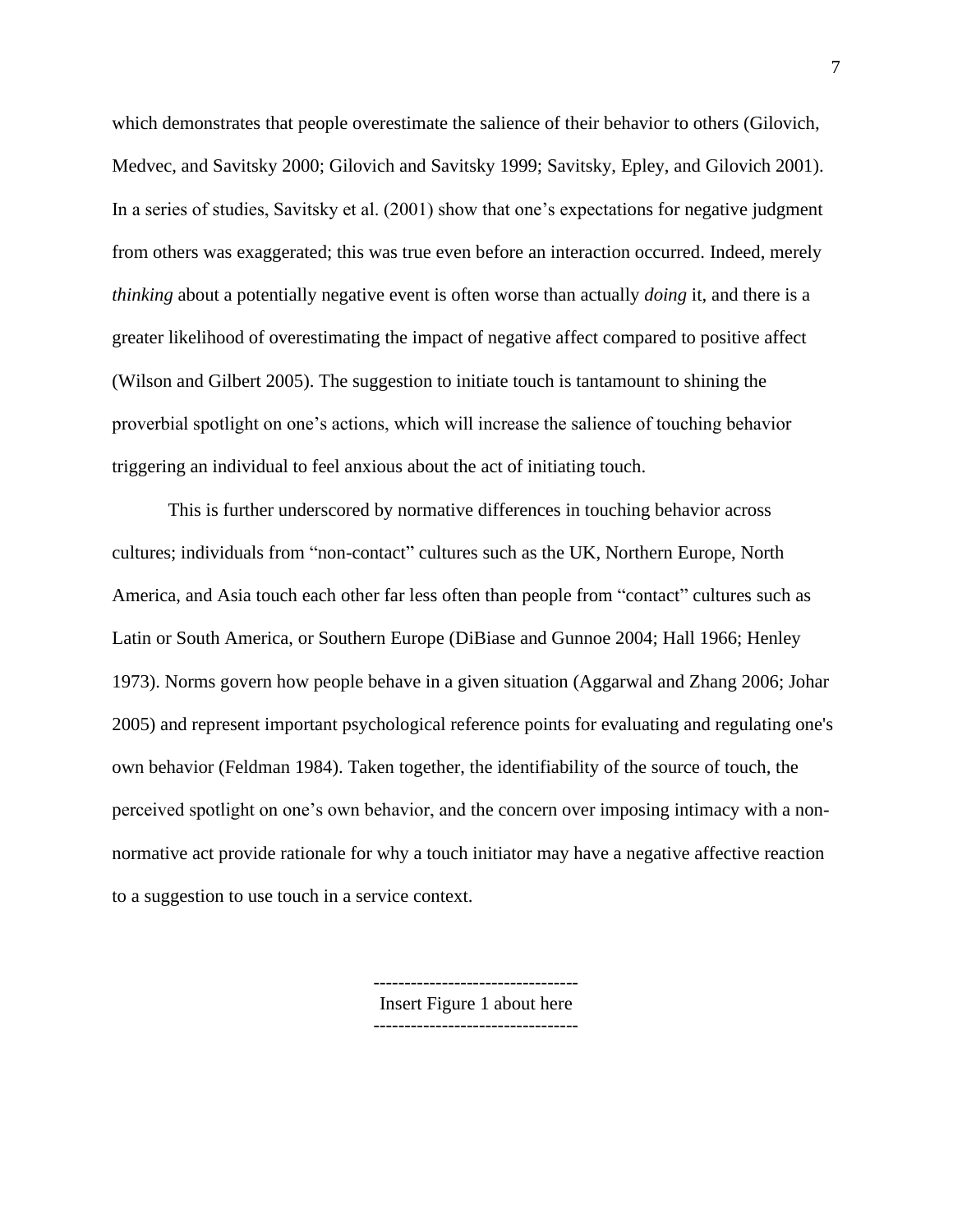Egocentric Projection and Interaction Evaluations

People experience and rely on affective reactions to form evaluations (Pham 2004; Schwarz and Clore 2007). Much psychological work demonstrates that people frequently assume that others think, want, and feel what they themselves think, want, and feel (Krueger 2000; Krueger and Clement 1994). This is the notion of egocentric projection, which is a tendency to expect similarities between oneself and others, rooted in an egocentric bias (Robbins and Krueger 2005). When considering social interactions, people use their own self assessments as the basis for projection, which provides the underlying rationale for why a touch initiator may assume that a touch recipient will feel as they do. In short, we expect that an initiator's own negative affective reaction to touch will be projected onto their subsequent evaluations of the interaction and interaction partner.

We conjecture that egocentric projection may arise with touch initiation due to limited prior experience driven by differences between communal and exchange relationships. In communal relationships (e.g., with a partner or a child), interpersonal touch is likely normative and frequent. Yet, in our context of exchange relationships (e.g., with a customer in a service context), individuals may have little experience initiating interpersonal touch with strangers. In the absence of prior experiences to draw on, individuals may resort to a "projection-by-default" approach (Ames 2005). Individuals should be more likely to use their own reactions as an informational base the less other information, such as prior experience initiating touch with strangers, is easily accessible. "When the responses of others are not known, people project their own as a first bet" (Krueger 2003, 589). People use themselves as a "source model" for predicting others' thoughts and feelings (Van Boven and Loewenstein 2003).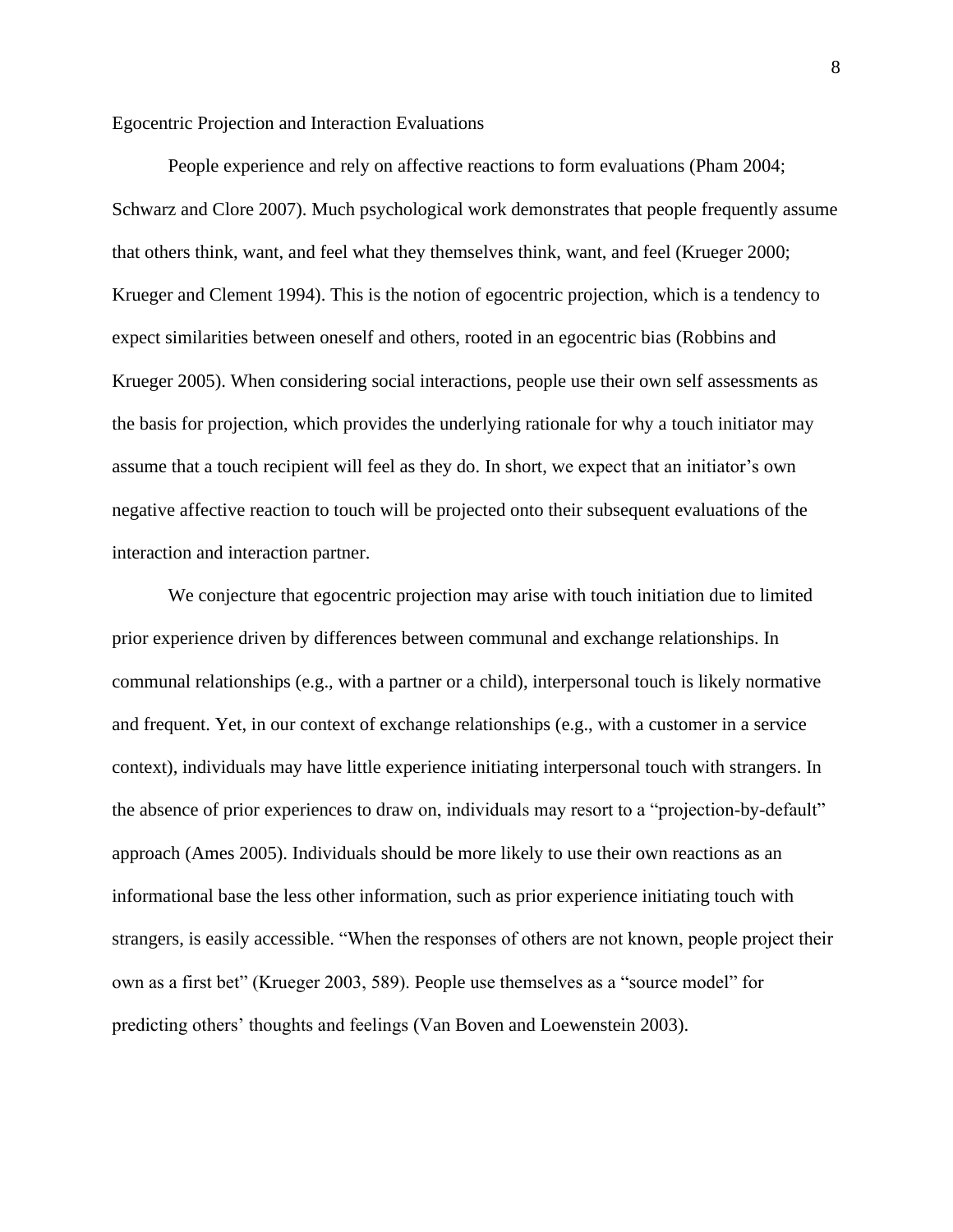With egocentric projection operating as a latent theory underlying the model, the congruence between one's self assessments and one's assessments for others is an indication that projection has occurred. In effect, egocentric projection lives "behind" the overall model and is often captured via consistent shifts in downstream consequences. "The more a participant's own responses predicted the target response, the higher his or her measure of projection was" (Ames 2004, 343). Indeed, the congruency or incongruency between the assessments for the self and assessments for others is consistent with how prior literature has documented theoretical support for projection (Ames and Iyengar 2005; Epley et al. 2009; Robbins and Krueger 2005). We give credence to the argument that egocentric projection is intricately linked with self-perception in that our perceptions of how others may feel are formed from one's own dispositions. In essence, we're interested in the downstream effects as indications, or markers, of egocentric projection.

In contemplating interactions with others, social predictions are particularly susceptible to egocentric biases (Van Boven and Loewenstein 2005). Therefore, we investigate three interaction-based social evaluations, distinct in their *target* of assessment, formed by touch initiators: (1) empathic forecast or the consideration for how the *other* will feel, (2) metaperception or the consideration for how *I* will be perceived, and (3) interaction awkwardness or consideration for how the *interaction* went. We further consider how touch initiation will impact downstream interactions with the touch recipient. We propose that an initiator's initial affective reaction, or consideration how oneself feels, will influence these subsequent evaluations and behaviors due to egocentric projection.

*Empathic Forecast*. People form empathic forecasts, or affective forecasts for someone else (Pollmann and Finkenauer 2009). Humans are socially attentive organisms (Silk 2007; Sinha and Nayakankuppam 2014) and have the capability to consider the emotions, thoughts, and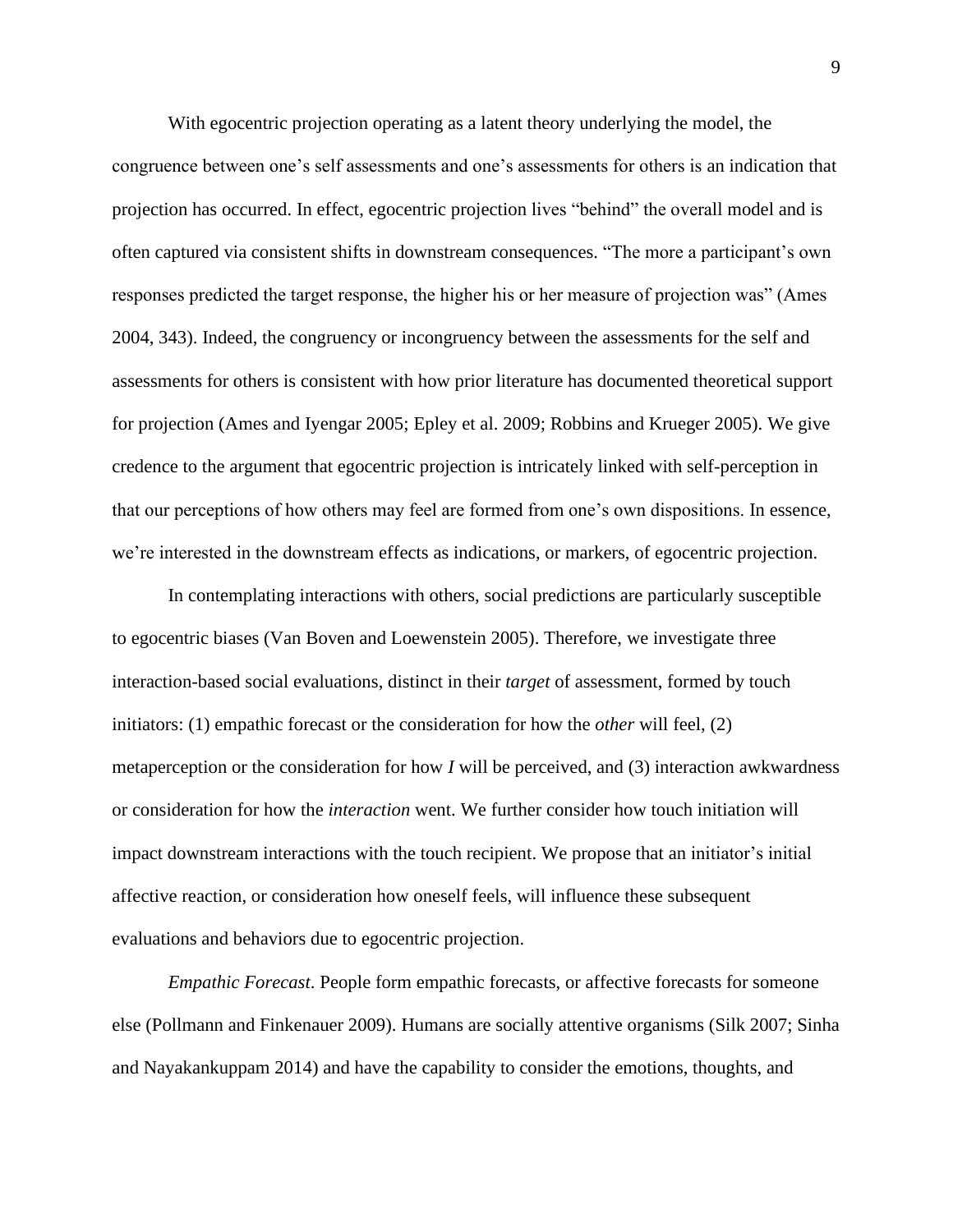experiences of another (Dunning et al. 1990; Herrmann et al. 2007). When contemplating how another might feel, individuals use their own internal states as the basis for prediction (Van Boven and Loewenstein 2005), which is often miscalibrated since people insufficiently adjust away from their own perceptions (Epley et al. 2004). Due to egocentric processing, an initiator may project their own negative affect onto the recipient, and thus, we anticipate a miscalibration in touch initiators thinking that recipients feel worse than they ultimately do.

*Metaperception.* An egocentric bias also prompts a touch initiator to consider how they, themselves, will be perceived. This is the notion of metaperception, or what people perceive others perceive of them (Frey and Tropp 2006; Kirk, Peck, and Swain 2018; Laing, Phillipson, and Lee 1966). Prior research demonstrates that people use their own private knowledge of themselves to infer how others view them, and thus have difficulty intuiting how they appear to others (Chambers et al. 2008). Therefore, we predict that the initial affective reaction experienced by the initiator influences metaperception (i.e., "what will they think of me?") believing that they will be viewed more negatively with the use of touch.

*Interaction Awkwardness.* Judgments about the interaction itself are also subject to egocentric biases. Previous research has shown that the egocentric bias is responsible for people mispredicting the impact of expressing gratitude to others, overestimating how awkward recipients would feel (Kumar and Epley 2018). In a similarly social context with implications for the recipient of a social act, we expect that initiators will believe that interactions with touch are more awkward than interactions without touch.

*Initiator's Subsequent Interaction.* In a service context, repeated interaction with customers is common and often expected (Price and Arnould 1999). If initiators evaluate an interaction less positively with touch, we expect that initiators will be less likely to want to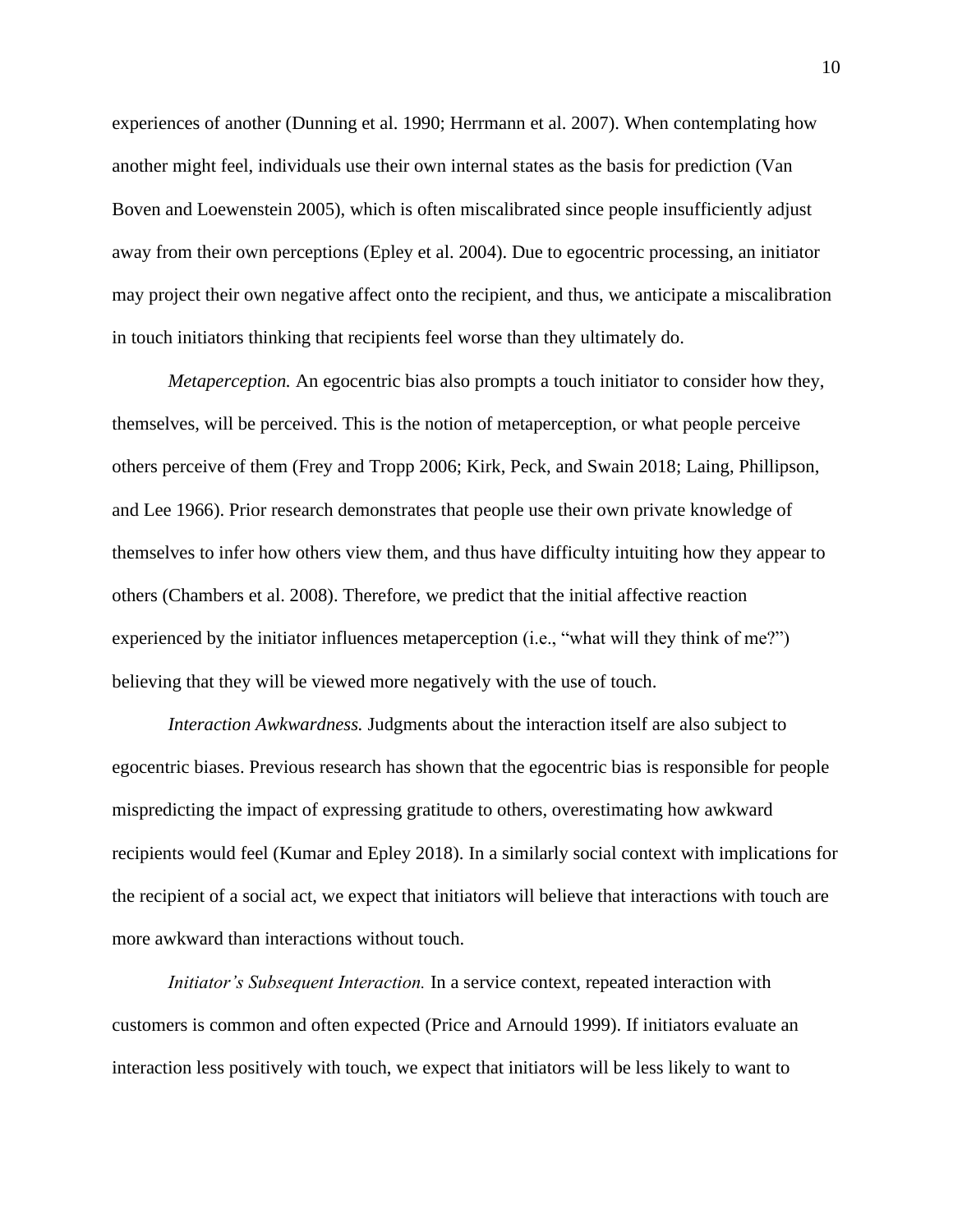further engage with the touch receiver. Since imposed intimacy can result in subsequent avoidant behaviors (Patterson, Mullens, and Romano 1971), this has implications for repeated interaction in service encounters. The suggestion to use touch with customers is expected to result in less subsequent interaction with the customer, compared to an interaction without touch (figure 1).

#### Overview of Studies

Study 1 reveals that the instruction to touch increases stress arousal measured via skin conductivity. Study 2, a lab simulation experimental study, demonstrates that when individuals are instructed to initiate touch, they think interactions are more awkward. Study 3 increases external validity by incorporating volitional touch and examines the underlying process that empathic forecasts, metaperception, and interaction awkwardness are driven by the projection of one's own affective reaction. Study 4 compares the suggestion to initiate touch to an instructed compliment in order to investigate whether the observed effects from initiating touch are simply due to being *instructed* to act a certain way. Results do not confirm a mere instruction account. Finally, in the context of dining interactions, study 5 uses an incentive-compatible design to show that diners (i.e., touch recipients) leave higher tips for servers, yet servers (i.e., touch initiators) do not anticipate this to be the case. Importantly, this study reveals downstream consequences of touch initiation such that instructed touch initiators (vs. volitional touch initiators) are less (more) likely to engage in subsequent interactions with touched customers, potentially undermining future service provided to customers (table 1).

Insert Table 1 about here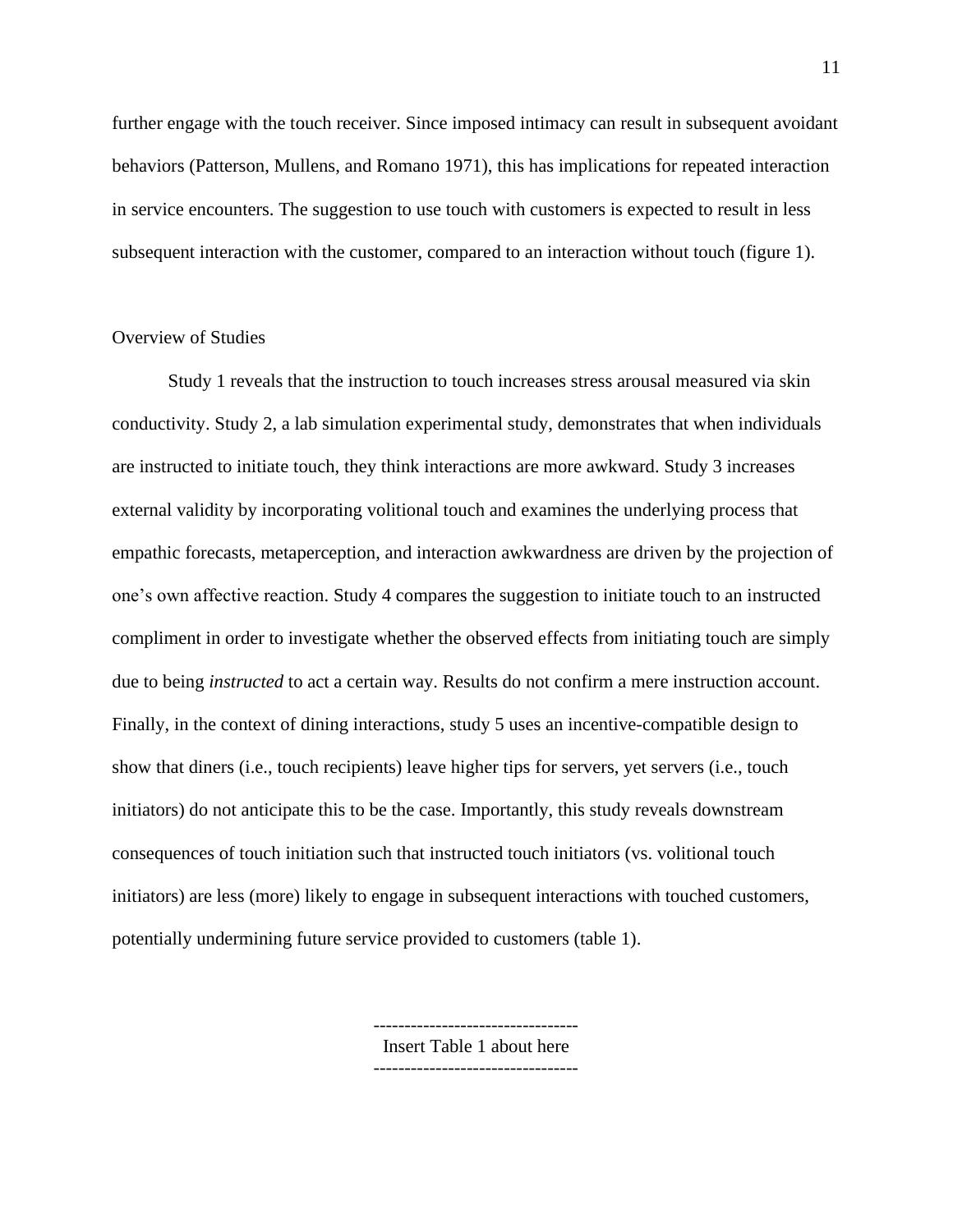# **STUDY 1: PHYSIOLOGICAL RESPONSES OF TOUCH INITIATORS TO THE INSTRUCTION TO TOUCH**

In this study, we investigate whether touch initiators exhibit more stress arousal than those not asked to touch. Arousal, a feeling state of activation, can be associated with intense emotional experiences (Pham 1996) and can be influenced by social interactions (Mehrabian and Russell 1974). Physiological arousal is indicative of the body's stress response (Cacioppo, Bernston, and Crites 1996; Duffy 1962; Sanbonmatsu and Kardes 1988). Since merely thinking about a potentially negative event is often worse that actually doing it (Wilson and Gilbert 2005), we expect that stress will emerge with the instruction to touch ahead of the interaction. We measure individuals' physiological reactions when instructed to touch and when engaging in touch, thus capturing arousal measures both ahead of and during an interaction.

#### Method

*Participants and Design.* Undergraduate students (N = 70, 61% female) participated in this study in exchange for a \$10 movie ticket. Initiating touch was manipulated between subjects. For six participants, we did not receive the correct number of time stamps to differentiate between the phases (i.e., instruction and interaction) and two participants in the touch condition chose not to complete the study, resulting in 62 useable responses.

*Measurement of Electrodermal Activity.* The Empatica E4, a Galvanic Skin Response (GSR) wristband, captures changes in the electrical properties of the skin of the touch initiator (Boucsein 2012). When an emotionally arousing stimulus is experienced, sweat is produced, which conducts electrical current (Stern, Ray, and Quigley 2001). Electrodermal activity (EDA)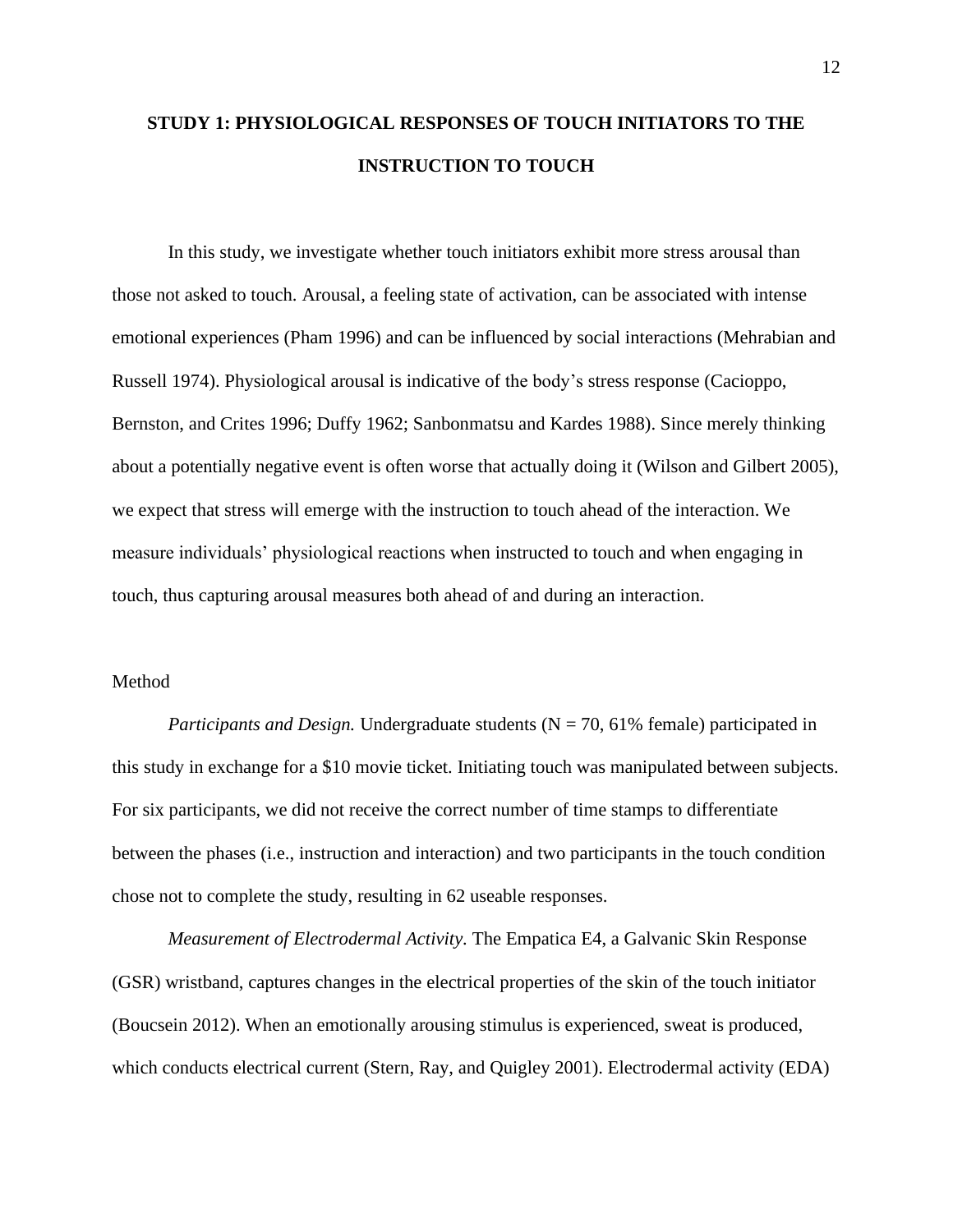is measured in microsiemens  $(\mu S)$ , and the sampling frequency for the E4 is 4 Hz and the resolution of the wristband is 900 picosiemens. The E4 was chosen since it is less intrusive than other options and allows for movement (appendix A).

#### Procedure

As participants entered the lab, they were told that the study examines human behavior in a simulated sales interaction. All participants were assigned the role of a salesperson and interacted with a "customer" who was a male confederate. The experimental procedure was carried out in three separate phases: the calibration phase, instruction phase, and interaction phase. While the skin conductance measure was continuous, each phase was marked on the device with a button press in order to clearly distinguish each phase. The following are procedures through each experimental phase (see web appendix A for full procedural details for all studies).

*Calibration Phase.* Since there is individual heterogeneity in electrodermal activity, the calibration phase ensured measurement reliability and determined a baseline stress level for each participant. To obtain this, we followed a procedure whereby participants were asked to count out loud from 500 backwards in intervals of 7 (Kirschbaum, Pirke, and Hellhammer 1993). The calibration phase lasted 75 seconds on average. After this stress-inducing task, the experimenter left the room for 2 minutes to allow for the participant to return to a resting state.

*Instruction Phase.* Next, participants were given the following instructions, "You have been assigned the role of a salesperson. In a minute, you will be led to an adjoining room. In this room you will interact with a customer. Your task is to ask him if he needs any help." In the touch condition, they were further told, "When you ask whether the customer needs help, touch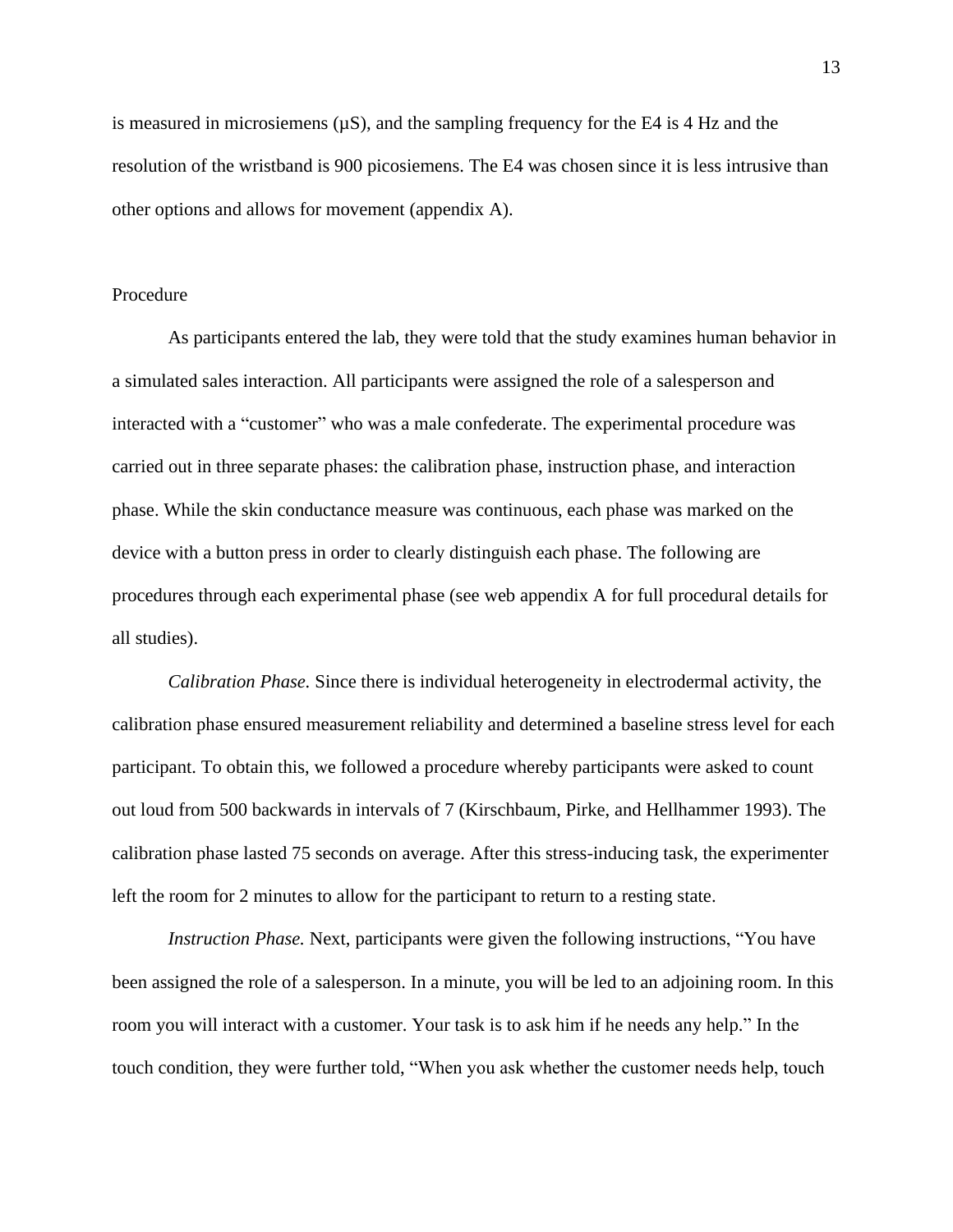the customer lightly on the upper arm between the elbow and the shoulder." The experimenter then demonstrated the touch on their own arm.

*Interaction Phase.* To begin the interaction phase, the participant was led to the room where the customer was waiting. The participant approached the customer and either touched or did not touch them while asking if they needed any help. The confederate was given instruction to respond "No, thank you. I am just browsing," maintain a neutral expression, and record whether each participant touched or did not touch him. At the end of the interaction, the participant was led to a separate room to complete a short questionnaire.

#### Results and Discussion

To ascertain what constitutes peaks of the GSR signal, we followed a similar approach as described in Benedek and Kaerbach (2010). The data was first processed using two filters applying a lowpass Butterworth filter of second order; one using cut-off frequency of 1 Hz (capturing phasic activity) and one using a cut-off frequency of 0.05 Hz (capturing tonic activity). The peaks were then identified from data processed by the former filter by taking the shape and behavior of the adjoining data into consideration and detecting peaks that were significantly different from this data to avoid over-detection of adjacent peaks.

Using a Mann-Whitney U-test, results demonstrate that individuals told to touch (vs. no touch) experienced significantly more stress arousal during the instruction phase of the experiment ( $M_{\text{No Touch}} = .16$ ,  $M_{\text{Touch}} = .63$ , U = 577, p = .03,  $\eta^2 = .075$ ). During the actual interaction, touch initiators did not experience significantly greater stress arousal as compared to those who did not touch ( $M_{\text{No Touch}} = .19$ ,  $M_{\text{Touch}} = .60$ , U = 573, p = .08,  $\eta^2 = .05$ ). Overall, salespeople who were instructed to touch the customer had more peaks in their electrodermal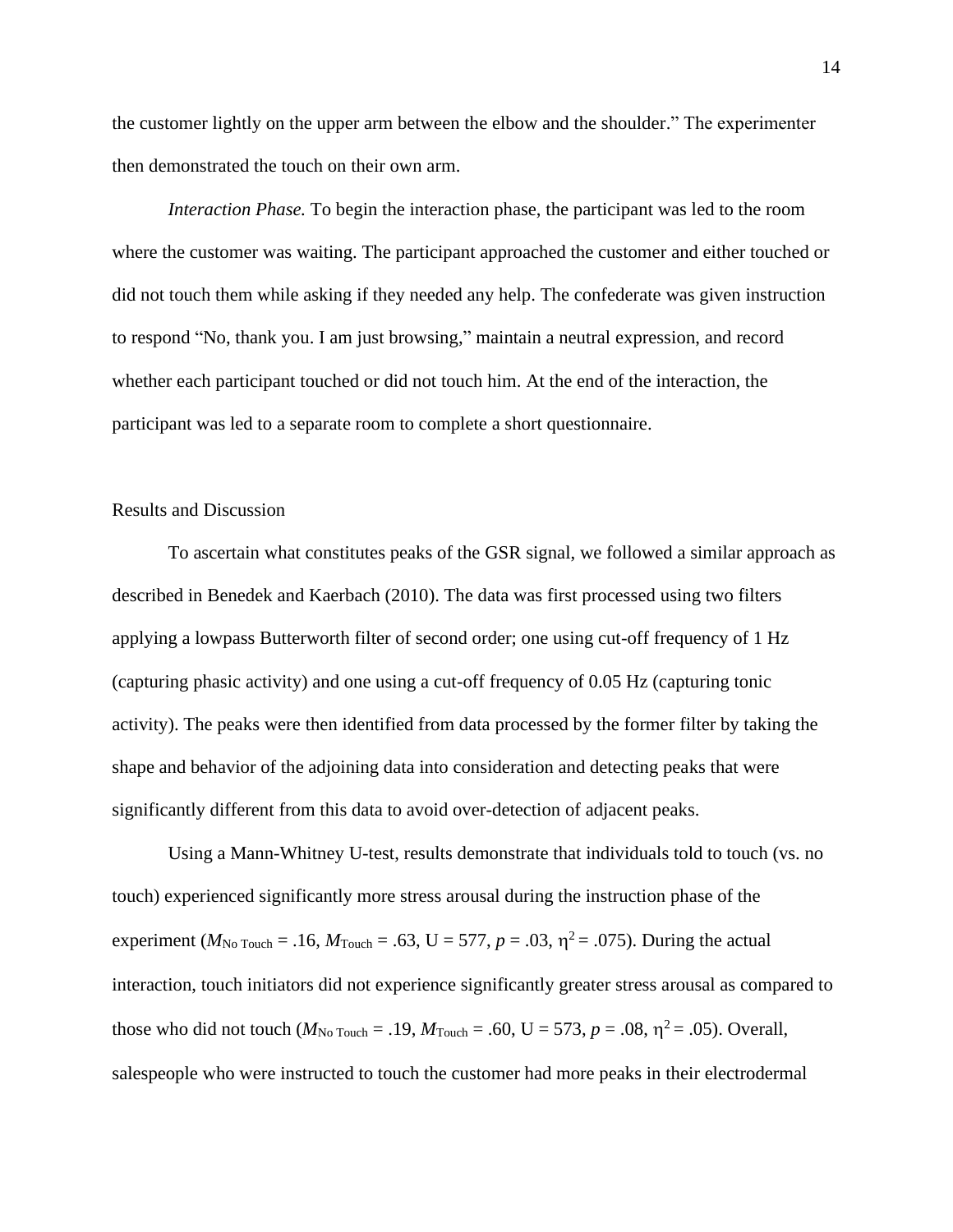activity. (For sample graphical representations of electrodermal activity, see web appendix B). These results did not differ by gender.

Being told to initiate touch increased arousal as measured by GSR. More physiological stress was experienced by individuals instructed to initiate touch as compared to those not instructed to touch. This is consistent with our theory that instruction to touch would result in an immediate affective reaction. We further investigate the underlying psychological processes explicitly in the following studies.

#### **STUDY 2: INITIATING TOUCH INCREASES INTERACTION AWKWARDNESS**

From study 1, we know that individuals experience stress arousal when asked to initiate touch, but how do initiators, themselves, evaluate interactions? The objective of this study is to examine our proposition that instructing individuals to initiate interpersonal touch negatively influences the initiator's evaluation of the interaction. To do so, we create a sales simulation to manipulate the salesperson's use of touch with another individual. To confirm basic assumptions, a pretest on MTurk ( $N = 89$ ) revealed that the act of touch (vs. no touch) is perceived to impose intimacy on the customer ( $M_{\text{Touch}} = 5.35$ ,  $M_{\text{No Touch}} = 3.38$ ,  $F(1, 87) = 34.43$ ,  $p < .001$ ,  $\eta_p^2 = .28$ ) and is considered non-normative ( $M_{\text{Touch}} = 5.26$ ,  $M_{\text{No Touch}} = 2.75$ ,  $F(1, 87) = 46.29$ ,  $p < .001$ ,  $\eta_p^2$ **=** .35, 7-point scale, web appendix A).

#### Method

*Participants.* Undergraduate students (N = 295, 58% female) were recruited via an introductory course and received course credit for participation. Participants were interacting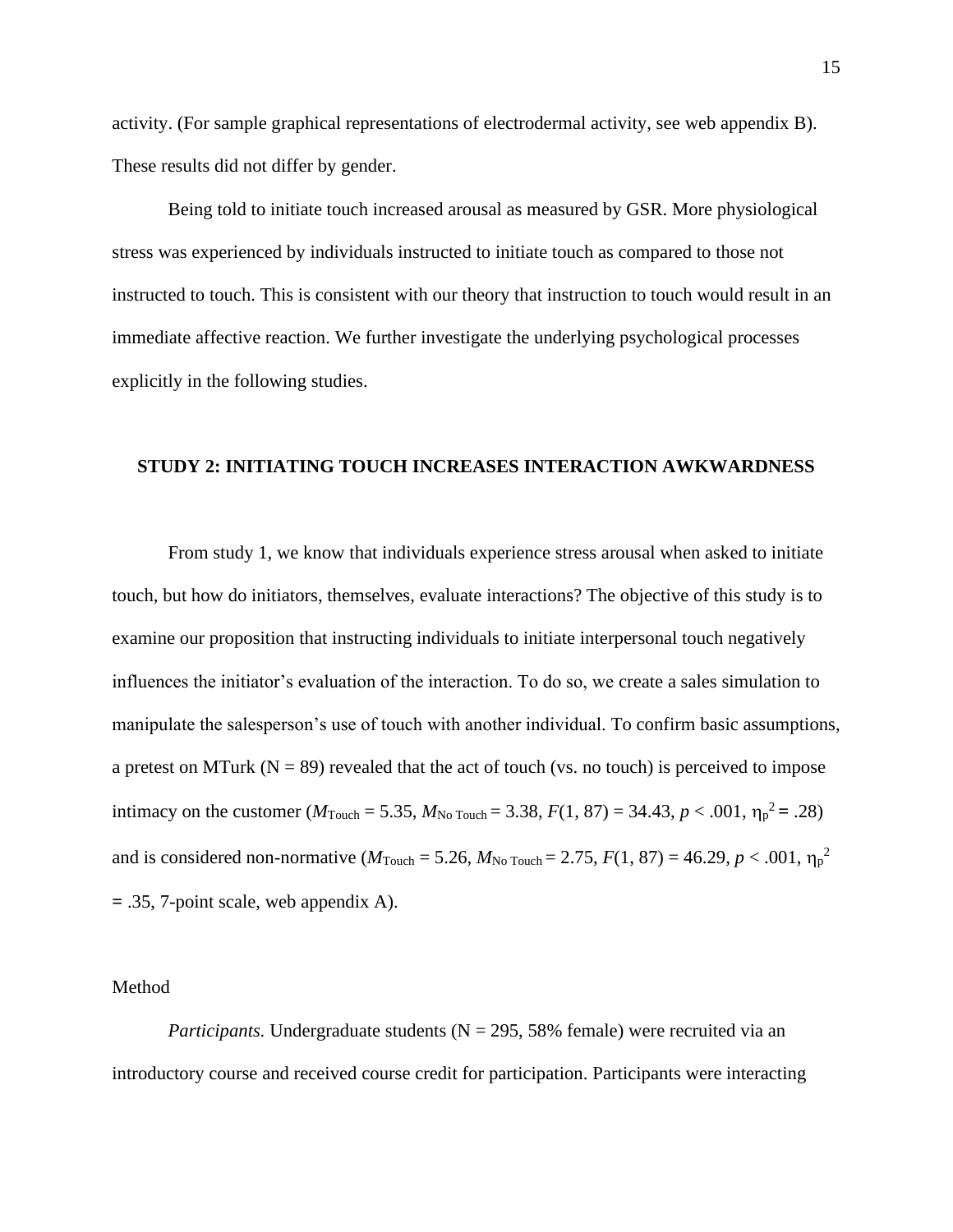with another individual from the same population, and those who knew the individual with whom they interacted were eliminated from the dataset  $(N = 28)$ . Participants who engaged in physical contact aside from the touch manipulation (i.e., used a handshake,  $N = 3$ ) and were also eliminated from the dataset resulting in 264 usable responses.

*Procedure.* Study procedure was very similar to study 1. Participants were told that they would be engaging in a sales simulation and that they were assigned the role of a salesperson. Participants were randomly assigned to no touch and touch conditions. Upon conclusion of the sales simulation, participants completed a brief questionnaire regarding their encounter.

*Measures.* Measured consistently across all studies, the touch initiator's perception of interaction awkwardness was measured with four items on a 7-point Likert scale  $(1 =$  strongly disagree to  $7 =$  strongly agree): "the interaction with the customer seemed to flow naturally (reverse-coded)," "the interaction with the customer seemed uncomfortable," "the interaction with the customer seemed awkward," and "personally, I felt comfortable during this interaction (reverse-coded)" (for a full list of measures, see appendix B). All interactions were observed by an experimenter to ensure the proper condition (touch/no touch) occurred. Across all studies, we collected demographics to test whether the gender of the initiator, the gender of the recipient, or the combination of the two qualify the results presented.

#### Results and Discussion

An ANOVA revealed a significant effect of the touch condition on the salesperson's perception of interaction awkwardness ( $M_{\text{No Touch}} = 3.17$  v.  $M_{\text{Touch}} = 3.57$ ,  $F(1, 262) = 5.25$ ,  $p =$ .023,  $\eta_p^2$  = .02). Individuals instructed to initiate touch with another person during an interaction (vs. no touch) thought interactions were more awkward. There were no significant effects of the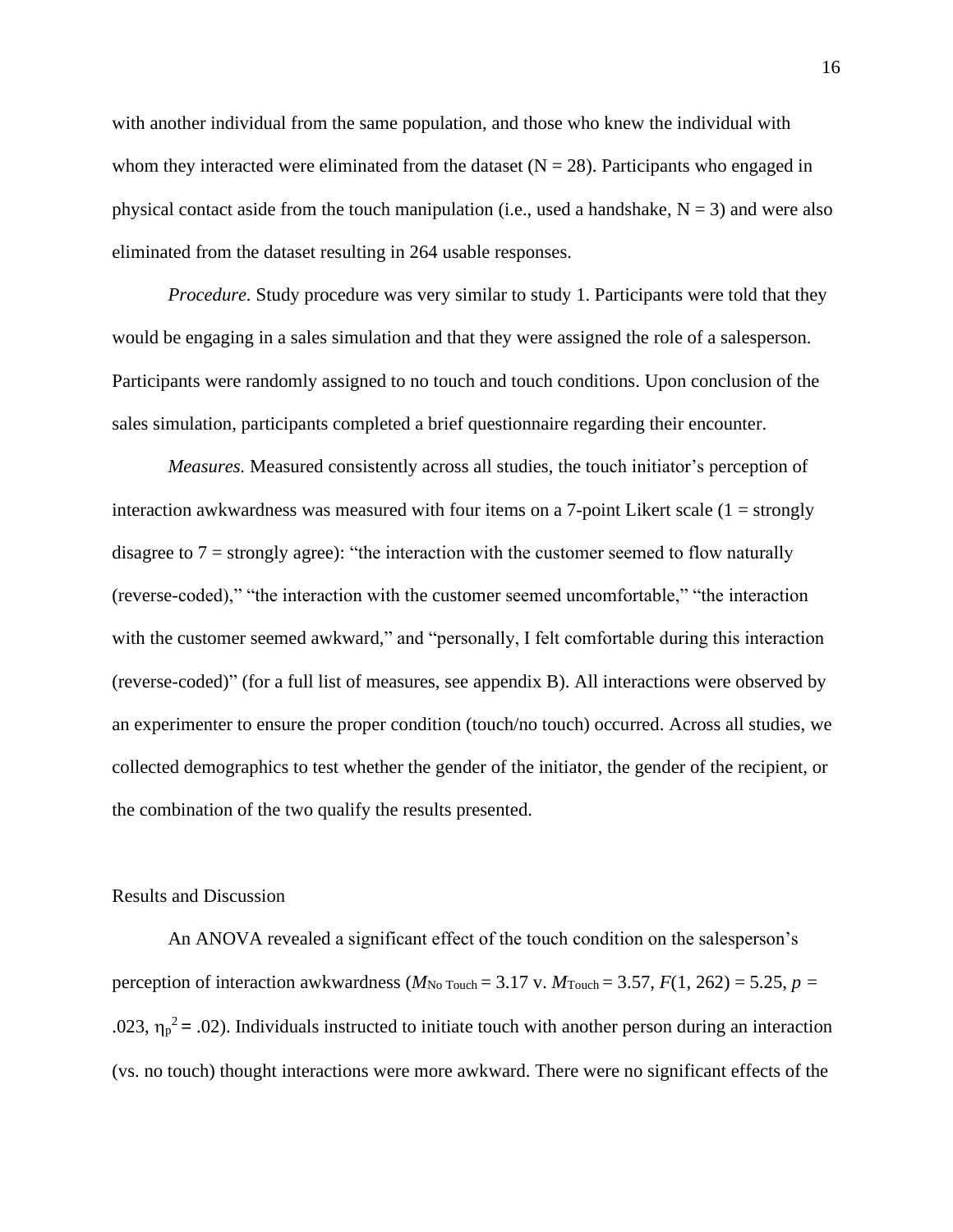salesperson's own gender  $(F(1, 260) = .23, p = .63)$ , the gender of the customer  $(F(1, 247) = .51, p = .63)$  $p = .47$ ), or the combination of the two genders on perceptions of the interaction ( $F(1, 243) =$ .72,  $p = .40$ ). These results reveal that touch initiation increased perceptions of interaction awkwardness. Since the touch was instructed to occur at the beginning of the interaction, this did not allow individuals to first form a relationship and then touch when it felt natural. In order to ensure that this explanation isn't driving the results, we ran an additional study (see supplementary study 1 in web appendix C) allowing the touch to occur *at any point* in the interaction. Results replicated those presented here, and thus, this alternative explanation does not seem to adequately account for our effects.

#### **STUDY 3: EGOCENTRIC PROJECTION FROM VOLITIONAL TOUCH**

The purpose of this study is to test our main proposition that the suggestion to initiate touch prompts a negative affective reaction, which is projected onto one's expectation of how the recipient feels, concern for how oneself is viewed, and the evaluation of interaction awkwardness.

#### Method

*Participants and Design.* Undergraduate students (N = 315, 46% female) were recruited via an introductory course and received course credit for participation. Participants were randomly placed into a volitional touch scenario or a no touch scenario condition. To understand genuine reactions to the act of touch initiation, participants were made to believe that they would be initiating touch with a stranger. At the end of the study, participants were debriefed and told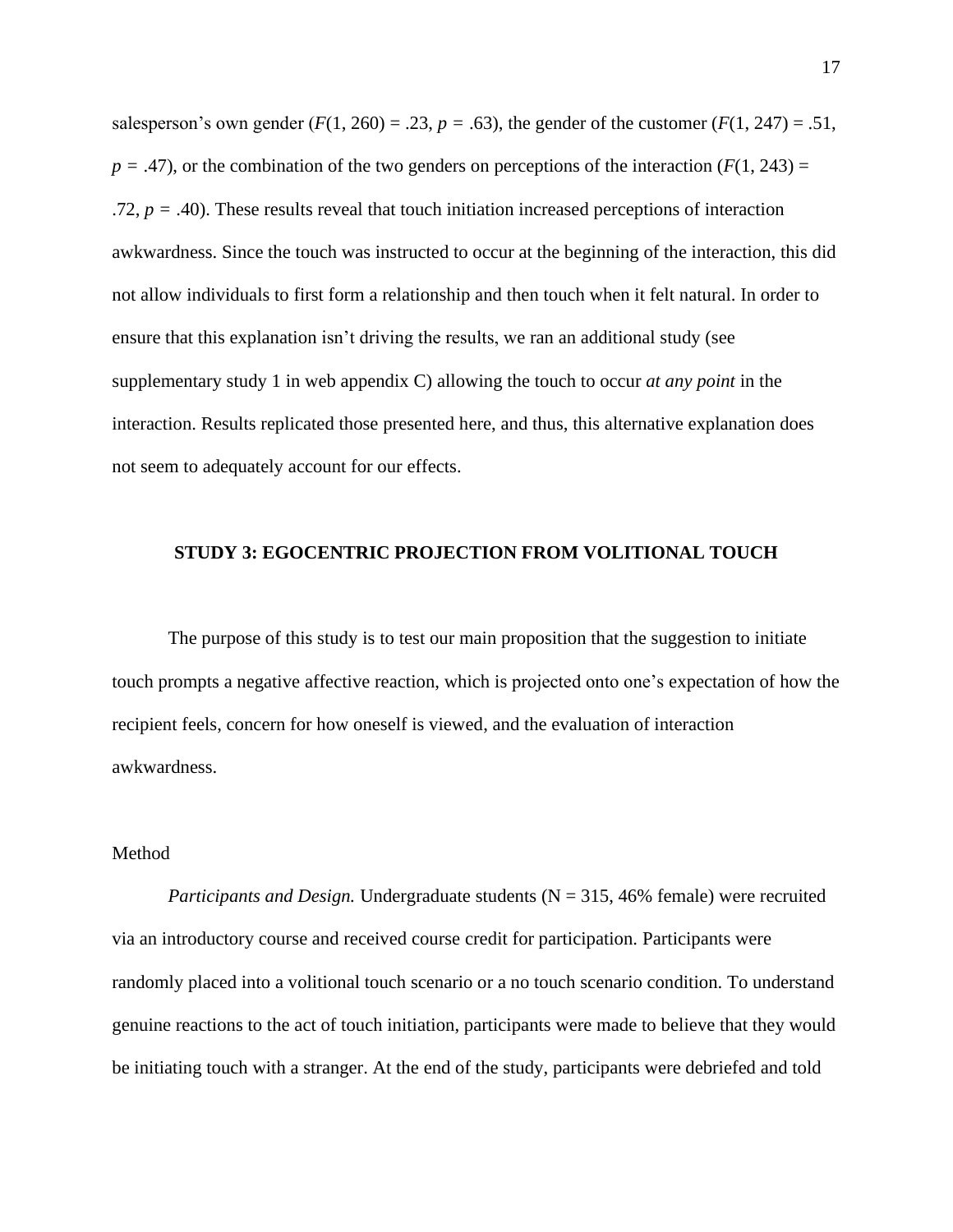that they would not need to interact with another individual. In order to enhance realism,

important for external validity (Lynch 1982), our instructions relaxed the constraint of instructed

touch and used a condition in which touch was volitional. This provides insight into the

underlying psychological process of the touch initiator when given the option to touch. We also

tested this phenomenon in a new domain: dining interactions. Participants were given the

following instructions:

In this study, you will be participating in a simulated dining experience. You have been assigned the role of a SERVER. We are asking you to imagine that you work for a new pizza restaurant. In a moment, you will be led to a room where a diner will be waiting to be served.

[No Touch Scenario] There is evidence that engaging in friendly communication is a good way to connect with customers. At some point during the interaction, feel free to say, 'Thanks for coming in today!' Whether or not you decide to say this to the diner is up to you.

[Volitional Touch Scenario] There is evidence that a light touch on the upper arm is a good way to connect with customers. At some point in the interaction, feel free to *touch the diner on the upper arm* if you choose to do so. Whether or not you decide to touch the diner is up to you.

*Measures.* Affective reaction was measured on a 7-point semantic differential scale with

four items such as, "I personally feel: anxious – stress-free" (adapted from Schimmack and

Reisenzein 2002). Empathic forecast was measured with three items such as, "I think the diner

will feel: bad – good" (adapted from Pollmann and Finkenauer 2009). Metaperception, or

concern for what the diner will think of '*me,'* was measured with four items such as, "The diner

will think that I am: appropriate – inappropriate" (adapted from Malloy et al. 1997). Interaction

awkwardness was measured as in study 2.

Results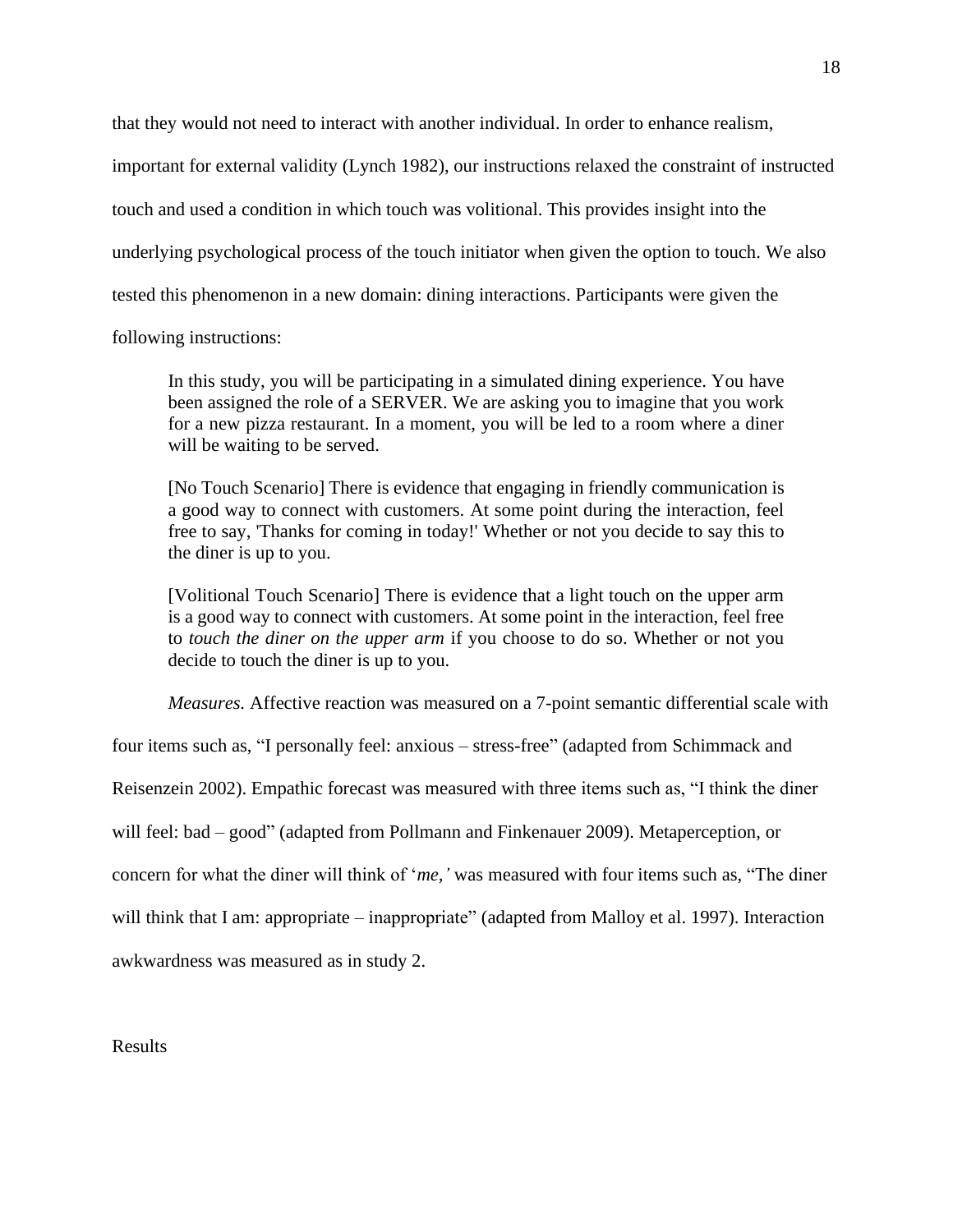Results revealed that when participants were given the suggestion to touch, they believed that the interaction would be more awkward, replicating results from study 2 ( $M_{\text{Touch}} = 4.14$ ,  $M_{\text{No}}$ ) Touch = 2.63,  $F(1, 313) = 105.05$ ,  $p < .001$ ,  $\eta_p^2 = .25$ ). In addition, individuals in the touch scenario expected the other (i.e., the recipient) to feel worse ( $M_{\text{Touch}} = 3.92$ ,  $M_{\text{No Touch}} = 5.87$ ,  $F(1)$ ,  $313$  = 196.45,  $p < .001$ ,  $\eta_p^2 = .39$ ). Similarly, those in the touch condition expressed significantly more concern for what the diner would think of them  $(M_{\text{Touch}} = 4.29, M_{\text{No Touch}} =$ 2.13,  $F(1, 313) = 207.66$ ,  $p < .001$ ,  $\eta_p^2 = .40$ ), anticipating that the diner would think they were inappropriate. Gender does not qualify these effects (all *p*s > .20).

To examine our process explanation, results revealed that the suggestion to initiate touch significantly decreased affective reaction ( $M_{\text{Touch}} = 3.86$ ,  $M_{\text{No Touch}} = 5.35$ ,  $F(1, 313) = 110.50$ , *p*  $< .001$ ,  $\eta_p^2 = .26$ ). That is, the suggestion to touch increases self-reported anxiety. Mediation analysis was conducted using PROCESS Model 4 (Hayes 2018), with the touch condition as the predictor (coded  $-1 = NT$ ,  $1 = VT$ ) and affective reaction as the mediator. All Hayes (2018) PROCESS results reported in this research were conducted using 10,000 bootstrap samples. Results revealed a significant indirect effect of the act of touch via affective reaction on empathic forecast (-.4913, CI<sub>95%</sub>: -.6060, -.3857), metaperception (.4936, CI<sub>95%</sub>: .3763, .6225) and interaction awkwardness (.5116, CI95%: .3928, .6393, figure 2).

> --------------------------------- Insert Figure 2 about here ---------------------------------

Discussion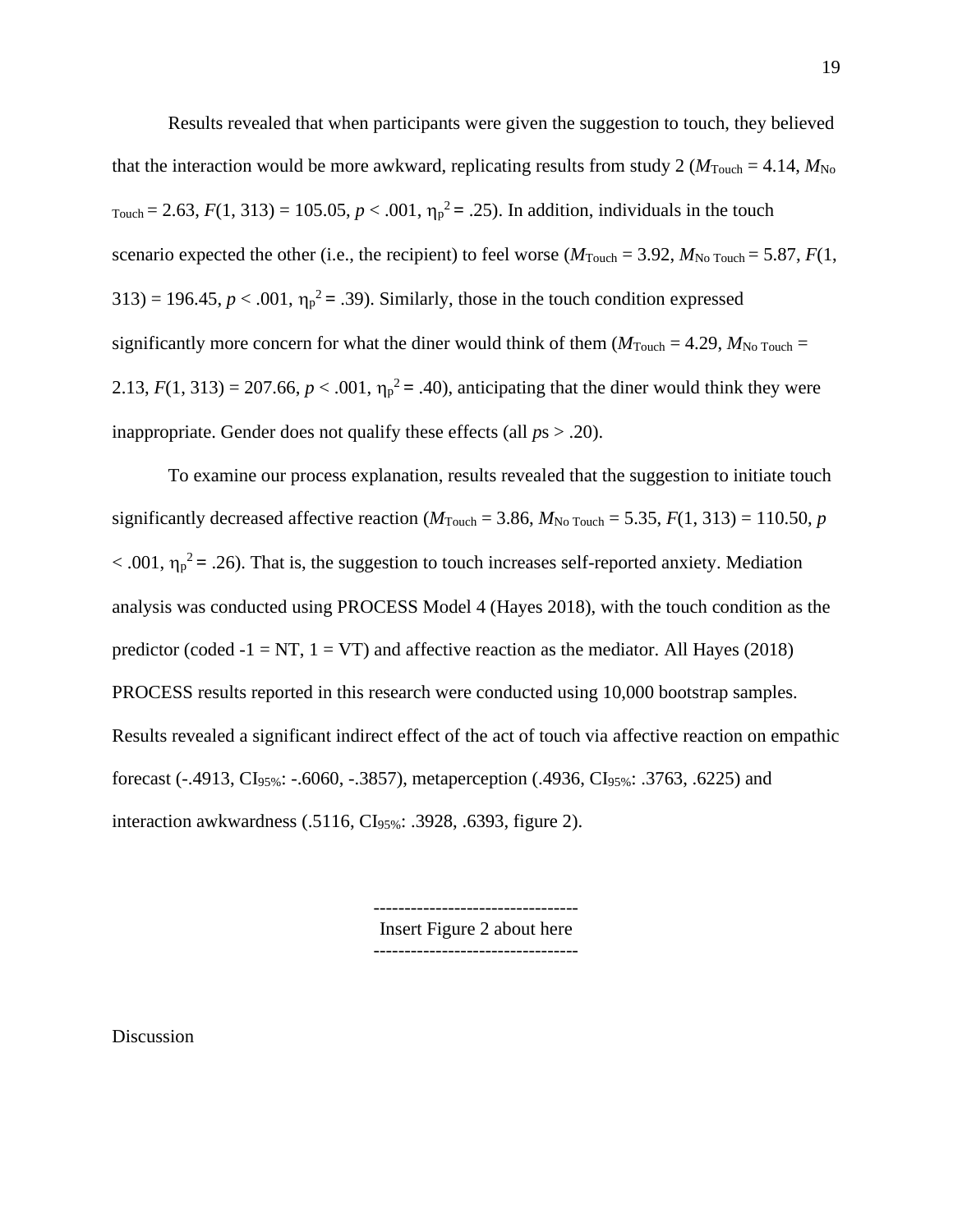Using an in-person lab scenario study, participants did not actually interact in this study. Being made to believe that they would engage in an interaction, their genuine responses were recorded. In study 1, we documented that the instruction to initiate touch increases physiological arousal; in this study, capturing self-reported felt arousal, we demonstrate that this reaction is negatively valenced. This negative affective reaction is consistent with the notion that arousal can be negatively valenced (Thayer 1989). An initiator's affective reaction is then projected onto their evaluations of the interaction. With one's self-assessment as the basis for evaluation, an initiator expects that the recipient would feel worse with touch, has greater concern that "the recipient will think I am inappropriate," and thinks the interaction would be more awkward. Based on the spotlight effect, we expect that an initiator will consider touch to be disproportionately influential in the interaction. Corroborating this notion, a post-test on MTurk  $(N = 210, 35\%$  female) confirmed that participants were significantly more likely to think that the act of touch (vs. merely greeting with no touch) would influence how a diner evaluates their dining experience ( $M_{\text{Touch}} = 3.13$ ,  $M_{\text{No Touch}} = 2.79$ ,  $F(1, 207) = 4.19$ ,  $p = .042$ ,  $\eta_p^2 = .02$ ; supplementary study 2, web appendix C for details).

#### **STUDY 4: TOUCH EFFECTS DRIVEN BY MORE THAN MERE INSTRUCTION**

This study investigates whether the effects found for initiating touch are observed simply due to being *instructed* to act a certain way. We examine whether it is touch, per se, that is causing these negative perceptions, or merely asking participants to engage in a scripted interaction with a stranger. To test this, we include another instructed activity (i.e.,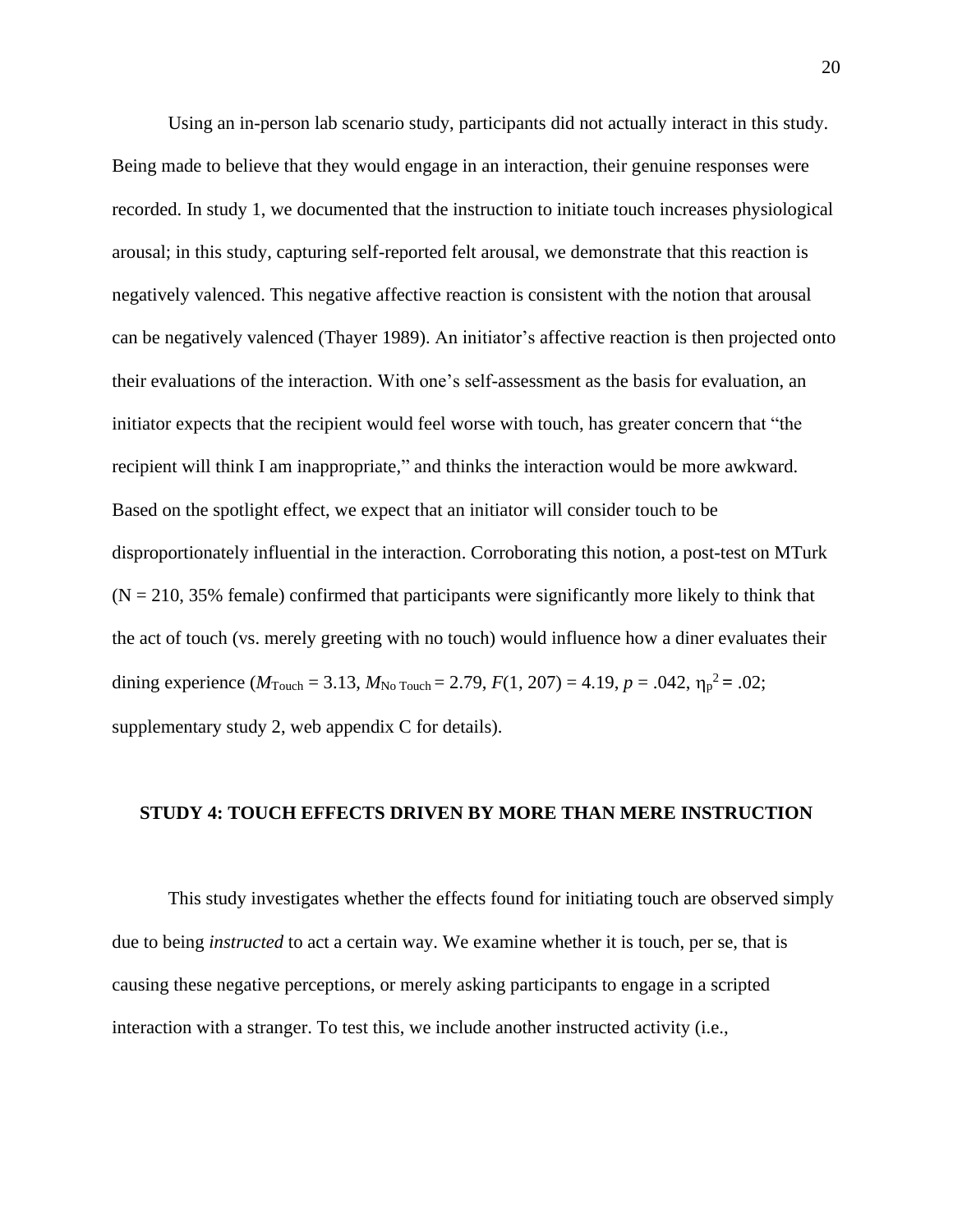complimenting) to see whether mere instruction generates a similar pattern of results, or whether these effects are unique to touch.

#### **Method**

*Participants and Design.* This study is a 2 (act: touch vs. compliment) x 2 (instructed vs. volitional) study design. Undergraduate students ( $N = 223, 40\%$  female) were recruited via an introductory course and received course credit for participation. Participants were assigned to dyads for this study and those who interacted with partners whom they knew previously were removed from the dataset  $(N = 22)$  resulting in 201 useable responses.

*Procedure.* The study procedure was similar to study 3, but actual interactions occurred. As participants entered the study, they were told that they would be participating in a simulated dining experience and would be playing the role of a server (appendix A). The condition was randomly assigned to study timeslots. Participants were instructed to take a diner's order and serve actual pizza as if in a real restaurant. Based on condition, participants were instructed (or given the option) to interact with the diner using a touch (or complimenting their selection).

[Instructed Touch] There is evidence that a server who touches a diner on the upper arm when serving food receives higher tips…When you say this we would like you to touch the diner on the upper arm when placing the pizza on the table.

[Instructed Compliment] There is evidence that a server who compliments the diner on their food choice receives higher tips. So, after they respond with cheese or pepperoni, say, "Good choice."

[Volitional Touch] There is evidence that a server who touches a diner on the upper arm when serving food receives higher tips…When you say this, feel free to touch the diner on the upper arm if you choose to do so. Whether or not you decide to touch the diner is up to you.

[Volitional Compliment] There is evidence that a server who compliments the diner on their food choice receives higher tips. So, after they respond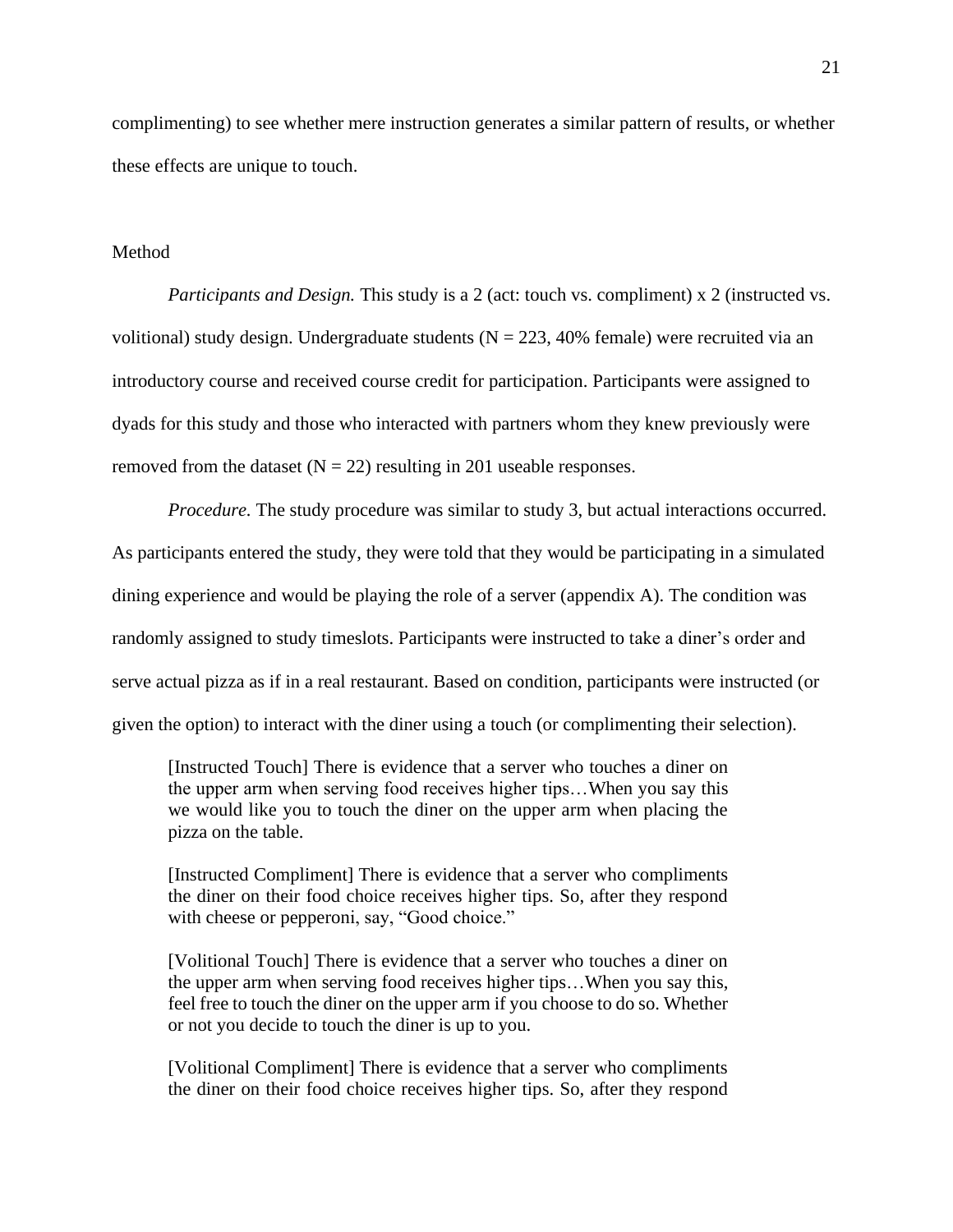with cheese or pepperoni, say, "Good choice." Whether or not you decide to compliment the diner is up to you.

After receiving instructions, participants completed a short pre-questionnaire about the upcoming interaction. Participants were provided with aprons to make the scenario more realistic. Servers were instructed to take a diner's pizza order, retrieve the type of pizza selected, and serve the pizza to the diner. All interactions were observed by an experimenter to document whether touch and/or compliment occurred. Upon completion of the interaction, the participants were asked to fill out a brief questionnaire regarding their encounter. Participants indicated their affective reaction, empathic forecast, metaperception, and interaction awkwardness as in study 3.

#### Results

Four servers in the "instructed touch" condition did not actually use touch in the interaction. (Results do not change with or without these four participants, thus these four have been left in the analyses.) No participant in the compliment condition spontaneously touched. In the volitional compliment condition 36 (70%) participants complimented the diner's choice. In the volitional touch condition 26 (47%) participants used touch in the interaction. All presented results are based on the instruction given to the participant and not based on behavior. (For additional analyses comparing those who actually touched versus did not, see web appendix D.)

Replicating the results from the previous study, there was a significant negative main effect of the act on affective reaction ( $M_{\text{Touch}} = 3.51$ ,  $M_{\text{Compliment}} = 4.60$ ,  $F(1, 195) = 35.60$ ,  $p <$ .001,  $\eta_p^2 = 0.15$ . There was no main effect of the instructed condition (*F*(1, 195) = 2.27, *p* = 13,  $\eta_p^2 = .01$ ). There was a significant interaction between the act and the instructed condition (*F*(1, 193) = 3.86,  $p = .05$ ,  $\eta_p^2 = .02$ ) such that interactions with instructed touch (vs. volitional touch) decreased affect to a greater extent ( $M_{\text{InstructedTouch}} = 3.17$  vs.  $M_{\text{VolitionalTouch}} = 4.82, F(1, 193) =$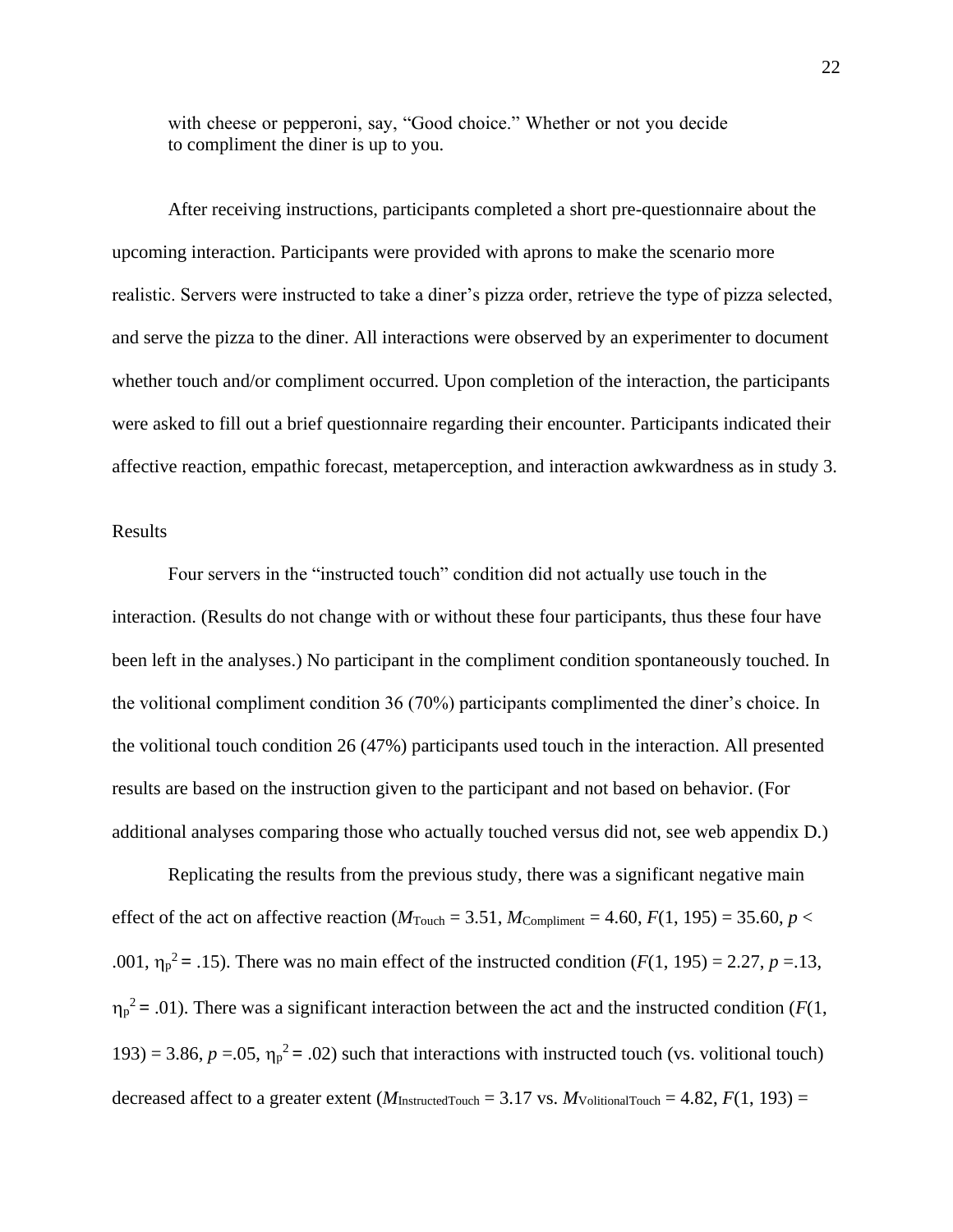7.04,  $p = .009$ ,  $\eta_p^2 = .04$ , see figure 3) while there was no significant difference between the volitional nature of the compliment ( $M_{\text{InstructedCompliment}} = 4.63$  vs.  $M_{\text{VolitionalCompliment}} = 4.57$ ,  $F(1, 1)$ 193) = .04,  $p = .85$ ,  $\eta_p^2 < .001$ ).

> --------------------------------- Insert Figure 3 about here ---------------------------------

Examining the outcomes of interest, initiating touch significantly increased interaction awkwardness ( $M_{\text{Touch}} = 3.88$  vs.  $M_{\text{Compliment}} = 3.44$ ,  $F(1, 193) = 5.54$ ,  $p = .02$ ,  $\eta_p^2 = .03$ ). There was no main effect of the instructed condition  $(F(1, 193) = 1.29, p = .26)$ . Analyses revealed a significant interaction between act and instructed condition  $(F(1, 191) = 5.40, p = .021, \eta_p^2 = .03)$ such that instructed touch (vs. volitional touch) was evaluated as more awkward ( $M_{\text{InstructedTouch}} =$ 4.22 vs. *M* volitionalTouch = 3.58,  $F(1, 191) = 6.19$ ,  $p = .014$ ,  $\eta_p^2 = .03$ , figure 4) while there was no significant difference between the volitional nature of the compliment ( $M_{\text{InstructedCompliment}} = 3.32$ ) vs. *M* volitional Compliment = 3.55,  $F(1, 191) = .70$ ,  $p = .403$ ,  $\eta_p^2 = .004$ ).

> --------------------------------- Insert Figure 4 about here ---------------------------------

Initiating touch decreases expectations for how the diner will feel  $(M_{\text{Touch}} = 4.79 \text{ vs.})$  $M_{\text{Compliment}} = 5.26, F(1, 198) = 7.23, p = .008, \eta_p^2 = .04$ ) such that initiators of touch (vs. compliment) expect the recipient to feel worse. There was no main effect of the instructed condition  $(F(1, 198) = .34, p = .56)$ , and this was not qualified by an interaction with the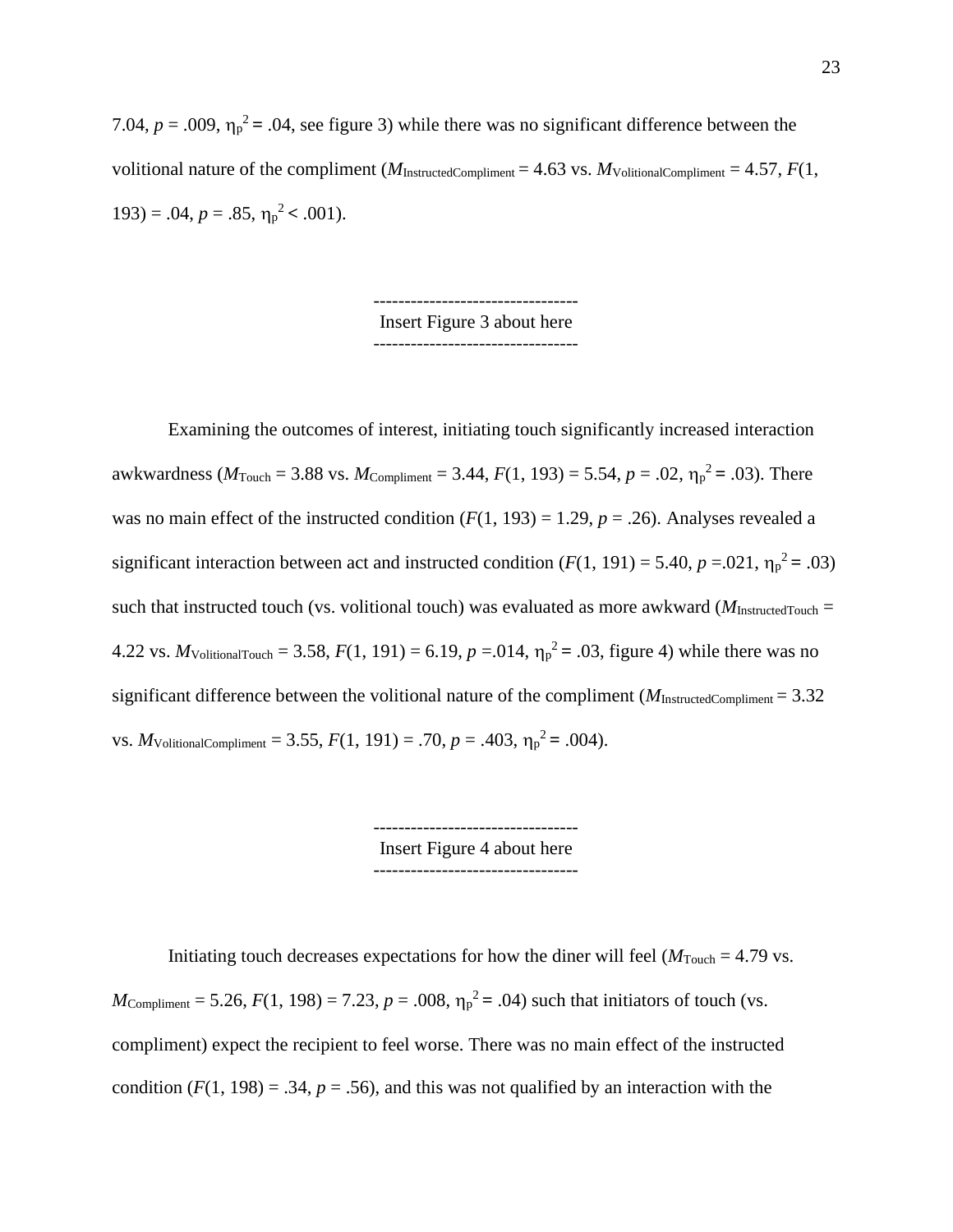instructed condition  $(F(1, 196) = .06, p = .81)$ . The suggestion to initiate touch significantly influenced metaperception ( $M_{\text{Touch}} = 3.71$  vs.  $M_{\text{Compliment}} = 2.69$ ,  $F(1, 199) = 29.00$ ,  $p < .001$ ,  $\eta_p^2$ **=** .13). There is no main effect of the instructed condition (*F*(1, 199) = .33, *p* = .57). This was qualified by a significant interaction with the instructed condition ( $F(1, 197) = 9.43$ ,  $p = .002$ ,  $\eta_p^2$ **=** .05) such that instructed touch (vs. volitional touch) significantly increased concern that they would be viewed as inappropriate  $(M_{\text{InstructedTouch}} = 4.07 \text{ vs. } M_{\text{VolitionalTouch}} = 3.40, F(1, 197) =$ 6.73,  $p = 0.01$ ,  $\eta_p^2 = 0.03$ ) while there was no significant difference between the volitional nature of the compliment ( $M_{\text{InstructedCompliment}} = 2.44$  vs.  $M_{\text{VolitionalCompliment}} = 2.91$ ,  $F(1, 197) = 3.11$ ,  $p = .08$ ,  $\eta_p^2 = .02$ ).

Mediation analyses (PROCESS Model 4, Hayes 2018) revealed a significant indirect effect of act of touch (coded  $-1 =$  compliment,  $1 =$  touch) via affective reaction on empathic forecast (-.1034, CI95%: -.1919, -.0261), metaperception (.1874, CI95%: .0918, .3004), and interaction awkwardness (.3298, CI<sub>95%</sub>: .2091, .4673). Moderated mediation analyses (PROCESS Model 7, Hayes 2018) revealed a significant conditional indirect effect of act of touch and instruction (coded  $-1$  = volitional, 1 = instructed) via affective reaction on empathic forecast ( $-$ .0644, CI95%: -.1547, -.0041), metaperception (.1220, CI95%: .0002, .2755), and interaction awkwardness (.2284, CI95%: .0113, .4589).

#### Discussion

By designing a study in which the comparison condition is a scripted act, the results demonstrate that it is not mere instruction to act in a specific way that is driving perceptions of the interaction. That is, it is not the case that the touch is more awkward and unnatural simply due to the scripted nature of the interaction. Instead, the instruction influences touch initiators'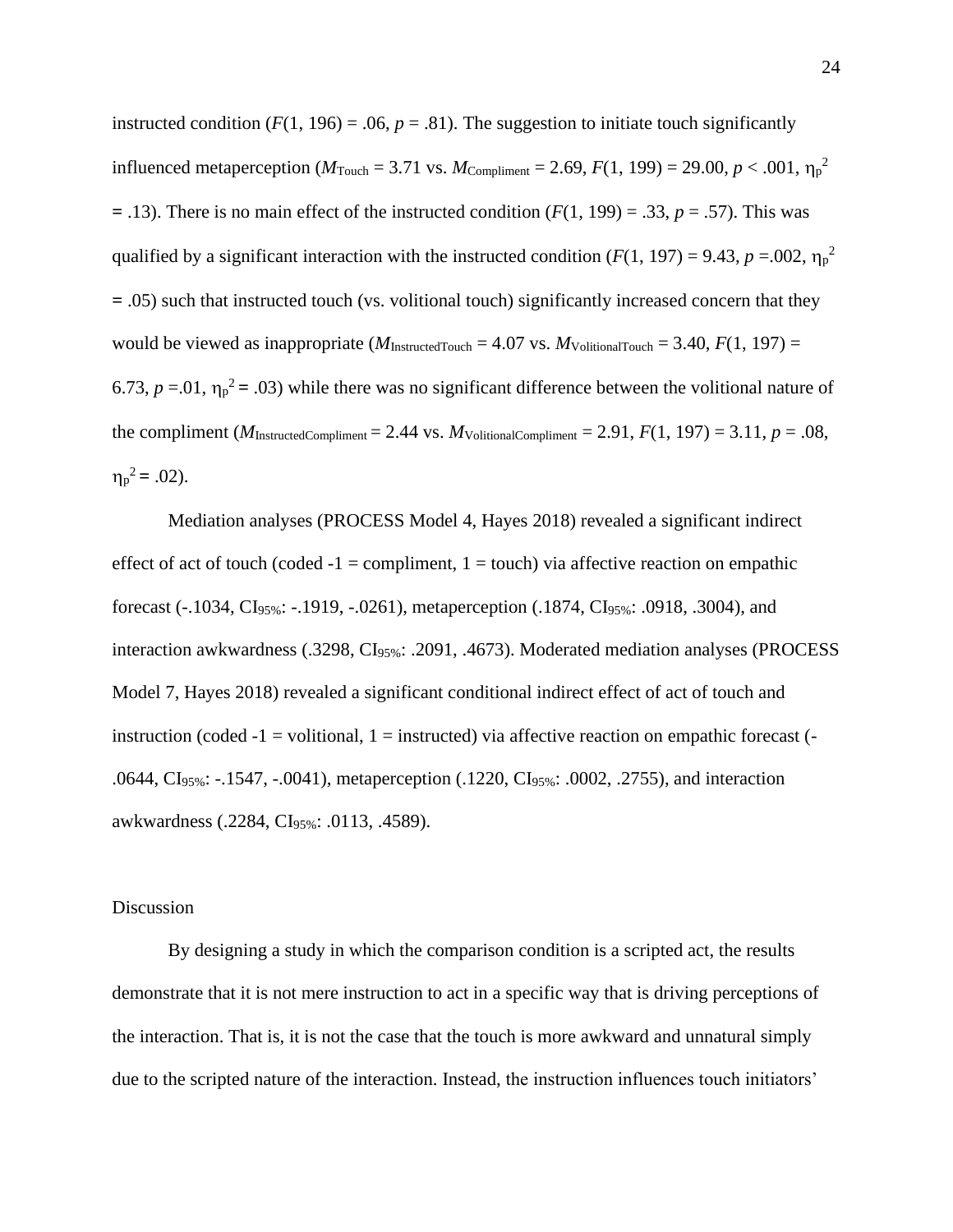responses in a unique manner that does not arise for compliments. The instruction to touch decreases affective reactions, which drives the belief that touch recipients will feel worse in the interaction, that they will be seen as inappropriate, and that the interaction is more awkward. Thus, a mere instruction explanation does not adequately account for our findings. The next study explores behavioral consequences for touch initiators.

#### **STUDY 5: TOUCH INITIATION AFFECTS DOWNSTREAM SERVICE BEHAVIORS**

This study has three main objectives: (1) to increase external validity, (2) to investigate the downstream consequences of touch initiation on the initiator's behavior, and (3) to incentivize touch as a strong test of initiator's interaction evaluations. First, as in studies 3 and 4, a volitional condition is included in order to better mirror reality in what may occur in a retail/service context. In addition, to further increase external validity, we introduce an incentivecompatible dependent variable of diner's tipping behavior.

Second, since touch initiators are less comfortable in the interaction, we expect that subsequent interaction with the customer will be detrimentally affected. We test downstream behavior by giving the touch initiating servers the option to check back on the diner after touch has occurred. Since initiators will feel in the spotlight due to their touch action, and we know that imposing intimacy encourages avoidant behaviors (Schroeder et al. 2017), it follows that individuals instructed to initiate touch will be less likely to engage in subsequent interactions with a touch recipient than those who touch volitionally. This is tested.

Third, we increase the salience of the benefits to the initiator by telling participants that touching often results in higher tips, and any tip received will be theirs to keep. This incentivizes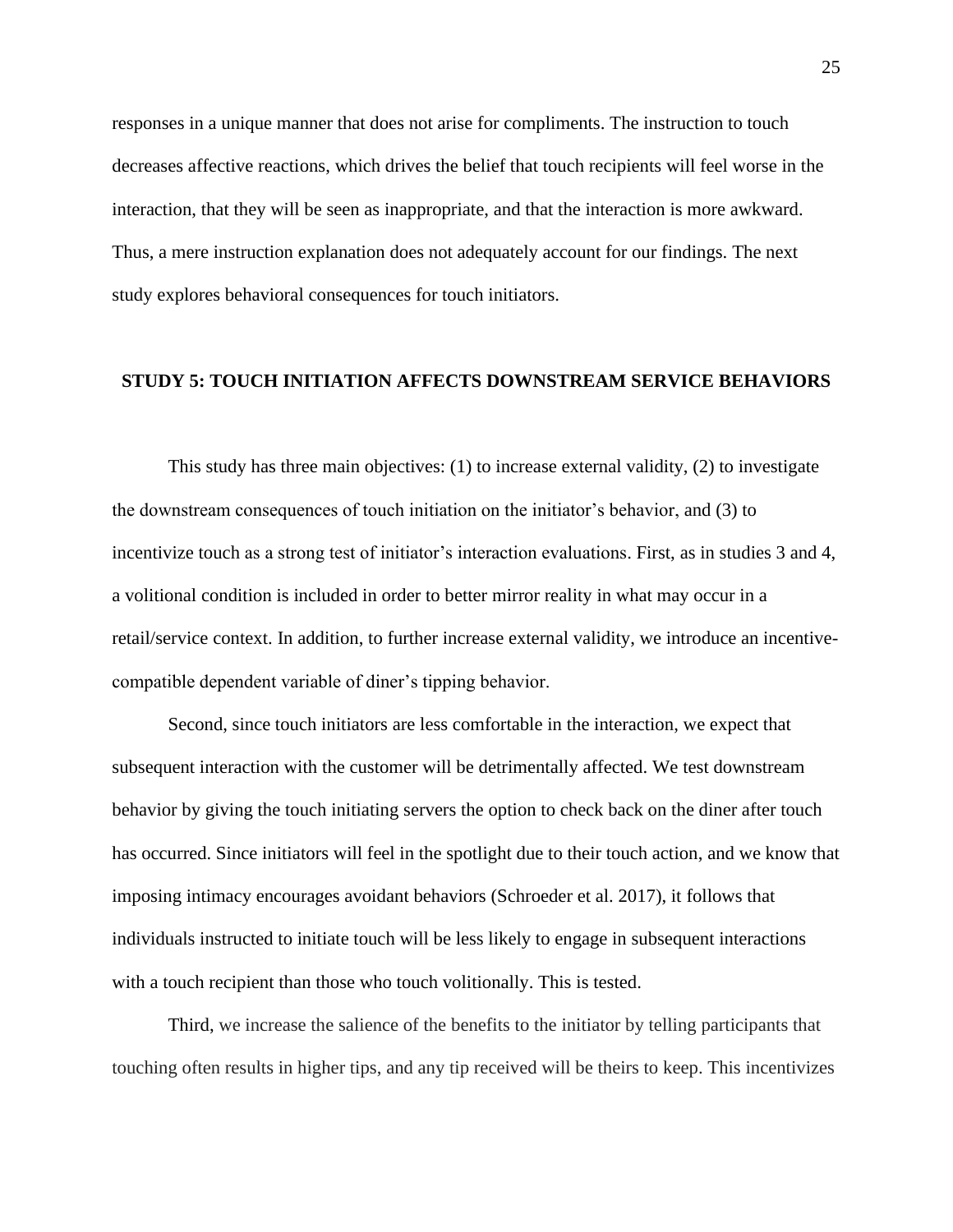the use of touch, which could thereby diminish the concern felt for the recipient or for how oneself is viewed. Theories of attribution would suggest that when one can attribute an action to an external factor, one should feel less responsibility for its effect (Heider 1944). This is a strong test of whether touch truly influences evaluations of the interaction when financial benefits could be a source of attribution.

#### Method

*Participants and Design.* The study design was similar to study 3 but with a few key exceptions. This was a 3 (instructed touch vs. volitional touch vs. no touch) x 2 (server vs. diner) study design. Undergraduate students ( $N = 520, 46\%$  female) were recruited via an introductory course and received course credit for participation. Participants were assigned to dyads for actual interaction in this study. Since responses are structured in the standard dyadic design (Kenny, Kashy, and Cook 2006), that is, each participant is linked to one and only one other participant via their interpersonal interaction, we use dyadic data analyses. Those who interacted with partners whom they knew previously were removed from the dataset  $(N = 38)$ , resulting in 482 useable responses. We intentionally oversampled on the volitional condition to ensure sufficient numbers of participants who would engage in touch. As some servers in the volitional condition decided to touch and others did not, there are, in effect, four conditions: no touch, volitional touch/no touch, volitional touch/actual touch, and instructed touch. See table 2 for a breakdown of participant counts across conditions.

Insert Table 2 about here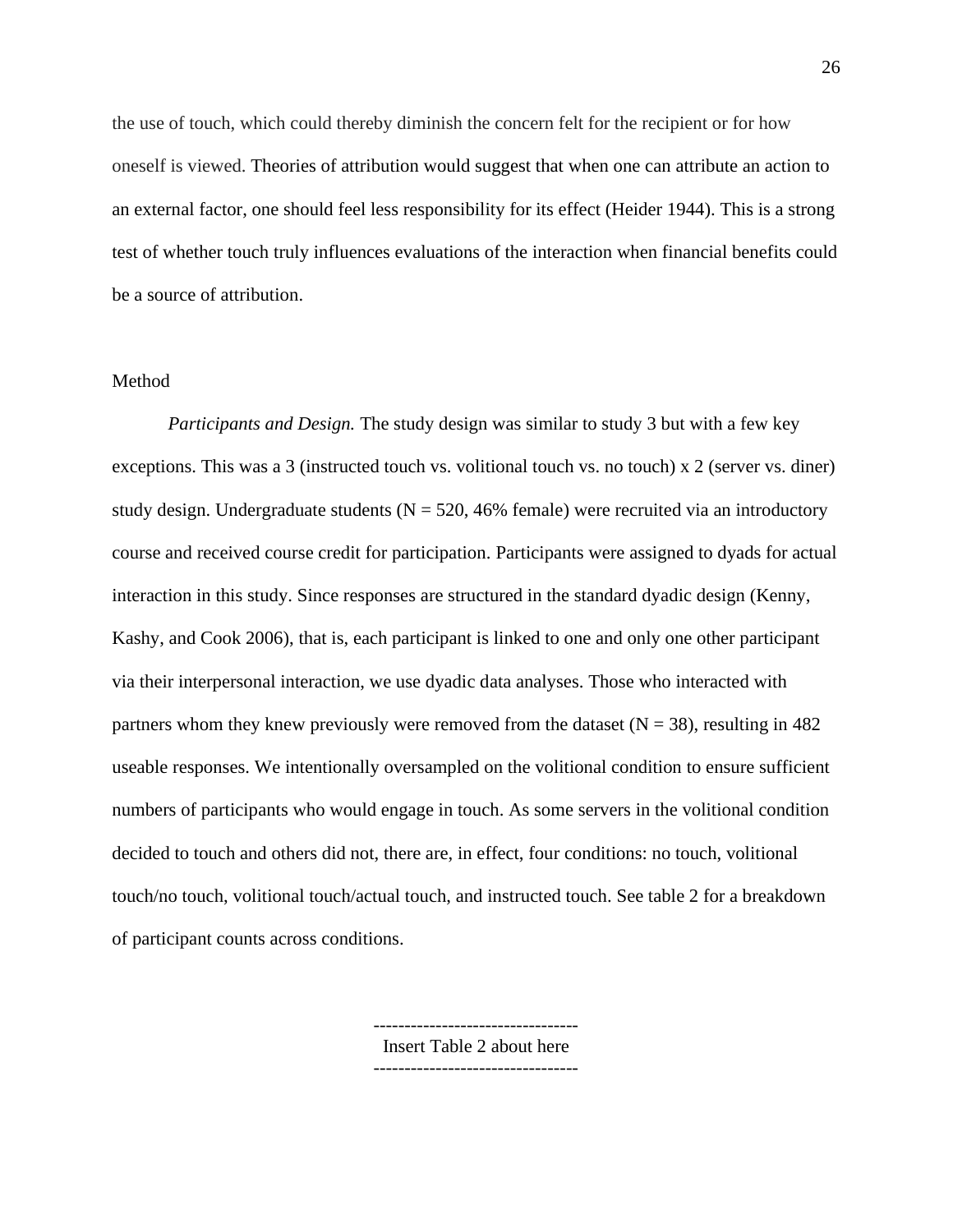*Procedure.* As participants entered the study, they were randomly assigned to either a server or diner condition. The instructed touch/no touch condition was randomly assigned to study timeslots. In this study, the utility of touch was made salient. Participants were told that there is evidence that a server who touches a diner on the upper arm when serving food receives higher tips and that any tip would be theirs to keep.

*Measures.* Interaction awkwardness was measured as previously. Both touch initiators and recipients responded to the same measure, "During the interaction I felt (I think that the diner felt): bad-good, negative-positive, unpleasant-pleasant" to contrast the initiator's empathic forecast with how the recipient *actually* felt. An incentive-compatible dependent variable of tipping behavior was measured. Diners were given real money with the option to allocate a tip to the server if desired. The instructions read:

"Please imagine that your total bill came to **\$4.40**, which you have already paid. In this envelope, you will find \$1.70 (17 dimes). These dimes are for you to keep as a token of appreciation for participating in this study. In case you want to leave a tip for the server, you may take any of the dimes and place them in the TIP envelope. Based on the service that you received today, you may decide to leave none of it, all of it, or any amount in between."

Diners were asked to allocate a tip based on the service immediately after being served. Diners were provided with a small manila envelope to leave a tip for the service provider similar to previous incentive-compatible measures (Kirk et al. 2018). An odd number of dimes was chosen so that the diners needed to allocate more money to themselves or the server. Given that the tip was on a \$4.40 bill, the diners could tip between 0 to 38.6% of the bill; an adequate range to capture tipping behavior.

To assess another behavioral outcome relevant to a service context, we measured server's checking behavior. The servers read the following instructions: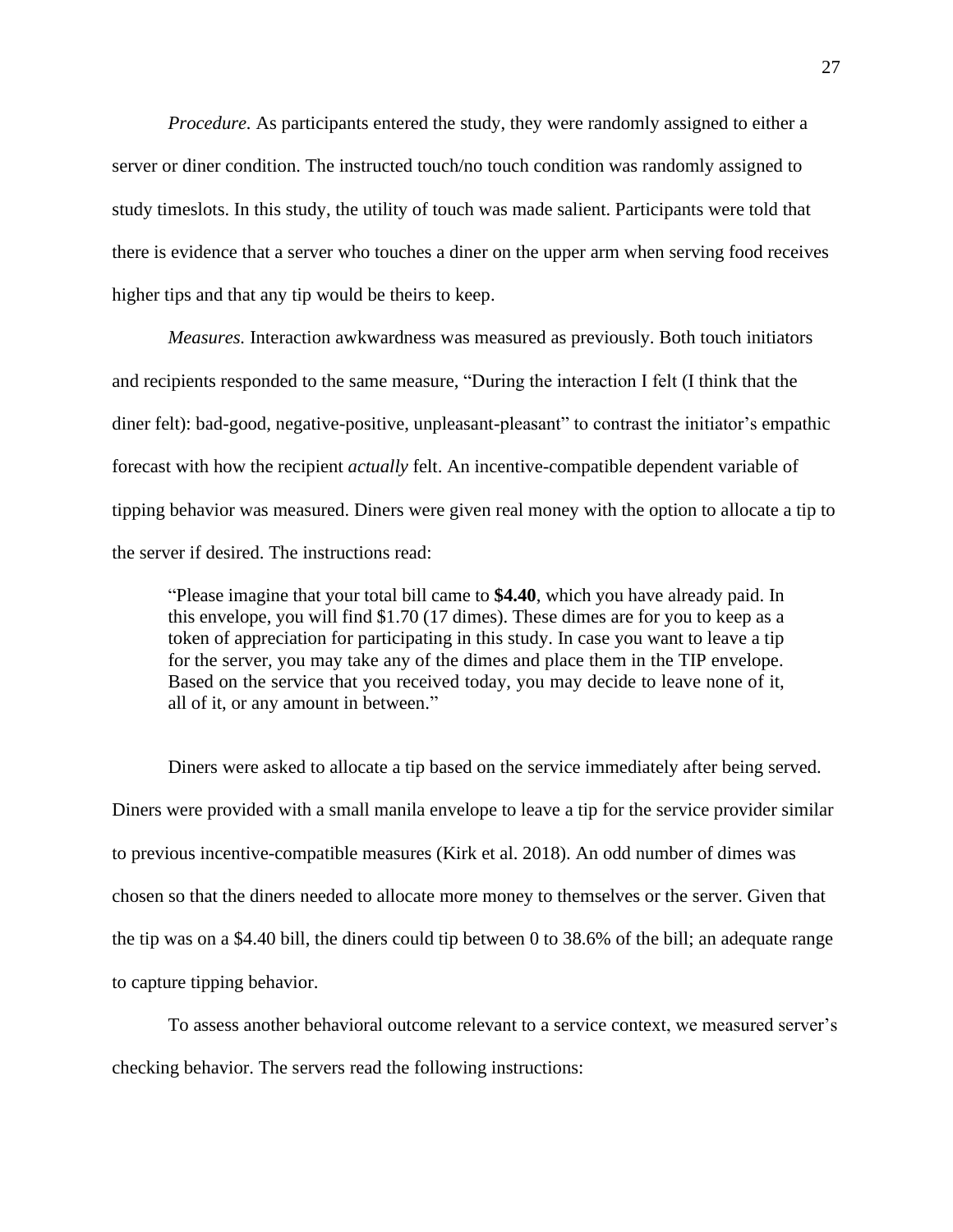(Optional) Now, if you want, feel free to go back and check to see how the diner's first few bites are tasting. It's entirely up to you whether you want to do this. Otherwise, continue on with the questionnaire. Once you begin the questionnaire, please complete all of the remaining questions in this packet.

We presented the option for the servers to check back on the diner in the middle of the questionnaire. The servers reached this point in the questionnaire after 8-10 minutes, allowing enough time for the diners to have made their tip allocation independent of the checking behavior. This was to ensure that checking behavior did not affect diner's tipping behavior.

#### Results

Across our touch conditions, all servers who were instructed to touch did so, and those in the no touch condition did not spontaneously touch. To investigate whether our results replicate prior research (Crusco and Wetzel 1984), we first investigate tipping behavior based on actual touching behavior. Using an incentive-compatible dependent variable, a linear mixed effect model reveals that diners who were touched on the arm left higher tips than those not touched  $(M_{\text{No Touch}} = $1.09, M_{\text{Touch}} = $1.22, \beta = .06, t(469.70) = 2.19, p = .029$ . Interestingly, asked to anticipate the amount of tip that they would receive, servers did not expect to receive more tip if they touched the diner compared to no touch ( $M_{\text{No Touch}} = .86$ ,  $M_{\text{Touch}} = .94$ ,  $\beta = .04$ ,  $t(469.60) =$ 1.38, *p* = .17). Servers did not expect higher tips despite the fact that diners actually do leave higher tips after being touched *and* despite having just been explicitly told that research suggests that touch increases tips.

Diners reported interactions to be less awkward than did servers ( $M_{\text{Diner}} = 3.30$ ,  $M_{\text{Server}} =$ 3.52,  $\beta = -11$ ,  $t(239.59) = -2.19$ ,  $p = .029$ ). Planned comparisons demonstrate no significant differences in diner's perceptions of awkwardness across conditions ( $M_{\text{Diner NT}} = 3.01$ ,  $M_{\text{Diner IT}} =$ 3.39, M<sub>Diner</sub>  $_{\text{VT-NT}} = 3.23$ , M<sub>Diner  $_{\text{VT-AT}} = 3.53$ , all  $p_s > .05$ ). As expected, servers believed the</sub>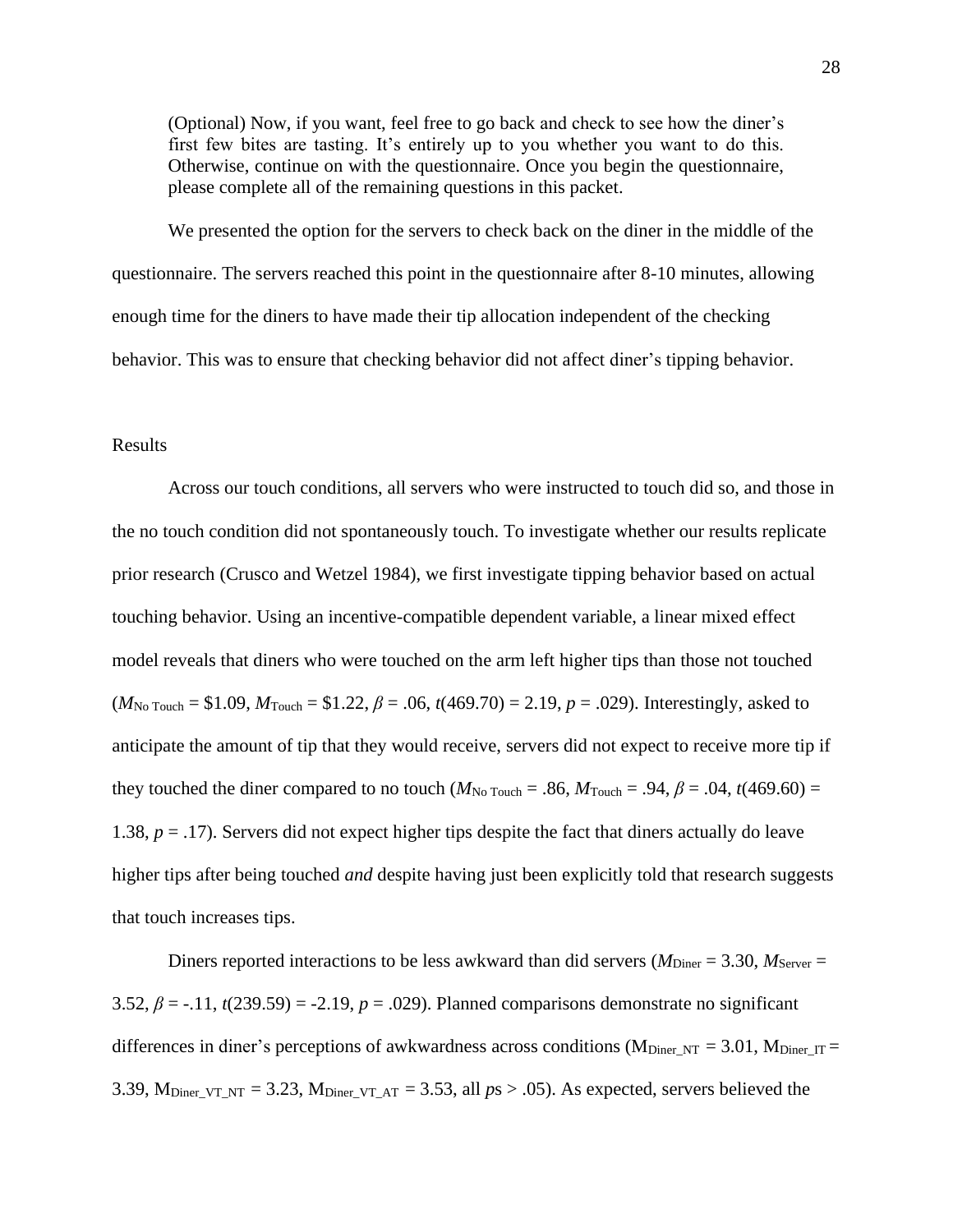diners felt less positive than they ultimately did ( $M_{\text{Server}} = 5.41$ ,  $M_{\text{Diner}} = 6.02$ ,  $\beta = .30$ ,  $t(239.82) =$ 6.11,  $p < .001$ ), and those servers instructed to touch expected diners to feel significantly worse than those not instructed to touch ( $M_{Server\_NT} = 5.66$ ,  $M_{Server\_IT} = 5.10$ ,  $M_{Server\_VT\_NT} = 5.48$ , M<sub>Server\_VT\_AT</sub> = 5.40, pairwise comparison NT vs. IT,  $p = .036$ ). This was a strong test of our theory that initiators and receivers perceive interactions differently and that initiators persist in their underestimation of diner's experiences even after being given an external source of attribution for touch.

We next investigate the downstream consequences of touch initiation on checking behavior. Results of a generalized linear model using the binomial family with the logit link function suggest that checking behavior was not simply a function of whether the server touched the diner ( $\beta$  = .155, SE = .262, Wald  $\chi^2(1)$  = .35,  $p$  = .554, table 3). Rather, checking behavior was a function of the touch condition (volitional or instructed). Specifically, planned contrasts reveal that those instructed to touch were significantly less likely to check back as compared to all other conditions ( $\beta$  = -1.13, SE = .371, Wald  $\chi^2(1) = 9.31$ ,  $p = .002$ , figure 5). Interestingly, those who decided to touch of their own volition were significantly more likely to check back as compared to all other conditions ( $\beta = 1.12$ , SE = .328, Wald  $\chi^2(1) = 11.60$ ,  $p = .001$ ). This was not qualified by gender ( $β = .288$ ,  $SE = .88$ ,  $χ<sup>2</sup>(3) = 3.591$ ,  $p = .309$ ). In essence, we see divergence in the subsequent behavior of volitional and instructed touchers.

> --------------------------------- Insert Figure 5 about here --------------------------------- --------------------------------- Insert Table 3 about here ---------------------------------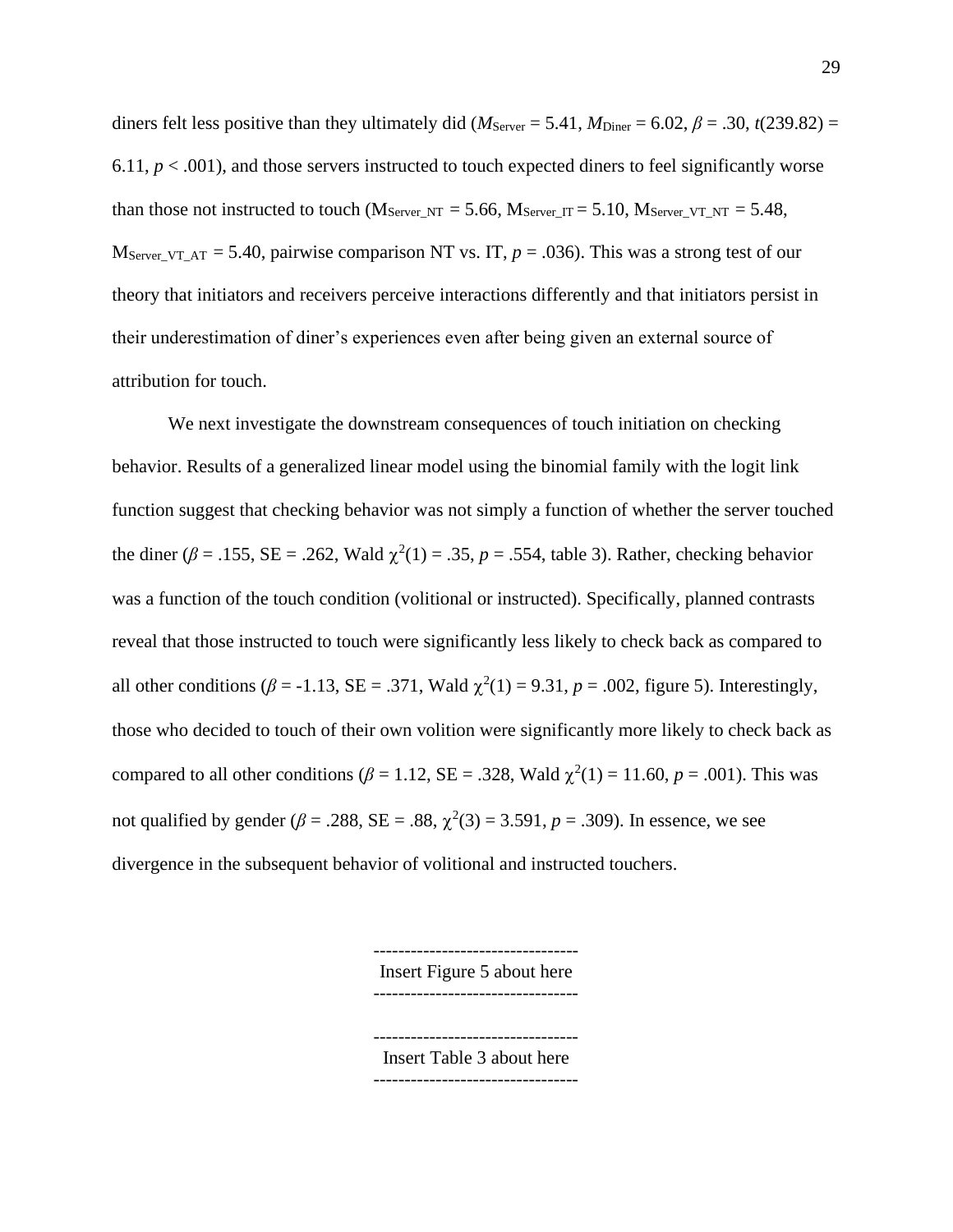Discussion

This study is important in its demonstration of behavioral consequences of touch initiation. First, we replicate a prior result in the literature that receiving touch increases tipping behavior (Crusco and Wetzel 1984). We do so with *actual* money, strengthening our external validity. We replicate this effect with an additional study using hypothetical tipping behavior (supplementary study 3, web appendix C). This incentive-compatible dependent variable demonstrates that servers receive higher tips from diners who were touched, but servers do not anticipate this to be the case. By incentivizing touch with higher tips, it could be argued this gives initiators an external reason to justify the act, which would reduce concern for the diner. This was not the case. Servers continued to expect diners to feel worse than they actually did, particularly for instructed touch initiators. We further show consequences on *actual* behavior: checking back on the diner. This reveals that the negative effects of touch initiation can spillover to subsequent interaction.

Investigating the difference between instructed and volitional touch on checking behavior, we see that, as predicted, those instructed to touch were significantly less likely to check back on the touch recipient than all other conditions. We expected to nullify this negative effect for volitional touchers. However, we see a surprising finding that volitional touchers were actually *more* likely to check back on the touch recipient than all other conditions. While not explicitly measured, we suspect that volitional touchers felt a greater sense of responsibility over what happened in the service encounter. Uncertain of how the touch interaction will be perceived, the volitional touchers recognized that it was their own decision to touch the customer, and these individuals checked back on the diner because of this heightened investment in the interaction and to make sure the service encounter was a positive one. These results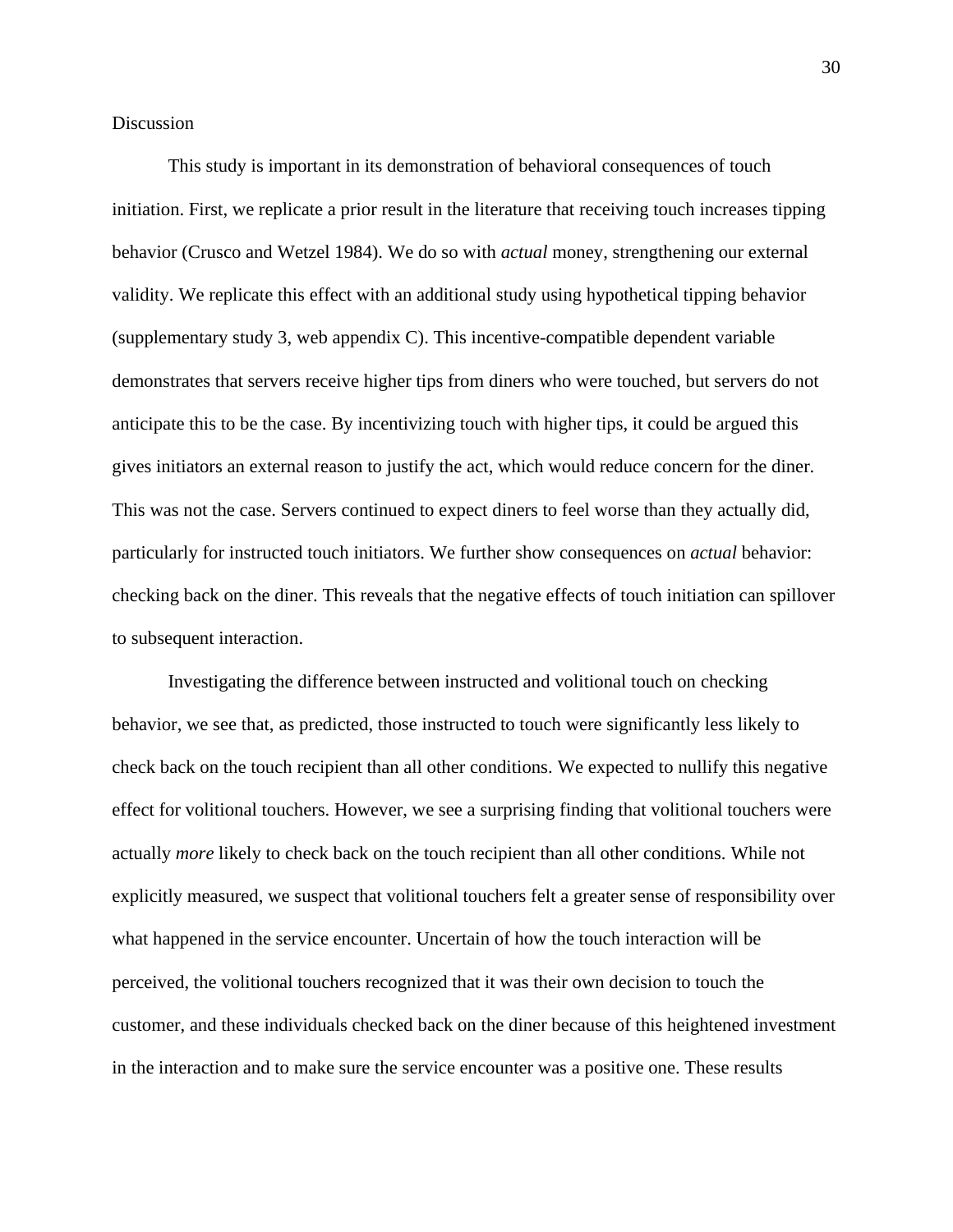suggest that the instruction to touch may undermine subsequent service provided to customers, while giving employees the option to touch heightens the likelihood of subsequent service.

#### **GENERAL DISCUSSION**

Across five in-person studies, we advance scientific understanding of interpersonal touch by studying the initiators of touch in exchange-based relationships. We find evidence for an initial negative affective reaction to the suggestion to initiate touch, revealed via physiological and stated affect. Consistent with an egocentric bias and spotlight effect, potential touch initiators overestimate the salience of touch to the recipients. They then project their own feelings onto their assessments of the interaction and underestimate how the recipient will feel (i.e., empathic forecast), believe the recipient will perceive them more negatively (i.e., metaperception), and evaluate interactions as being more awkward. Touch initiation also decreases the likelihood of subsequent interactions, such as checking back on a diner, but can be attenuated by allowing touch to be volitional. Importantly, we show differences in how touch initiators and touch recipients evaluate these interactions; touch recipients do not view interactions as awkward and leave higher tips as a result of receiving touch.

To summarize our findings across studies, we conducted a single paper meta-analysis (McShane and Böckenholt 2017). The total effect size estimate from the suggestion to initiate touch of interaction awkwardness is  $1.08 \text{ (CI}_{95\%} = [.5956, 1.5636])$ , metaperception is 2.31  $(CI_{95\%} = [1.5928, 3.0252]$ , and empathic forecast is -1.54  $(CI_{95\%} = [-2.3064, -7663])$ , demonstrating the robustness of the effects (for plots, see Web Appendix B).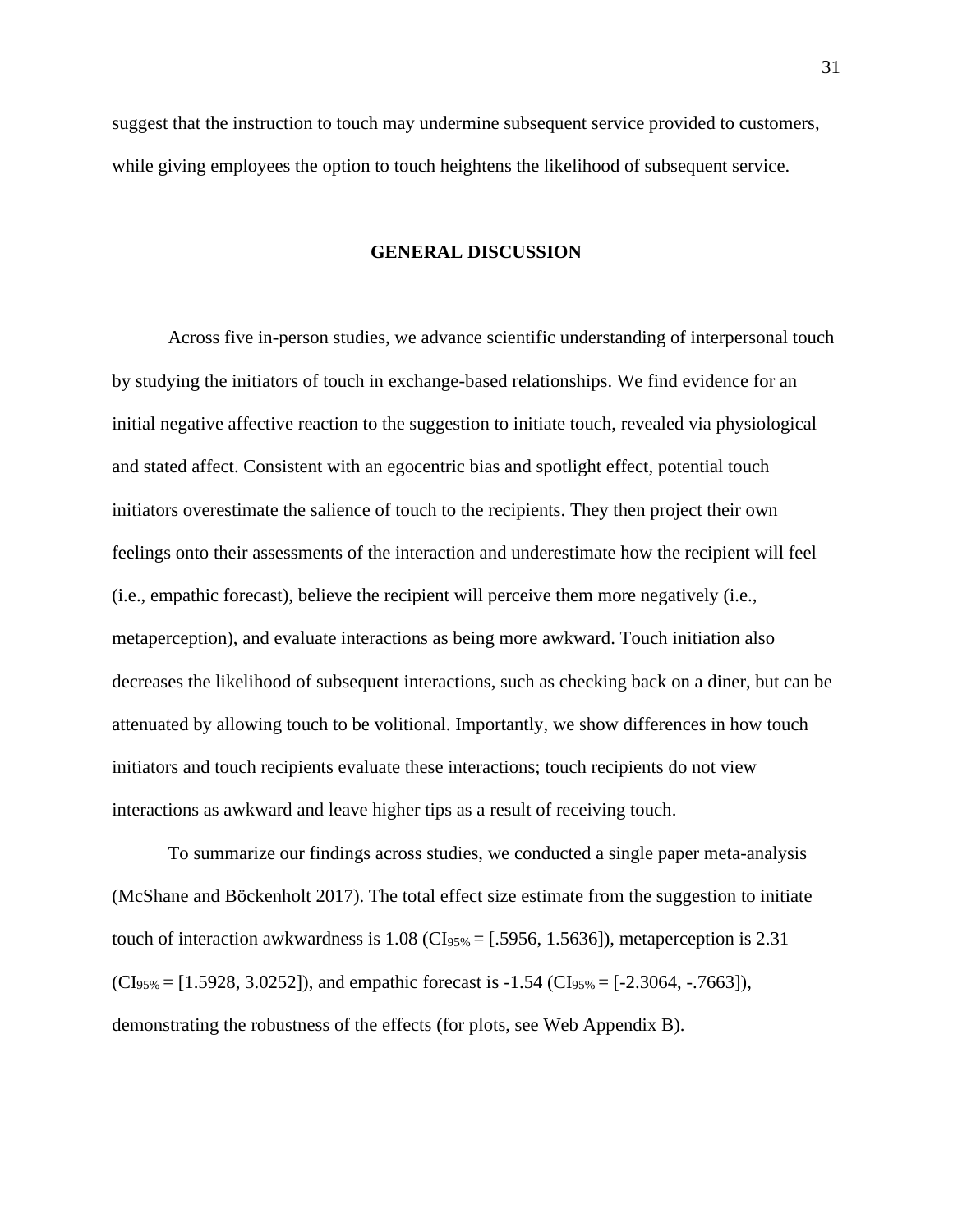Theoretical Contributions

With few exceptions (Martin 2012; Orth, Bouzdine-Chameeva, and Brand 2013; Webb and Peck 2015), previous work in marketing has focused on product touch (Argo, Dahl and Morales 2006; Brasel and Gips 2014; Grohmann, Spangenberg, and Sprott 2007; Krishna and Morrin 2008; McCabe and Nowlis 2003; Peck, Barger, and Webb 2013; Peck and Shu 2009) in which understanding the effects of touch, the motivations to touch, and how to compensate for an inability to touch are important for understanding consumer purchase decisions. While there is theoretical overlap with literature on product touch (e.g., both rely on haptics, or touch with the hand), our work fits into a broader theoretical context of source effects of social influence in consumer experiences.

Interpersonal touch necessitates the inclusion of social processing, as the target of the initiator's touch is another person. Understanding the social interactions that occur in retail and service contexts are critical to understand in-store decision making (Inman, Winer, and Ferraro 2009). We contribute to research on nonverbal communication and social processing (Knapp, Hall, and Horgan 2014) by uncovering the underlying psychology of touch initiators. While the benefits of receiving touch have been extensively documented in the literature, our research underscores the need for differing psychological models of touch based on the role (i.e., the initiator or the recipient) that an individual assumes in a touch encounter. As a self-initiated and fundamentally social action, contemplating the use of touch heightens the salience of oneself in a social interaction. This egocentric processing sheds light on why a person may be hesitant to initiate touch, even an unobtrusive touch on the arm, and accounts for how an initiator evaluates interactions. Unlike interacting with a product, the social nature of interpersonal touch impacts the initiator's reactions, predictions, and behaviors.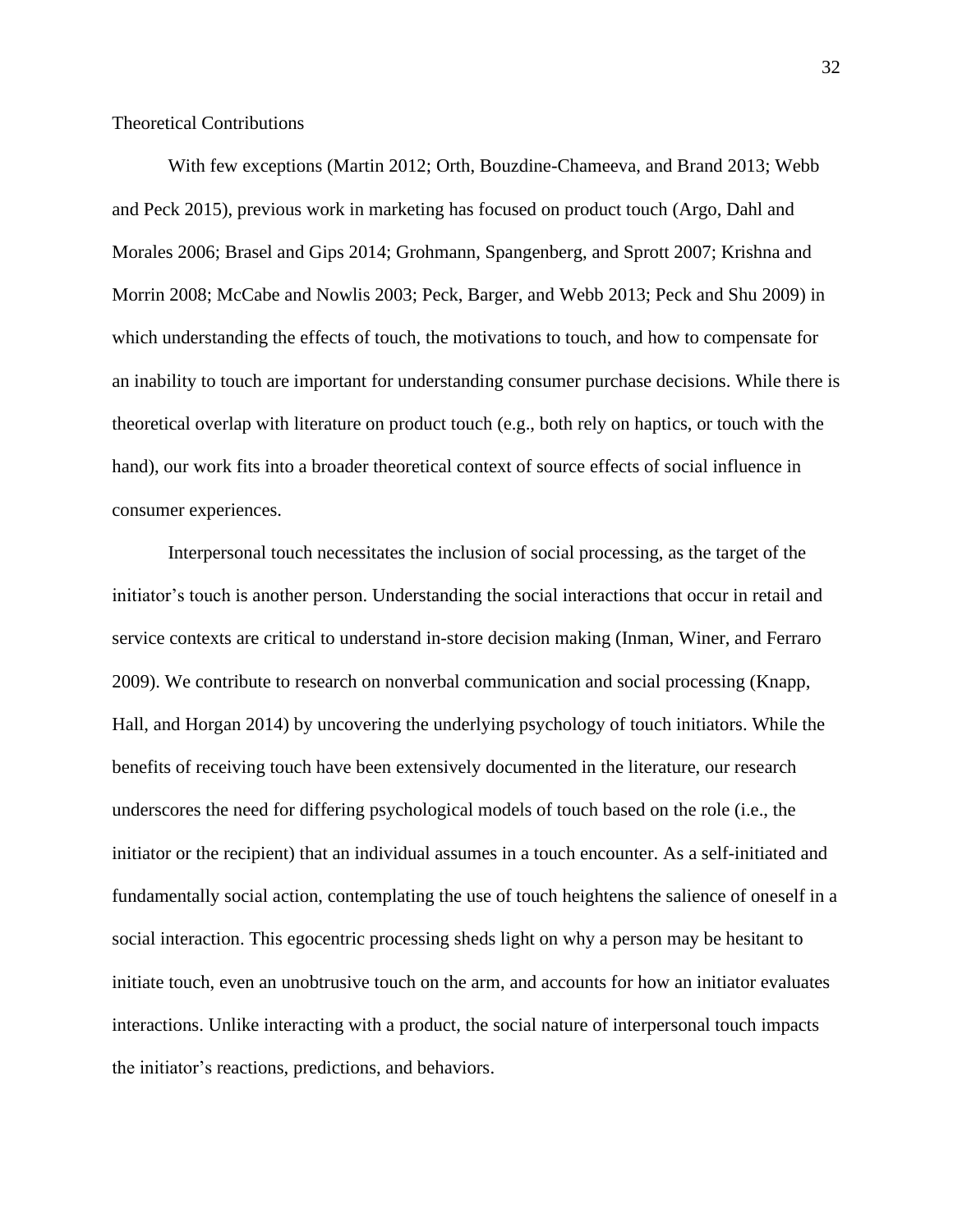We further contribute to an area of work documenting social miscalibration in which people mispredict the responses of others. Prior work, for example, documents that people underestimate the hedonic benefit of spending money on others (Dunn et al. 2008), acting more extraverted (Zelenski et al. 2013), or expressing gratitude to others (Kumar and Epley 2018). No work to our knowledge has investigated this miscalibration in the context of interpersonal touch. Advancing the literature on social misprediction, our research documents an asymmetry in evaluations formed by touch initiators and receivers in which the initiators underestimate the positive response of touch on the arm for recipients.

Finally, among many types of behaviors thought to be intimate, our work is situated in a specific area of work on imposed intimacy. Theoretically, we contribute to an understanding of imposed intimacy from the perspective of the source of imposition. Prior research demonstrates effects on recipients of imposed intimacy (Patterson, Mullens, and Romano 1971) in which the dominant response of a recipient is to engage in avoidant behavior (e.g., leaving the interaction, shifting body orientation away). Interestingly, our instructed touchers mirror this avoidant response by being less likely to check back on the customer, a form of avoidant behavior. Thus, we advance knowledge about how the imposition of intimacy affects those who feel as if they have imposed.

#### Practical Implications

Increasingly, concern around the effects of touch have become prominent in cultural discourse. For example, American teachers are actively discouraged from using touch with students due to perceptions of potentially offensive behavior and for fear of lawsuits (Field 2014). Recent conversations around the #MeToo movement have brought to public

33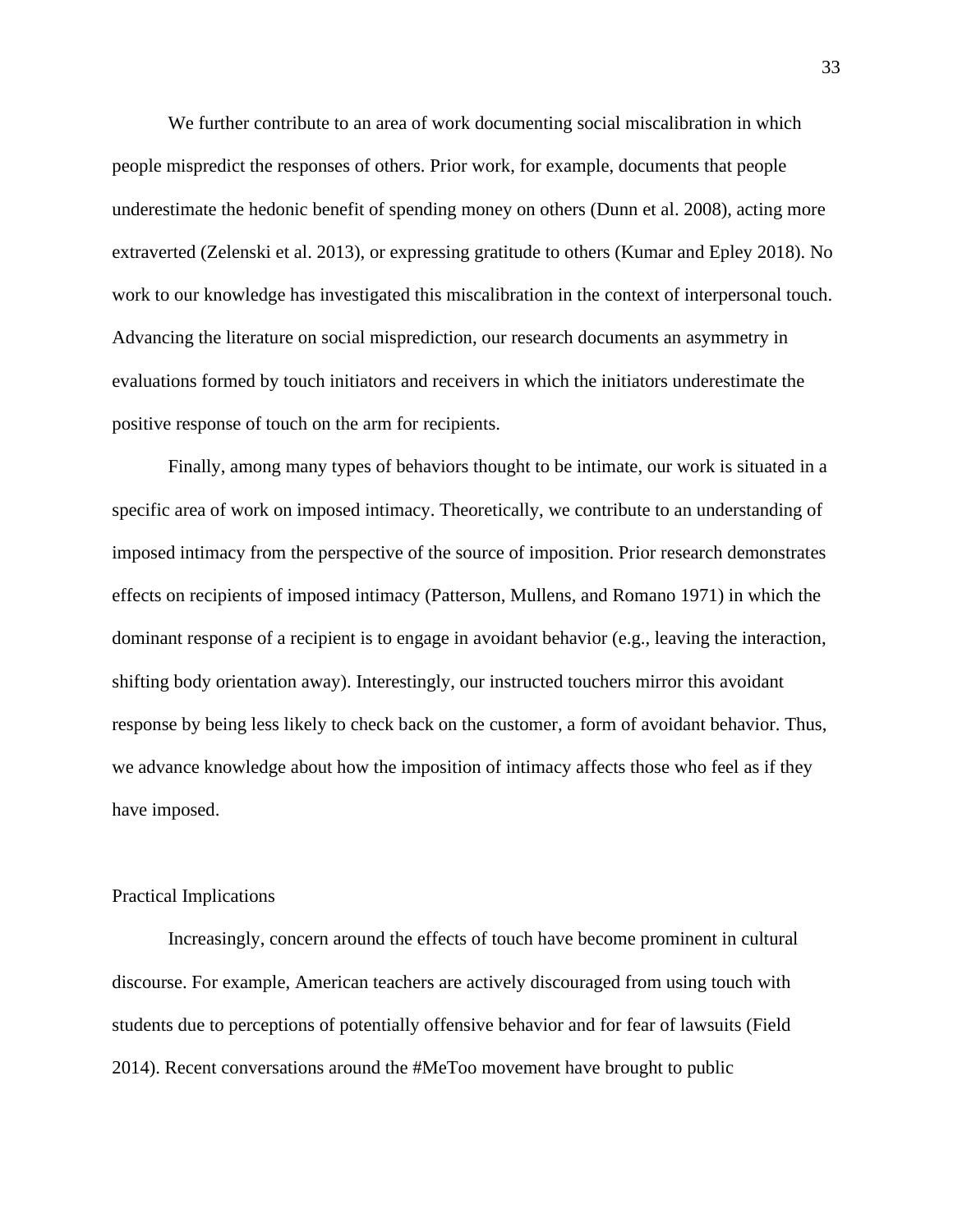consciousness issues around inappropriate use of touch and its damaging effects for victims of sexual harassment. Certainly, these issues are important for managers (Williams and Lebsock 2018). It is essential to acknowledge that we do not consider sexual harassment or touch with malevolent intent, but instead investigate how one unobtrusive touch on the upper arm can influence the initiators of that touch. However, it is likely that these cultural issues have heightened the salience of imposed intimacy of interpersonal touch with strangers. While there should be concern around misuse, it is critical to remember that touch is necessary for proper development and socialization (Bowlby 1988). Some research suggests that the heightened concern with touch results in a shortage of touch, referred to as "touch hunger" (Field 2010); that as a society, we are deprived of the positive benefits of touch. This is especially true of nurturing, positive forms of touch (Owen and Gillentine 2011). People may actually benefit from engaging in interactions that involve touch more than we realize.

Given literature documenting positive effects of receiving touch (i.e., diners leave higher tips and do not experience interactions more negatively with touch), marketing managers heeding the advice of prior literature would recommend instructing service providers to use touch with customers (Crusco and Wetzel 1984; Hornik 1992). However, by looking at both sides of the interaction, we can more fully understand the implications for employee training and awareness of interactional communication tactics. Importantly, we illuminate consequences when touch is instructed as it is generally not well received. That is, employees experience stress when instructed to touch customers which may be emotionally costly and should be approached with caution. In addition, while touch (and particularly instructed touch) can be stress inducing, these same effects are not seen for the use of compliments. Managers can encourage employees to compliment customers without concern for how an initiator would feel. This is likely because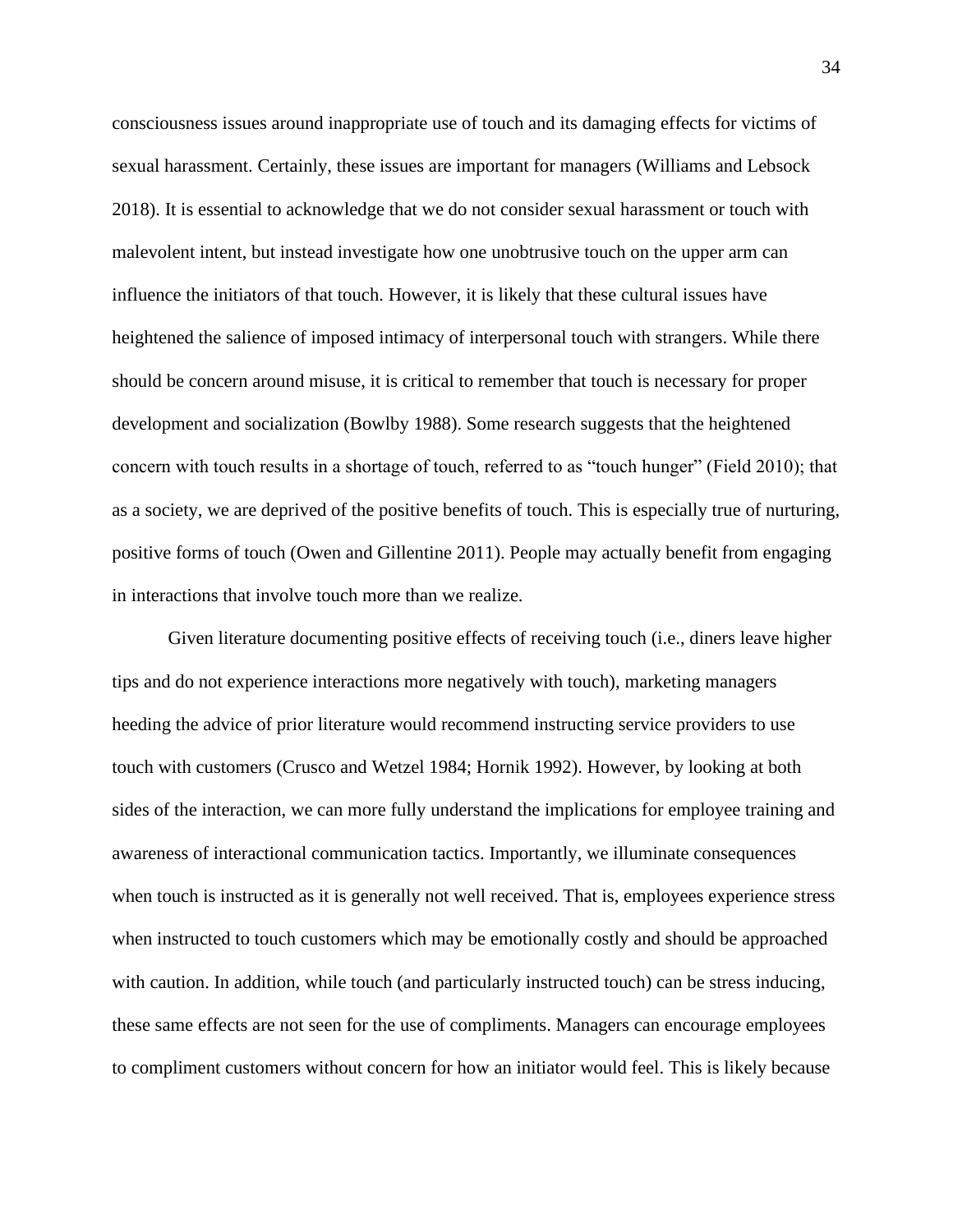a compliment in a service encounter may not be imposing intimacy, like touch. Social encounters are complex, but studying both sides of dyadic encounters contributes to our overall understanding of the customer experience (Lemon and Verhoef 2016).

Managers may also use information on touching behavior as an indicator for how attentive an employee may be with customers. Our results reveal that, when given the option, those who volitionally touch are much more likely to further engage with and check back on the customer. If a manager identifies individuals who are frequently initiating touch with customers (of their own volition), this could signal that this individual is also more likely to spend additional time and energy to be attentive to customer needs.

#### Limitations and Future Research

Our research only constitutes the first step toward understanding this complex phenomenon. By studying initiating touch experimentally, the manipulation of touch initiation was necessary to test causality. Our initiating touch conditions were derived from the suggestion to touch, rather than having it occur organically in interaction, a potential concern for generalizability. Historically, the predominant method for studying touch is via observational research (Jourard 1966), which does not provide an understanding of the causal processes of how touch initiation influences the initiator's thoughts, their assessments of other's thoughts, or subsequent behaviors. We attempted to mitigate this limitation making our inquiry as realistic as possible by allowing for volitional touch initiation, investigating this process implicitly using physiological responses (e.g., electrodermal activity), measuring actual behavior (i.e., checking back), and including an incentive-compatible dependent variable (i.e., tipping behavior). While we acknowledge the common tradeoff between external validity and control in experimental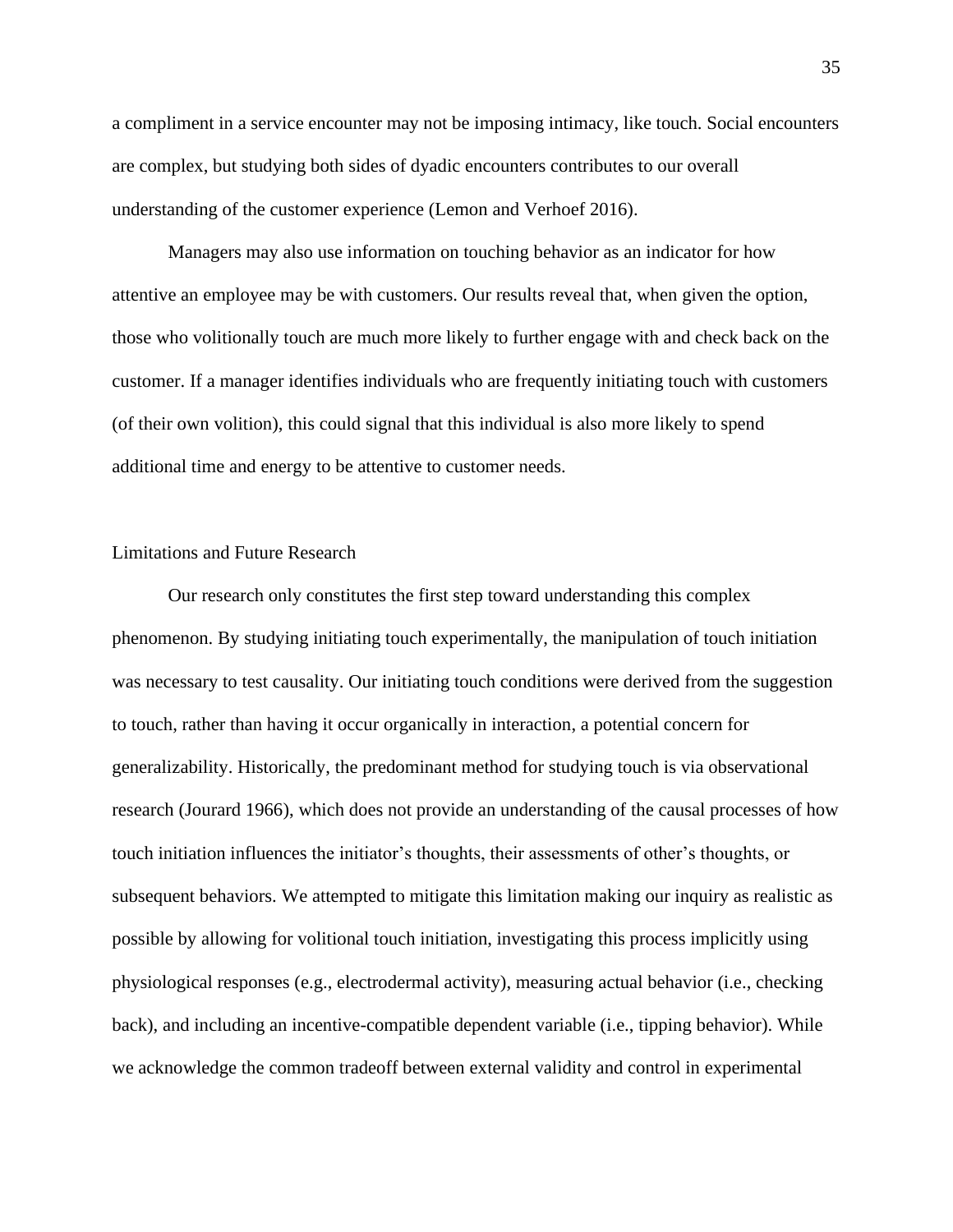investigations, future research should continue to investigate the decision and effects of touch initiation with new methods or data sources.

In this work, we predicted that the instruction to initiate touch drives negative interaction evaluations. To verify whether it was touch, itself, actually driving the pattern of results, we compared it to another scripted act (i.e., a compliment, study 4). Our prediction was supported undermining a mere instruction account. However, while both acts were false or prescribed, it is possible that these results could be driven by differences in valence between a compliment and a touch. Future research could consider how the degree of normativity or valence of a message fosters a miscalibration in predicting outcomes for others.

Our experiments examined the consequences of only one touch-based interaction. Further research should more fully understand the long-term implications of an initiator's use of touch with customers. It could be that touch initiators become more comfortable with touch as they use touch repeatedly in interactions and observe its positive effects. Research in the attachment literature supports this notion by suggesting that desensitization may occur over time to make a person more comfortable with tactile stimuli (Kinnealey, Oliver, and Wilbarger 1995). In fact, with experience, we would expect that touch initiators would become increasingly adept at empathic forecasting and would accurately gauge when to use or avoid touch.

This suggests that another interesting direction for future research relates to the cues that someone may be more amenable to touch or more likely to use touch. Are there certain facial expressions or nonverbal cues that suggest an openness to touch? Perhaps self-touch cues could be a source of information. Some self-touches are indicators of discomfort and can be used for soothing oneself such as such as touching one's neck, self-caressing, or running the hands through hair (Field 2014). What is especially compelling about this area is that self-touch is often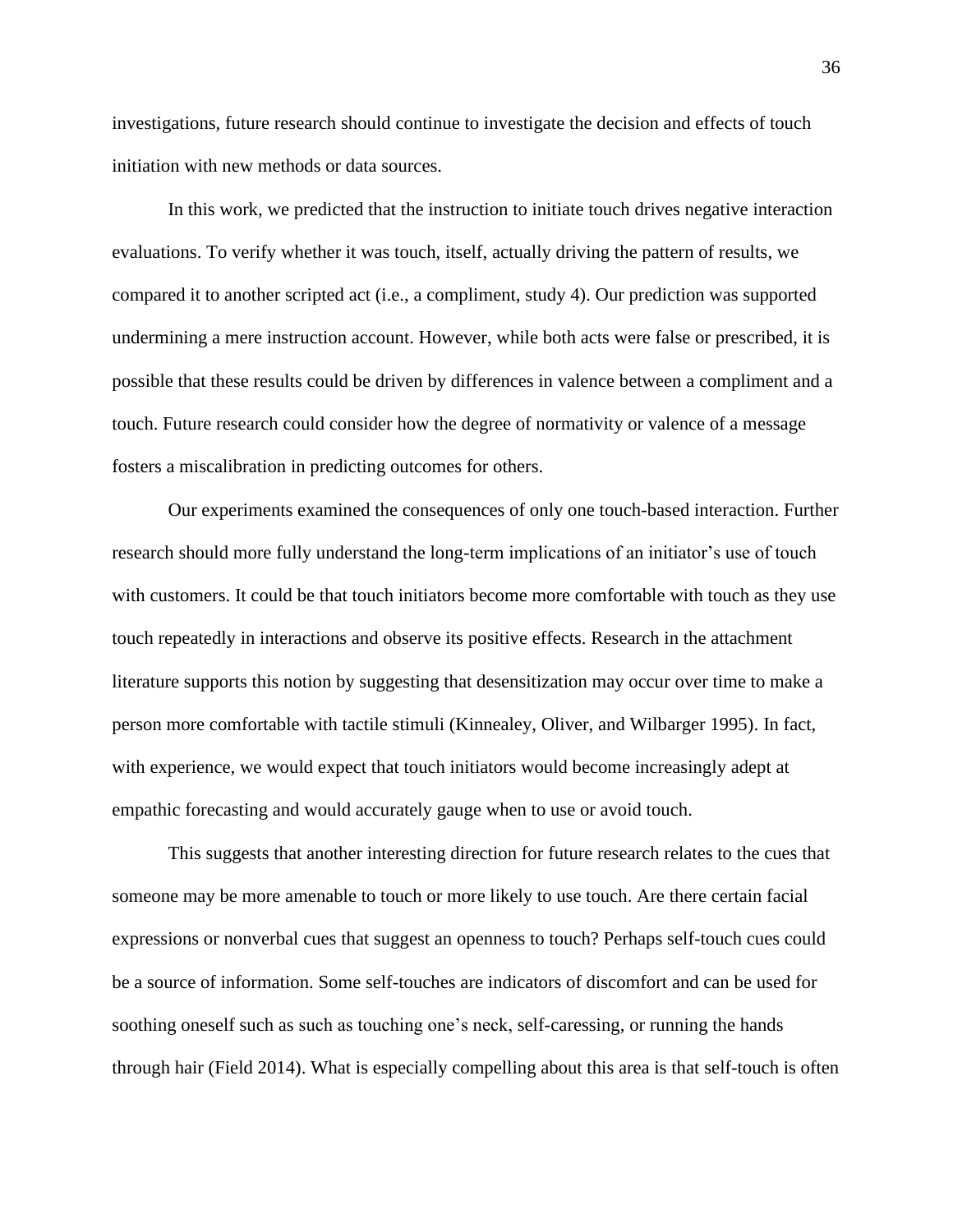unconscious so these types of touches can give insight into what a person is actually feeling and can be a signal of emotional leakage. Understanding factors predicting when touch initiation will be used by a service provider and who is amenable to it are ripe areas for future research.

More generally, these results raise interesting questions about the conscious and nonconscious processing of touch. If the use of touch is brought to consciousness and made salient to the recipient, it may negate the positive effects of touch reception. Indeed, a similar phenomenon occurs when people become consciously aware that they are being mimicked (i.e., the mimicry has become excessive enough to be noticed), it has the undesired effect of alienating an interaction partner (Lakin and Chartrand 2003). If the use of interpersonal touch is made salient to the receiver, it may be viewed as a manipulative persuasive attempt (Friestad and Wright 1994). Further, the awareness of touch can have implications for observing touching behavior as well. In a legal context, defense lawyers often make a point to touch the defendant on the arm in front of the jury. The idea is that the accused is not so reprehensible that the lawyer will initiate touch. Conscious awareness of this tactic would likely negate the positive effects from touch. Researchers should consider the use of touch across contexts and under conditions of heightened or lessened awareness.

Finally, computer-mediated touch is a nascent but growing area, and prior work investigates how the reception of haptic vibrations affects responsiveness to consumer-directed communications (Hadi and Valenzuela *forthcoming*). Since haptic cues can be received or sent electronically, our research offers intriguing questions regarding the initiators of digital touch mediated by technology. It's plausible that perceptions of imposed intimacy of touch initiation would be lessened since direct person-to-person contact is absent. Haptic technology interfaces in the context of initiating touch is an open area for further research.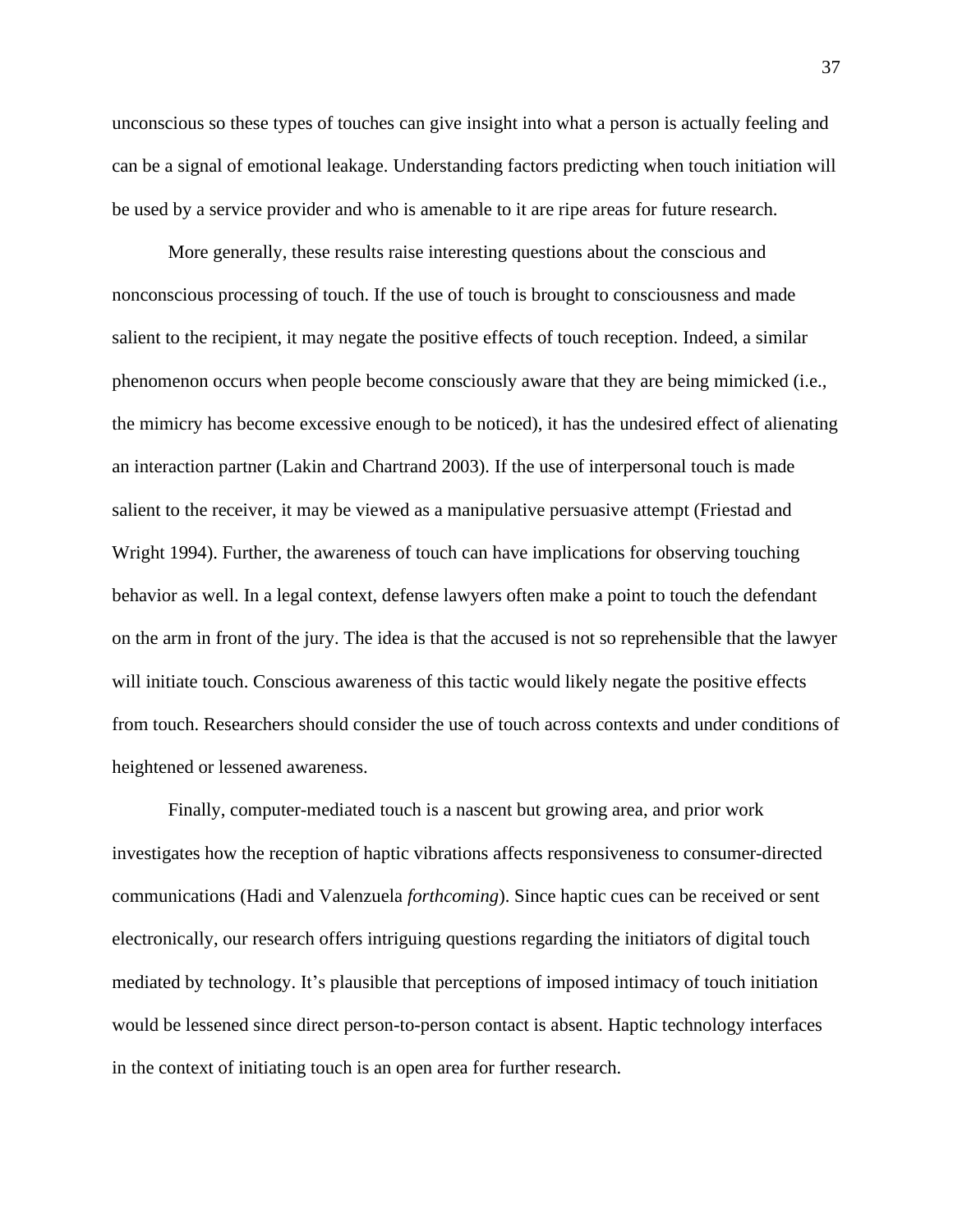#### Conclusion

"Stores do not only contain things for sale, but they also contain other consumers" (O'Guinn, Tanner, and Maeng 2015, 14). Often the focus is on products or choice, while the social impact of the presence of others is neglected. The sense of touch is our fundamental connection with the external world and has a profound impact on how we make sense of other people and our environment. Initiators of interpersonal touch underestimate the positive impact that a light touch on the arm will have on a recipient in a service encounter. We highlight touchpoints, both literal and figurative, that contribute to our understanding of the nonverbal social influences embedded in these consumer experiences.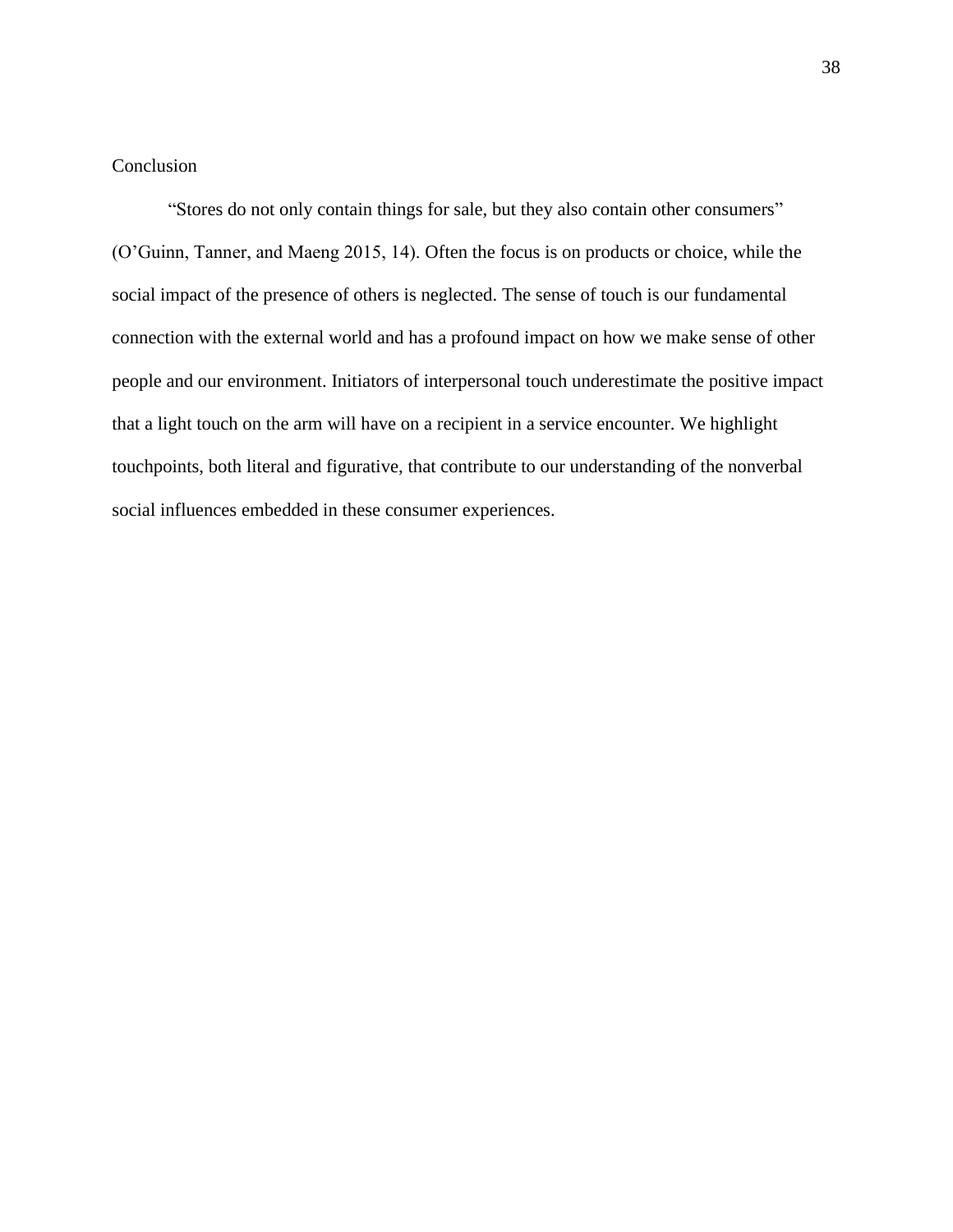Data Collection Paragraph: Study 1 was conducted Spring of 2017 at Karlstad University in Sweden with Joann Peck and Anders Gustafsson. Data was analyzed by Anders Gustafsson. Pretest to Study 2 was conducted on Amazon's Mechanical Turk in November of 2019. Study 2 was conducted in waves beginning November 2012 and ending April 2015 at the University of Wisconsin – Madison. Data was analyzed by Andrea Luangrath and Joann Peck. Study 3 was conducted September of 2019. Data was analyzed by Andrea Luangrath and Joann Peck. Study 4 was conducted April of 2019 at the University of Wisconsin – Madison. Data was analyzed by Andrea Luangrath and Joann Peck. Study 5 was conducted at the University of Wisconsin – Madison in the Spring of 2018. Data was analyzed by Andrea Luangrath and Joann Peck.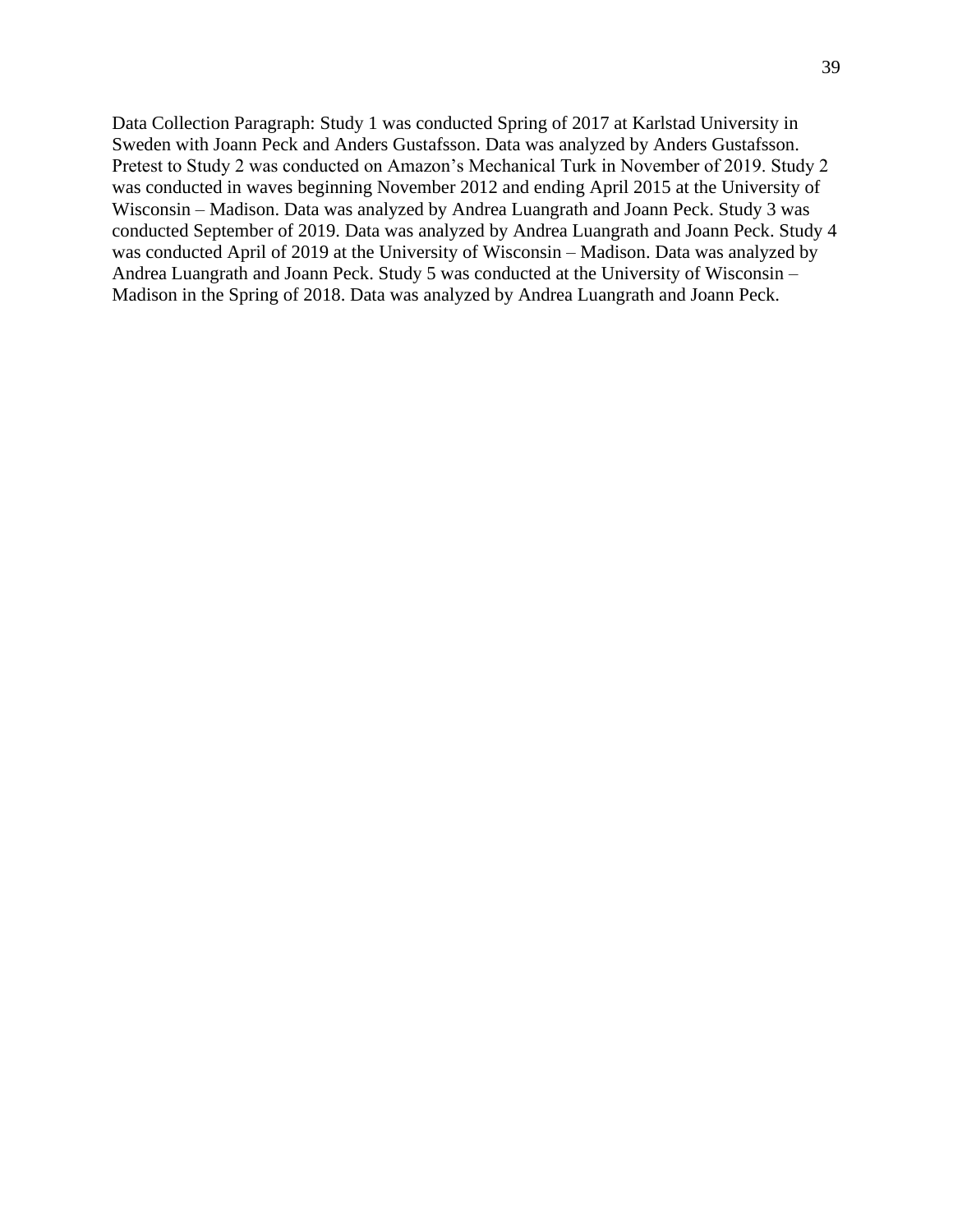## **APPENDIX A: IMAGES OF STUDIES**



Figure A1. Image of the Empatica E4 Device (Study 1)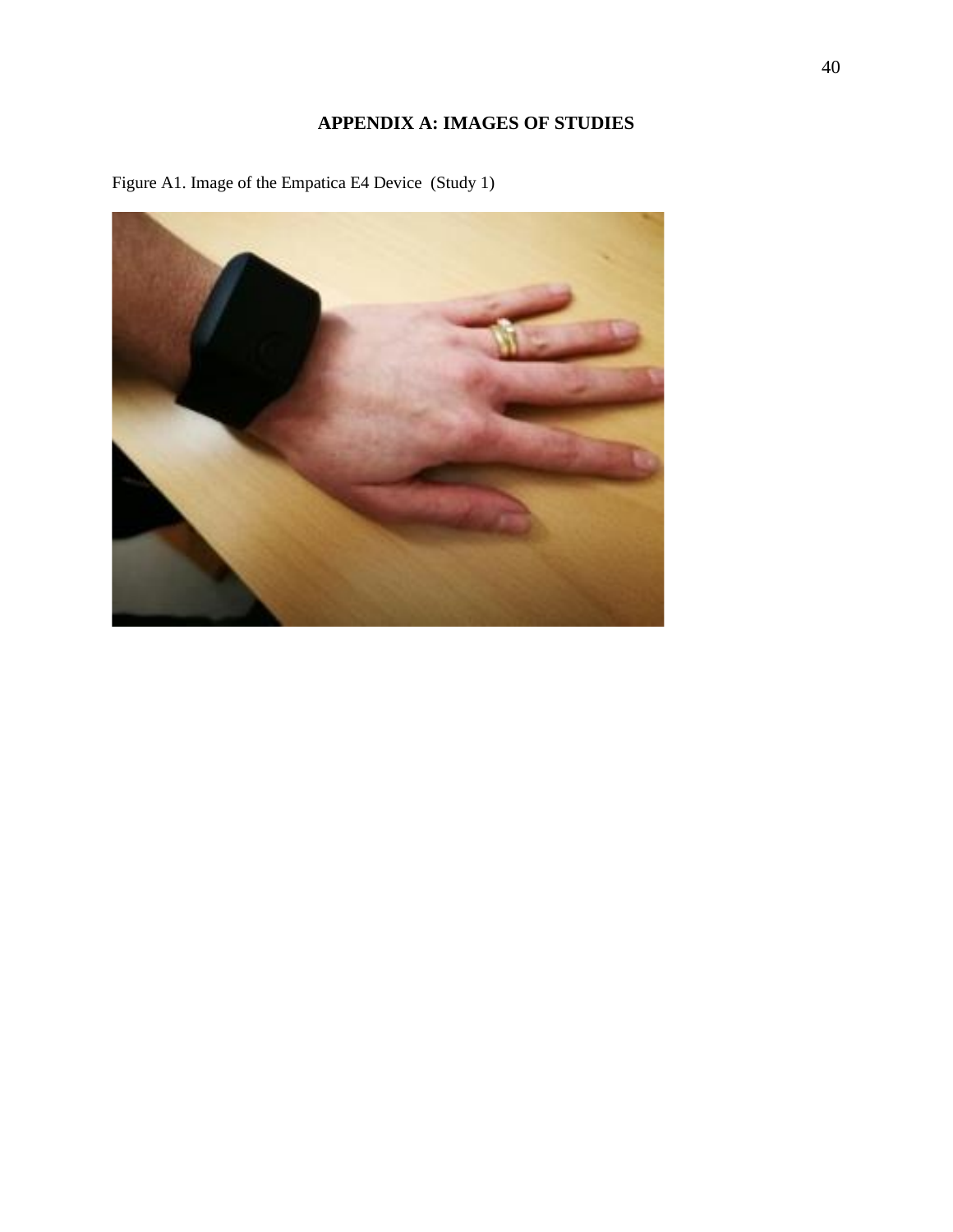

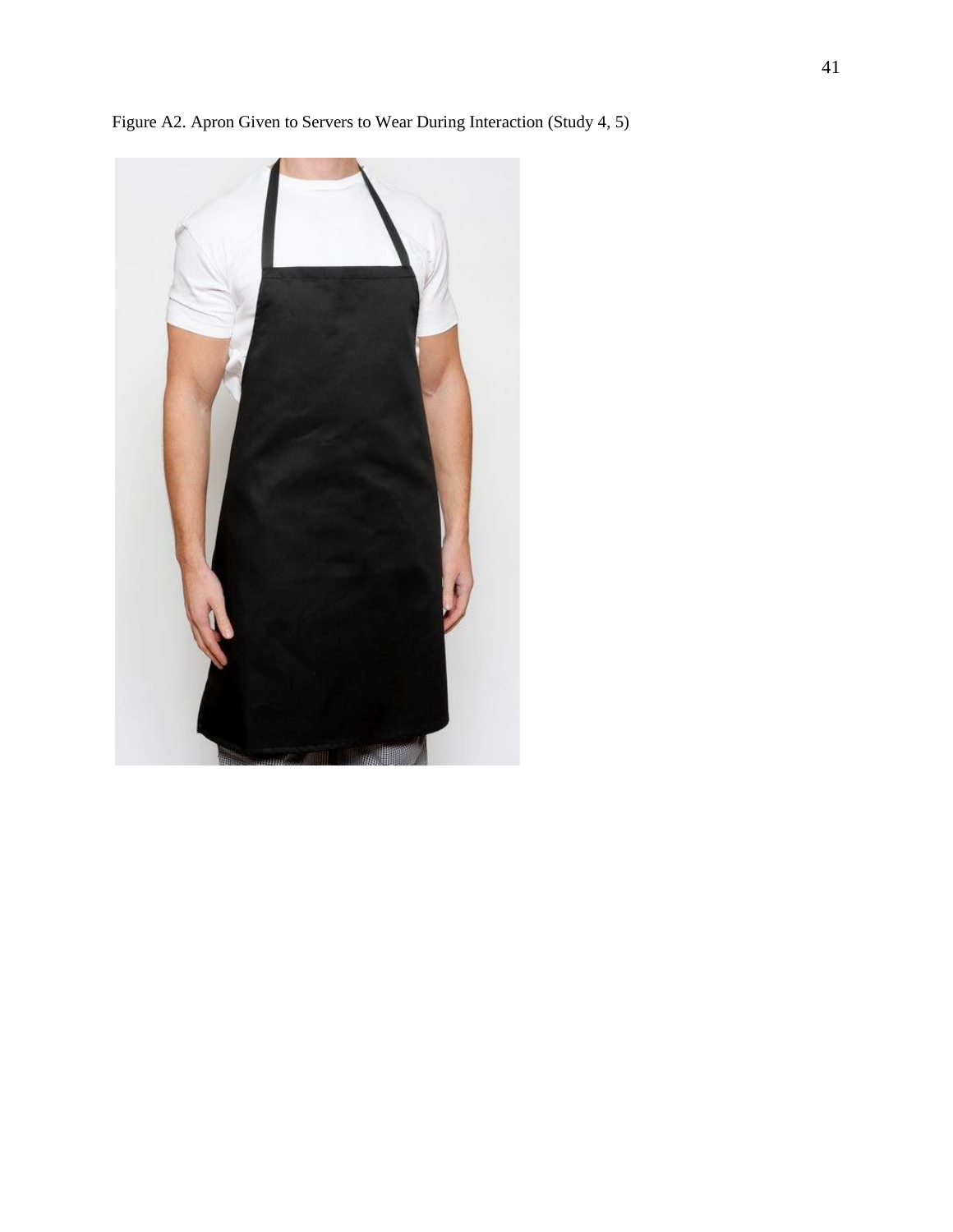

Figure A3. Individual Rooms where Interactions Occurred (Study 2, 4, 5)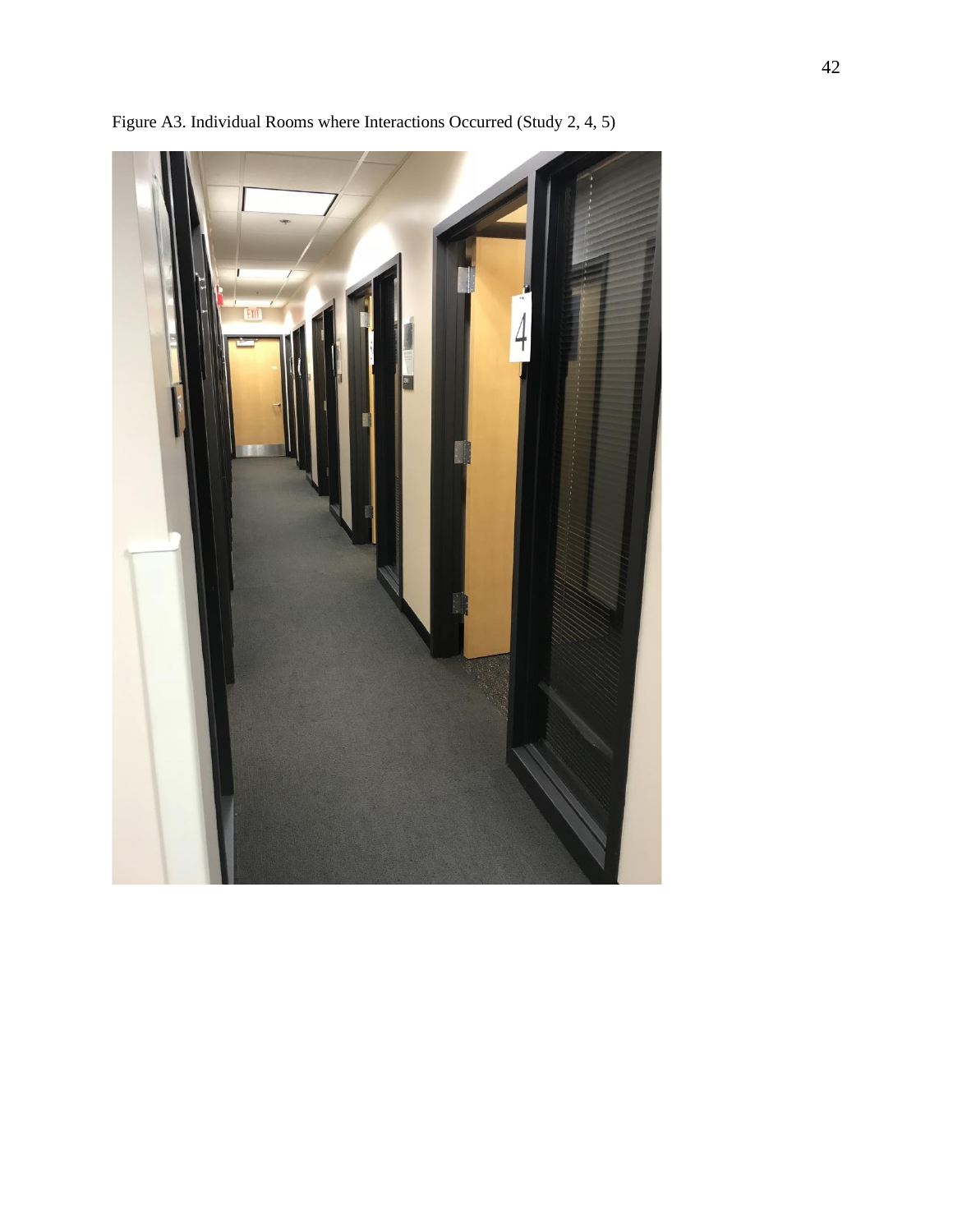

Figure A4. Sample Server/Diner Interaction (Study 4, 5)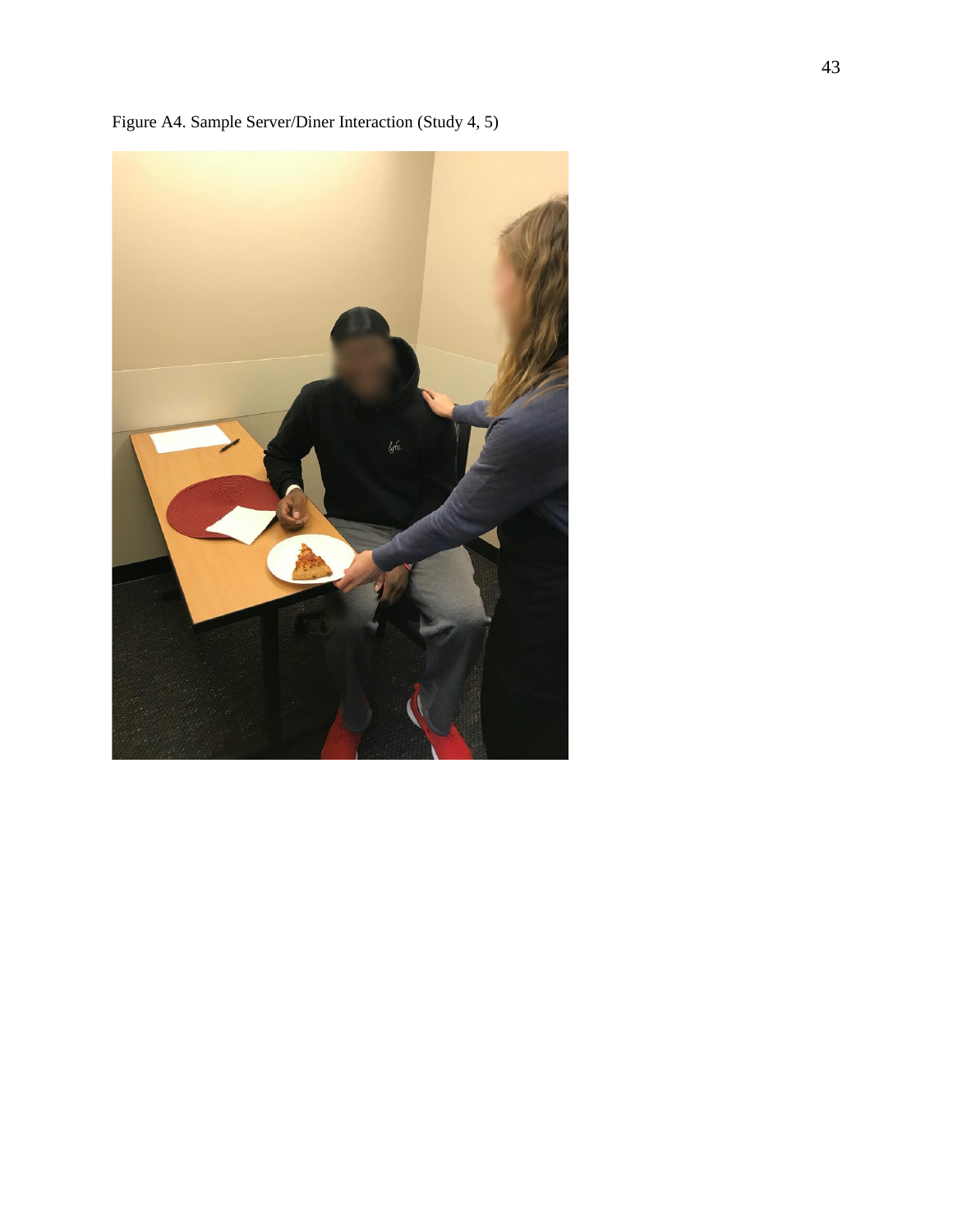

Figure A5. Pizza Oven Used to Keep Pizza Warm For Simulated Dining Studies (Study 4, 5)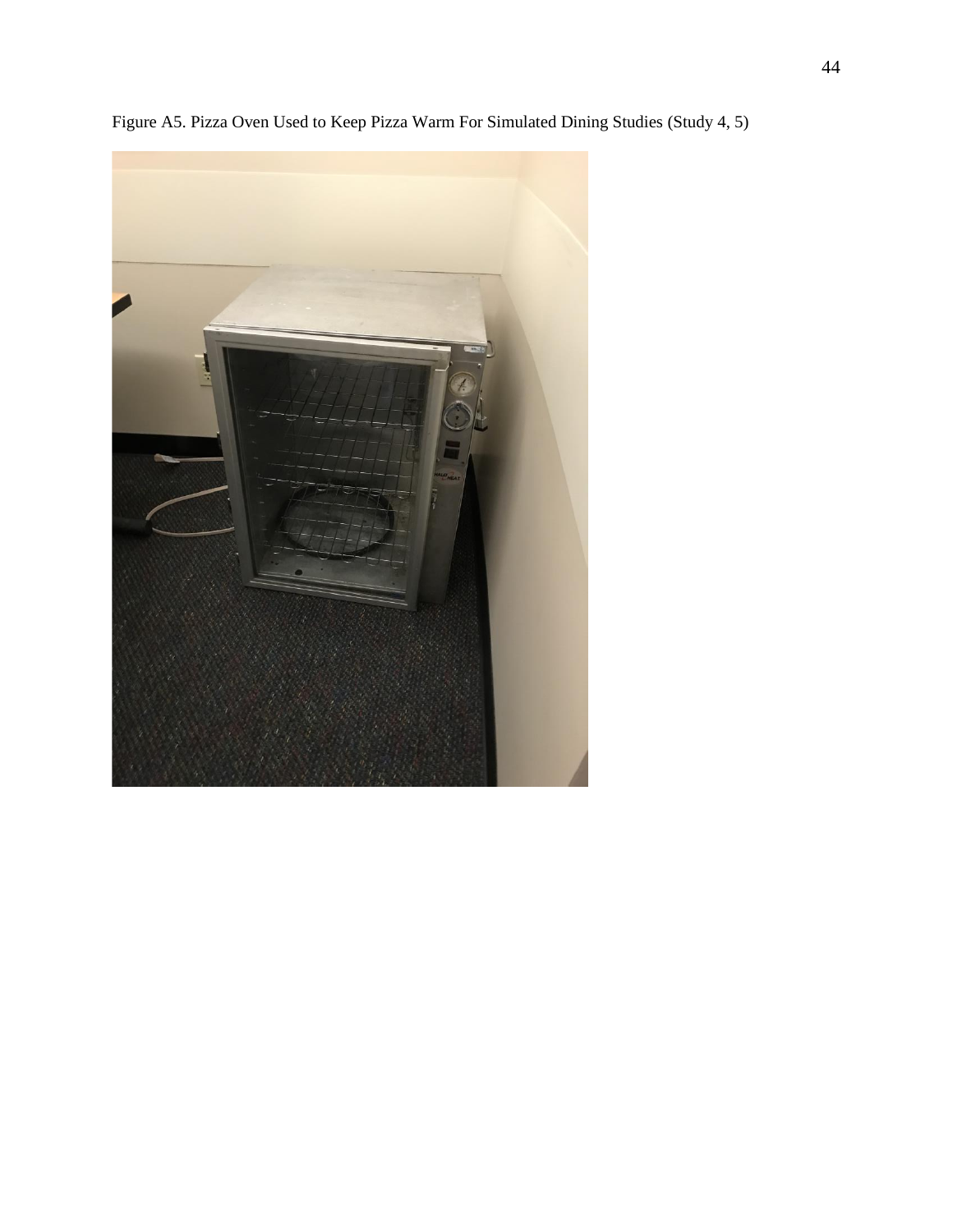## **APPENDIX B: MEASURES APPENDIX**

All measures were conducted on a 7-point Likert scale  $(1=$  strongly disagree to  $7 =$  strongly agree) unless otherwise noted.

## **Affective Reaction**

(adapted from Schimmack and Reisenzein 2002; α studies 3, 4: .90, .81)

- I, personally, feel:
- 1. tense relaxed
- 2. anxious stress-free
- 3. jittery calm
- 4. unnatural natural

## **Empathic Forecast**

(adapted from Pollmann et al. 2009; 7-point semantic differential, α studies 3, 4: .96, .91) I think the diner [interaction partner] will feel:

- 1. Bad-Good
- 2. Unpleasant-Pleasant
- 3. Negative-Positive

## **Metaperception**

(adapted from Malloy et al. 1997; 7-point semantic differential,  $\alpha$  studies 3, 4: .96, .89) The diner [interaction partner] will think that I am:

- 1. Not Weird-Weird
- 2. Not Creepy-Creepy
- 3. Normal-Abnormal
- 4. Appropriate-Inappropriate

## **Interaction Awkwardness**

(α studies 2, 3, 4, 5: .84, .91, .87, .79)

- 1. The interaction with the diner [interaction partner] seemed to flow naturally (reverse-coded)
- 2. The interaction with the diner [interaction partner] seemed uncomfortable
- 3. The interaction with the diner [interaction partner] seemed awkward
- 4. Personally, I felt comfortable during this interaction (reverse-coded)

## **Perception of Imposed Intimacy**

( $\alpha$  study 2 pretest = .93)

To me, the act of touching [saying 'Nice to see you'**]** to the customer:

- 1. implies intimacy does not imply intimacy
- 2. seems to impose intimacy on the customer does not seem to impose intimacy on the customer
- 3. seems too personal does not seem too personal
- 4. is undesired by the customer is desired by the customer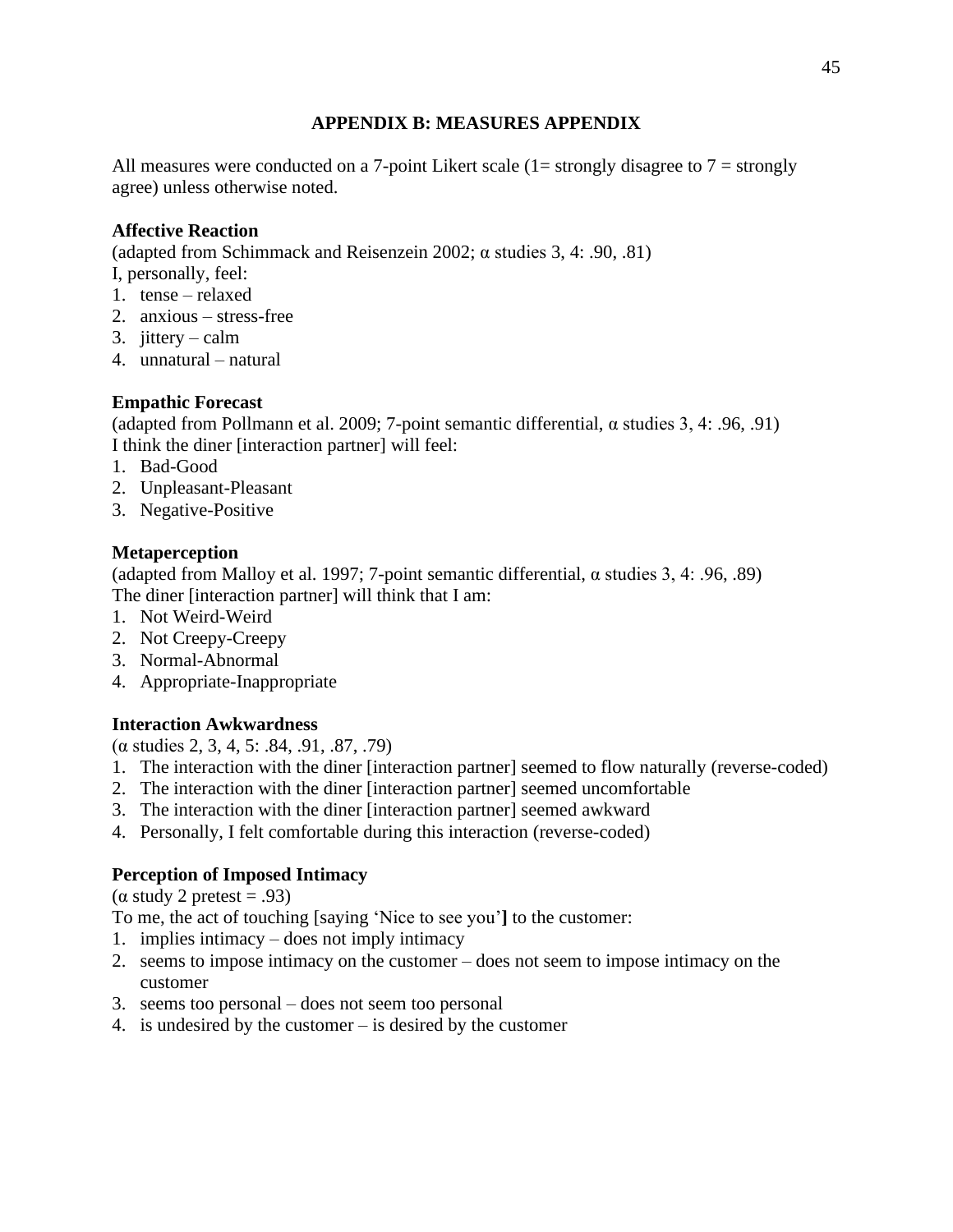## **Perception of Normativity**

( $\alpha$  study 2 pretest = .97)

To me, the act of [touching the diner on the upper arm/greeting the diner by saying 'Thanks for coming in today!':

- 1. is not normal is normal
- 2. occurs infrequently occurs frequently
- 3. is atypical  $-$  is typical
- 4. is unacceptable is acceptable

## **Perceived Importance of Act**

#### (study 3 post-test)

To what extent do you think that (having said, "thanks for coming in today" to the diner/having touched the diner on the arm) will influence the diner's evaluation of their dining experience? (1  $=$  not at all,  $5 = a$  great deal)

## **Recipient Affective State**

(adapted from Pollmann et al. 2009;  $\alpha$  study 5 = .95) During the interaction, I felt [I think the diner felt]:

- 1. Bad-Good
- 2. Unpleasant-Pleasant
- 3. Negative-Positive

## **Diner Tipping Behavior**

#### (study 5; incentive-compatible measure)

Please imagine that your total bill came to **\$4.40**, which you have already paid. In this envelope, you will find \$1.70 (17 dimes). These dimes are for you to keep as a token of appreciation for participating in this study. In case you want to leave a tip for the server, you may take any of the dimes and place them in the TIP envelope. Based on the service that you received today, you may decide to leave none of it, all of it, or any amount in between." [Actual amount (\$) counted by experimental assistants] Tip amount was also verified by asking diners: How much tip did you leave in the envelope for the server?

#### **Server Anticipated Tip**

#### (study 5)

Imagine that the diner's total bill came to: **\$4.40**, which they paid for with cash. The diner had an additional \$1.70 (17 dimes) in their pocket that they could leave as a tip for you. Based on the service that you provided today, how much tip do you anticipate that the diner would leave for you? (\$0.00 - \$1.70, in \$.10 increments)

#### **Checking Behavior**

#### (study 5, posed to servers)

(Optional) Now, if you want, feel free to go back and check to see how the diner's first few bites are tasting. It's entirely up to you whether you want to do this. Otherwise, continue on with the questionnaire. Once you begin the questionnaire, please complete all of the remaining questions in this packet.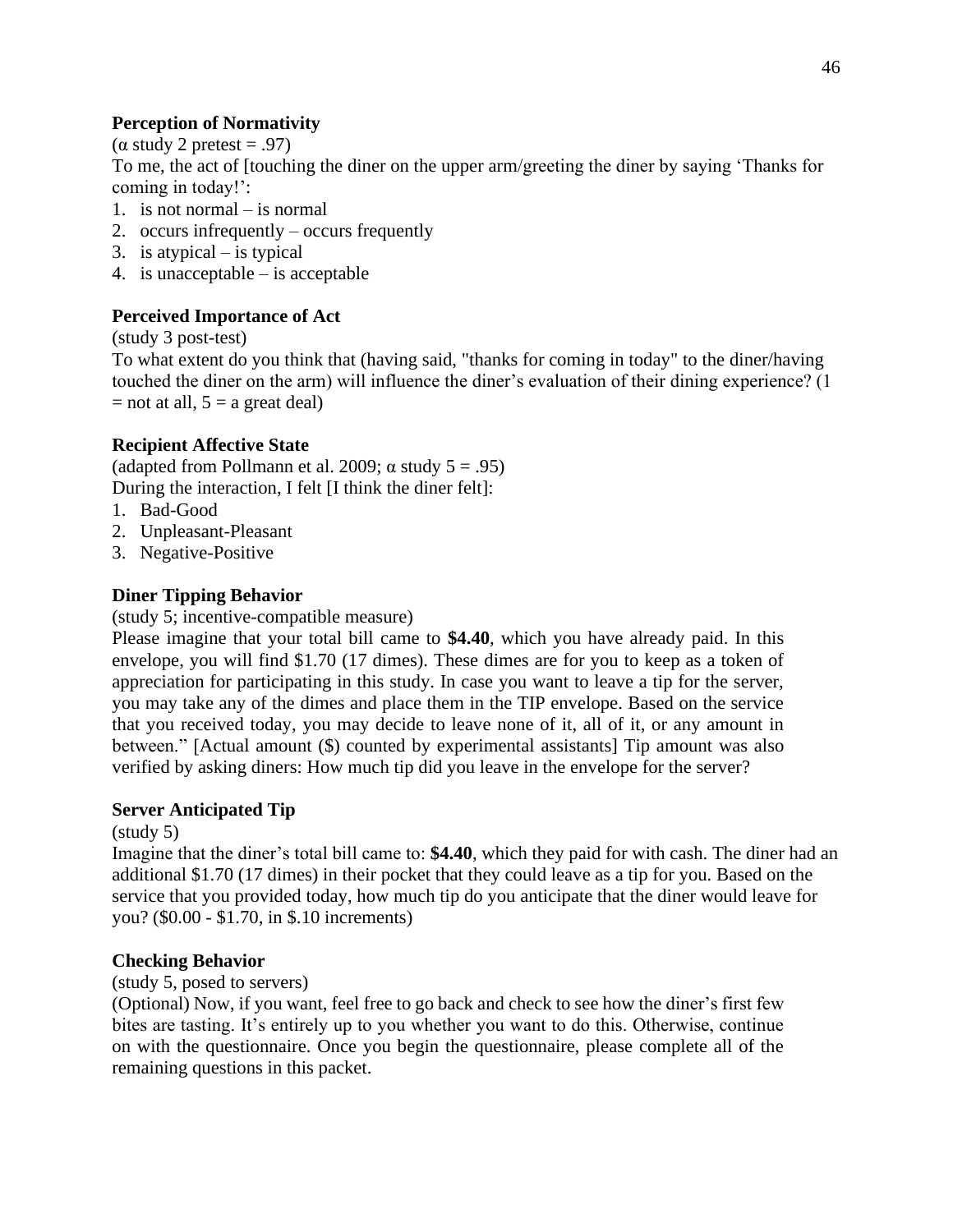#### **REFERENCES**

- Aggarwal, Pankaj, and Meng Zhang (2006), "The Moderating Effect of Relationship Norm Salience on Consumers' Loss Aversion," *Journal of Consumer Research*, 33 (3), 413- 419.
- Ames, Daniel R. (2004), "Inside the Mind Reader's Tool Kit: Projection and Stereotyping in Mental State Inference," *Journal of Personality and Social Psychology,* 87 (3), 340-53.
- Ames, Daniel R. (2005), "Everyday Solutions to the Problem of Other Minds: Which Tools are Used When?" In B. F. Malle & S. D. Hodges (Eds.), *Other Minds: How Humans Bridge the Divide Between Self and Others*, New York, NY, US: Guilford Press, 158-73.
- Ames, Daniel R. and Sheena S. Iyengar (2005), "Appraising the Unusual: Framing Effects and Moderators of Uniqueness-seeking and Social Projection," *Journal of Experimental Social Psychology,* 41(3), 271-82.
- Argo, Jennifer J., Darren W. Dahl, and Andrea C. Morales (2006), "Consumer Contamination: How Consumers React to Products Touched by Others," *Journal of Marketing*, 70 (2), 81-94.
- Batson, C. Daniel, Jakob H. Eklund, Valerie L. Chermok, Jennifer L. Hoyt, and Biaggio G. Ortiz (2007), "An Additional Antecedent of Empathic Concern: Valuing the Welfare of the Person in Need," *Journal of Personality and Social Psychology, 93* (1), 65-74.
- Baumeister, Roy F., Ellen Bratslavsky, Catrin Finkenauer, and Kathleen D. Vohs (2001), "Bad is Stronger than Good," *Review of General Psychology,* 5 (4), 323-370.
- Benedek, Mathias and Christian Kaernbach (2010), "A Continuous Measure of Phasic Electrodermal Activity," *Journal of Neuroscience Methods*, 190 (1), 80-91.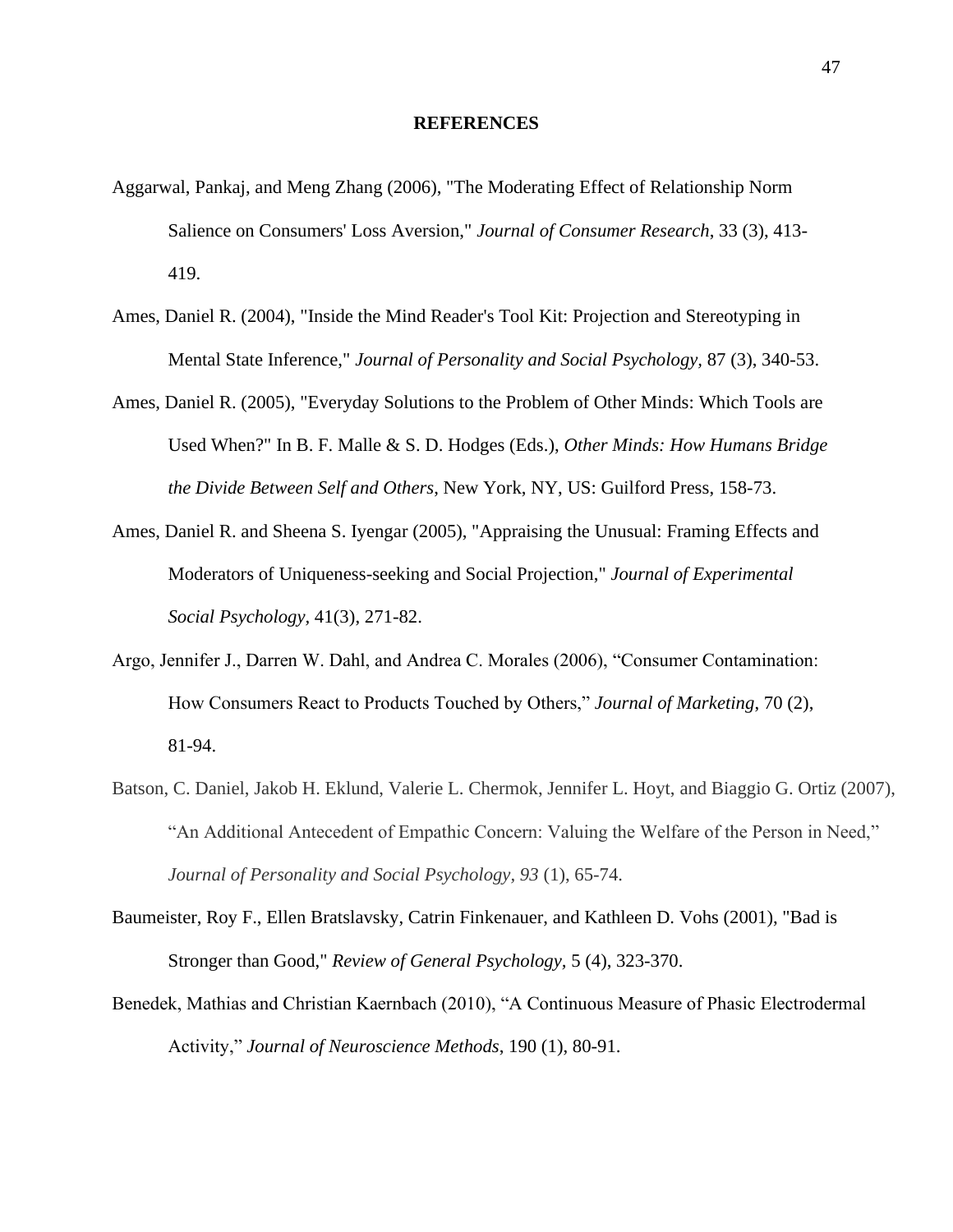Bohm, Janice K. and Bryan Hendricks (1997), "Effects of Interpersonal Touch, Degree of Justification, and Sex of Participant on Compliance with a Request," *The Journal of Social Psychology*, 137 (4), 460-69.

Boucsein, Wolfram (2012), *Electrodermal activity*. Springer Science & Business Media.

- Bowlby, John (1988), *A Secure Base: Parent-Child Attachment and Healthy Human Development,* New York. Basic Books.
- Brasel, S. Adam and James Gips (2014), "Tablets, Touchscreens, and Touchpads: How Varying Touch Interfaces Trigger Psychological Ownership and Endowment," *Journal of Consumer Psychology*, 24 (2), 226-233.

Bureau of Labor Statistics (2019), [https://www.bls.gov/oes/current/oes\\_stru.htm#41-0000.](https://www.bls.gov/oes/current/oes_stru.htm#41-0000)

Cacioppo, John T., Gary G. Berntson, and Stephen L. Crites (1996), "Social Neuroscience: Principles of Psychophysiological Arousal and Response," In E.T. Higgins & A.W. Kruglanski (Eds.), *Social Psychology: Handbook of Basic Principles*, New York, NY, US: Guilford Press.

- Chambers, John R., Nicholas Epley, Kenneth Savitsky, and Paul D. Windschitl (2008), "Knowing Too Much: Using Private Knowledge to Predict How One is Viewed by Others," *Psychological Science,* 19 (6), 542-548.
- Crusco, April H. and Christopher G. Wetzel (1984), "The Midas Touch: The Effects of Interpersonal Touch on Restaurant Tipping," *Personality and Social Psychology Bulletin* (10), 512-17.
- DiBiase, Rosemarie, and Jaime Gunnoe (2004), "Gender and Culture Differences in Touching Behavior," *The Journal of Social Psychology,* 144 (1), 49-62.
- Dion, Delphine, and Stéphane Borraz (2017), "Managing Status: How Luxury Brands Shape Class Subjectivities in the Service Encounter," *Journal of Marketing,* 81 (5), 67-85.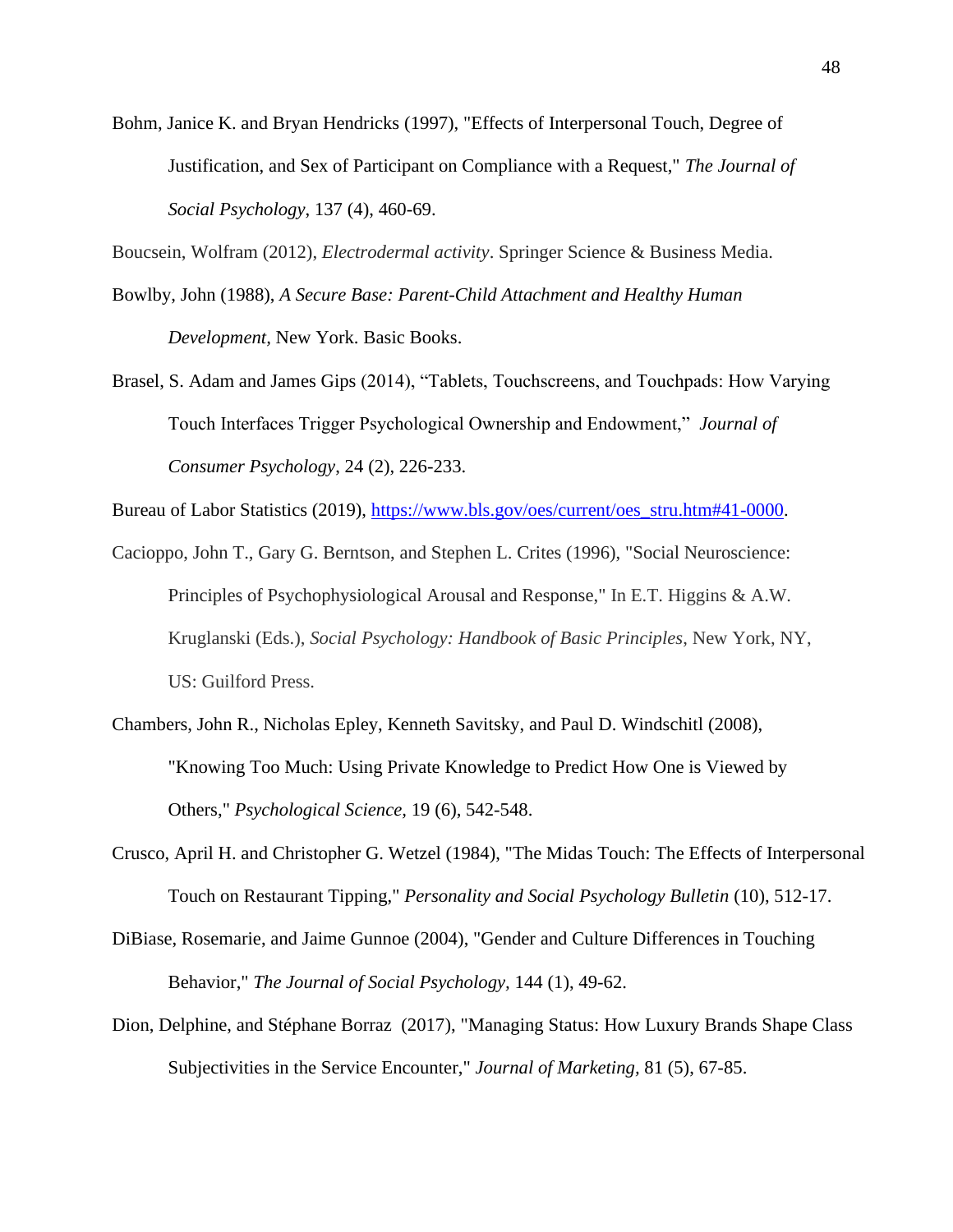Duffy, Elizabeth (1962), *Activation and Behavior,* Oxford, England: Wiley.

- Dunn, Elizabeth W., Lara B. Aknin, and Michael I. Norton (2008), "Spending Money on Others Promotes Happiness," *Science,* 319 (5870), 1687-1688.
- Dunning, David, Dale W. Griffin, James D. Milojkovic, and Lee Ross (1990), "The Overconfidence Effect in Social Prediction," *Journal of Personality and Social Psychology,* 58 (4), 568-81.
- Epley, Nicholas, Benjamin A. Converse, Alexa Delbosc, George A. Monteleone, and John T. Cacioppo (2009), "Believers' Estimates of God's Beliefs are More Egocentric than Estimates of Other People's Beliefs," *Proceedings of the National Academy of Sciences,* 106 (51), 21533-38.
- Epley, Nicholas, Boaz Keysar, Leaf Van Boven, and Thomas Gilovich (2004), "Perspective Taking as Egocentric Anchoring and Adjustment," *Journal of Personality and Social Psychology,* 87 (3), 327.
- Feldman, Daniel C. (1984), "The Development and Enforcement of Group Norms," *Academy of Management Review,* 9 (1), 47-53.
- Field, Tiffany (2010), "Touch for Socioemotional and Physical Well-being: A Review," *Developmental Review,* 30 (4), 367-83.

- Fisher, Jeffrey D., Marvin Rytting, and Richard Heslin (1976), "Hands Touching Hands: Affective and Evaluative Effects of an Interpersonal Touch," *Sociometry*, 39 (4), 416-21.
- Frey, Frances E. and Linda R. Tropp (2006), "Being Seen as Individuals Versus as Group Members: Extending Research on Metaperception to Intergroup Contexts," *Personality and Social Psychology Review,* 10 (3), 265-280.

Field, Tiffany (2014), *Touch*, MIT press.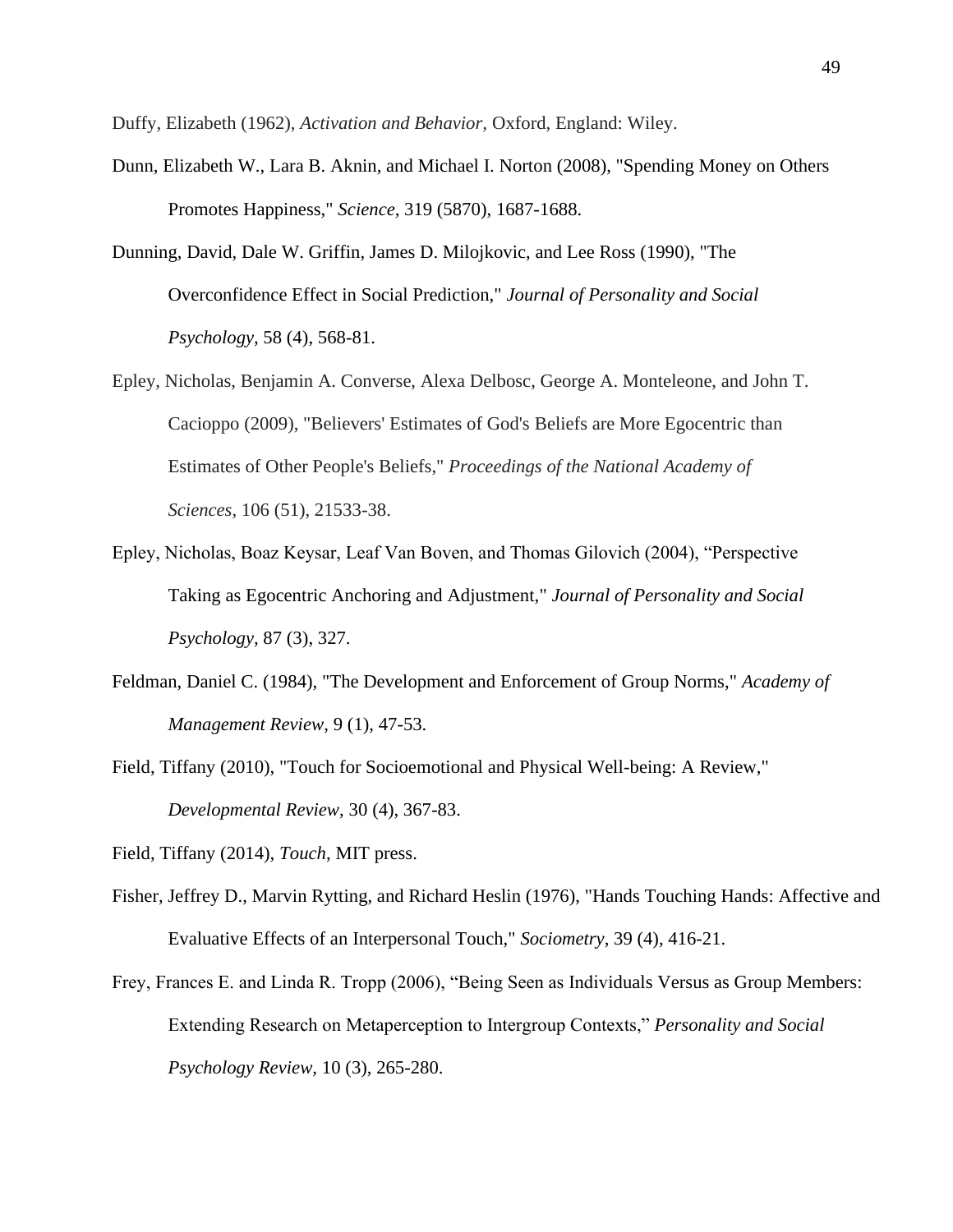- Friestad, Marian, and Peter Wright (1994), "The Persuasion Knowledge Model: How People Cope with Persuasion Attempts," *Journal of Consumer Research,* 21 (1), 1-31.
- Gallace, Alberto and Charles Spence (2010), "The Science of Interpersonal Touch: An Overview," *Neuroscience & Biobehavioral Reviews*, 34 (2), 246-59.
- Gilovich, Thomas, Victoria Husted Medvec and Kenneth Savitsky (2000), "The Spotlight Effect in Social Judgment: An Egocentric Bias in Estimates of the Salience of One's Own Actions and Appearance," *Journal of Personality and Social Psychology*, 78 (2), 211-222.
- Gilovich, Thomas and Kenneth Savitsky (1999), "The Spotlight Effect and the Illusion of Transparency: Egocentric Assessments of How We're Seen by Others," *Current Directions in Psychological Science*, 8, 165-168.
- Grohmann, Bianca, Eric R. Spangenberg, and David E. Sprott (2007), "The Influence of Tactile Input on the Evaluation of Retail Product Offerings," *Journal of Retailing,* 83 (2), 237-245.
- Guéguen, Nicolas and Jacques Fischer-Lokou (2003), "Tactile Contact and Spontaneous Help: An Evaluation in a Natural Setting," *The Journal of Social Psychology*, 143 (6), 785-87.
- Guéguen, Nicolas, Sebastien Meineri and Virginie Charles-Sire (2010), "Improving Medication Adherence by Using Practitioner Nonverbal Techniques: A Field Experiment on the Effect of Touch," *Journal of Behavioral Medicine,* 33 (6), 466-473.
- Hadi, Rhonda and Ana Valenzuela (forthcoming), "Good Vibrations: Documenting Consumer Responses to Technologically-Mediated Haptic Feedback," *Journal of Consumer Research*.
- Hall, Edward T. (1966), *The Hidden Dimension*: Doubleday Anchor Books.
- Hayes, Andrew F. (2018), "Partial, Conditional, and Moderated Moderated Mediation: Quantification, Inference, and Interpretation," *Communication Monographs,* 85 (1), 4-40.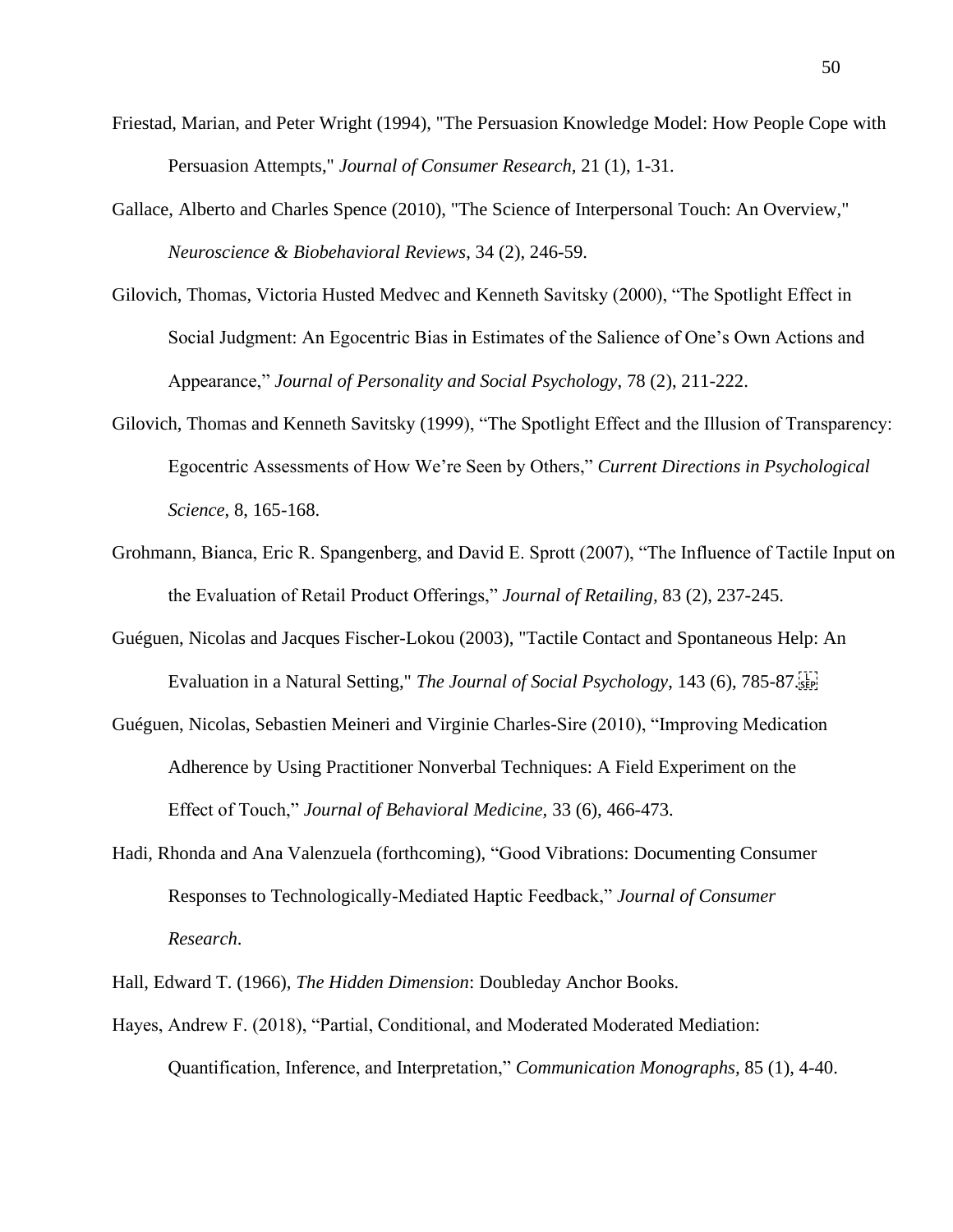- Heider, Fritz (1944), "Social Perception and Phenomenal Causality," *Psychological Review,* 51 (6), 358.
- Henley, Nancy M. (1973), "Power, Sex, and Nonverbal Communication," *Berkeley Journal of Sociology*, 1-26.
- Hennig-Thurau, Thorsten, Markus Groth, Michael Paul, and Dwayne D. Gremlem (2006), "Are All Smiles Created Equal? How Emotional Contagion and Emotional Labor Affect Service Relationships," *Journal of Marketing,* 70 (3), 58-73.
- Herrmann, Esther, Josep Call, María Victoria Hernández-Lloreda, Brian Hare, and Michael Tomasello (2007), "Humans Have Evolved Specialized Skills of Social Cognition: The Cultural Intelligence Hypothesis," *Science,* 317 (5843), 1360-66.
- Hogreve, J., Anja Iseke, Klaus Derfuss, and Tönnjes Eller (2017), "The Service–Profit Chain: A Meta-Analytic Test of a Comprehensive Theoretical Framework," *Journal of Marketing*, 81 (3), 41-61.
- Hornik, Jacob (1992), "Tactile Stimulation and Consumer Response," *Journal of Consumer Research*, 19 (3), 449-58.
- Inman, J. Jeffrey, Russell S. Winer, and Rosellina Ferraro (2009), "The Interplay between Category Characteristics, Customer Characteristics, and Customer Activities on In-Store Decision Making," *Journal of Marketing*, 73 (5), 19–29.
- Johar, Gita Venkataramani (2005), "The Price of Friendship: When, Why, and How Relational Norms Guide Social Exchange Behavior," *Journal of Consumer Psychology,* 15 (1), 22-27.
- Jourard, Sidney M. (1966), "An Exploratory Study of Body-accessibility," *British Journal of Social and Clinical Psychology*, 5(3), 221–231.

Kenny, David A., Deborah A. Kashy, and William L. Cook (2006), *Dyadic Data Analysis*, Guilford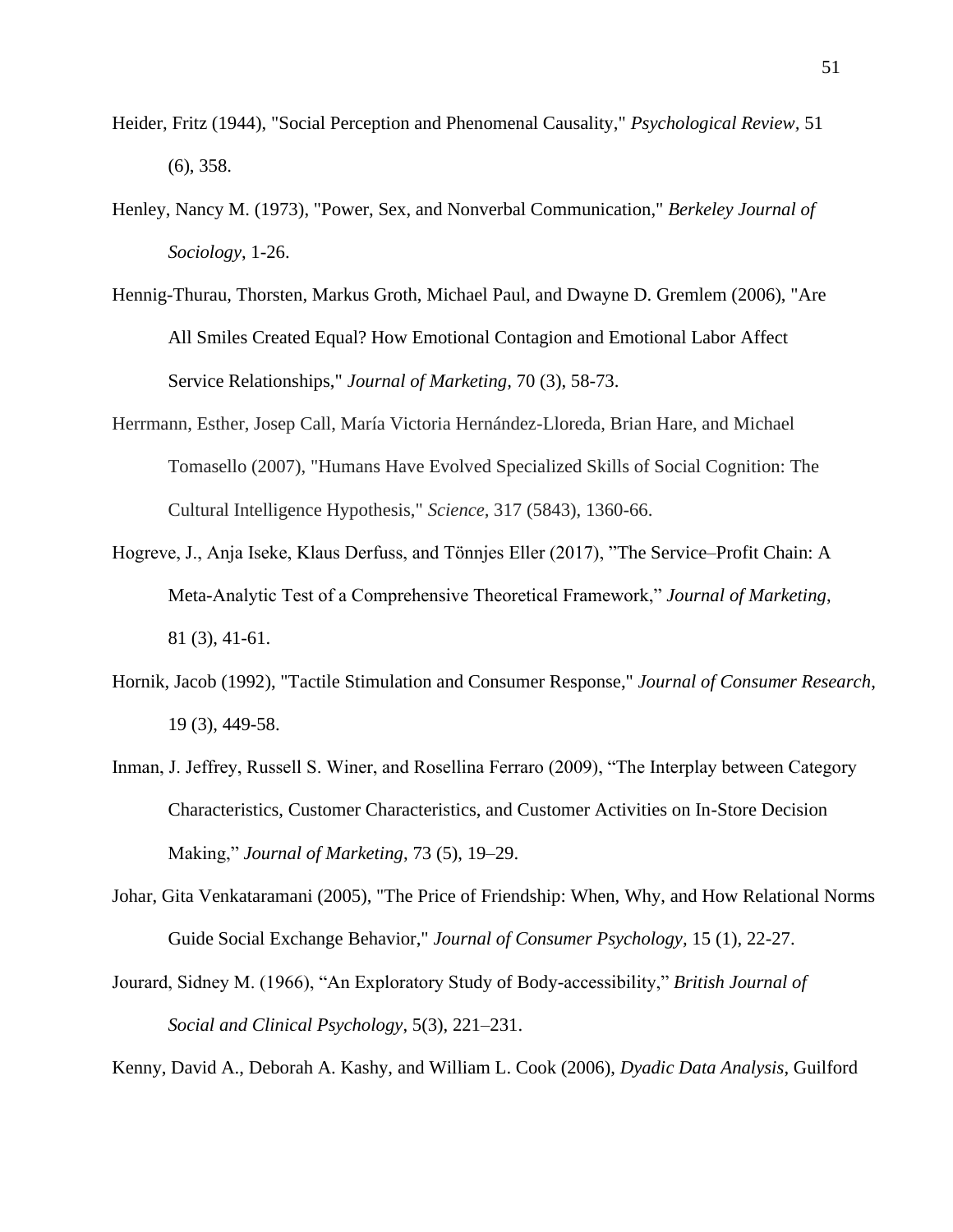press.

- Kinnealey, Moya, Barbara Oliver, and Patricia Wilbarger (1995), "A Phenomenological Study of Sensory Defensiveness in Adults," *American Journal of Occupational Therapy,* 49 (5), 444–51.
- Kirk, Colleen P., Joann Peck, and Scott D. Swain (2018), "Property Lines in the Mind: Consumers' Psychological Ownership and Their Territorial Responses." *Journal of Consumer Research*, 45 (1), 148-168.
- Kirschbaum, Clemens, Karl-Martin Pirke, and Dirk H. Hellhammer (1993), "The 'Trier Social Stress Test'–a Tool for Investigating Psychobiological Stress Responses in a Laboratory Setting," *Neuropsychobiology*, 28 (1-2), 76-81.
- Knapp, Mark L., Judith A. Hall, and Terrence G. Horgan (2014), *Nonverbal Communication in Human Interaction,* 8th Edition, Boston, MA: Wadsworth.
- Krishna, Aradhna and Maureen Morrin (2008), "Does Touch Affect Taste? The Perceptual Transfer of Product Container Haptic Cues," *Journal of Consumer Research*, 34 (6), 807-18.
- Krueger, Joachim I. (2000), "The Projective Perception of the Social World: A Building Block of Social Comparison Processes," In Jerry Suls and Ladd Wheeler (Eds.), *Handbook of Social Comparison: Theory and Research*, New York: Plenum/Kluwer, 323–351.
- Krueger, Joachim I. (2003), "Return of the Ego Self-referent Information as a Filter for Social Prediction: Comment on Karniol (2003)," *Psychological Review,* 110 (3), 585-590.
- Krueger, Joachim I. and Russell W. Clement (1994), "The Truly False Consensus Effect: An Ineradicable and Egocentric Bias in Social Perception," *Journal of Personality and Social Psychology,* 67 (4), 596-610.
- Kumar, Amit, and Nicholas Epley (2018), "Undervaluing Gratitude: Expressers Misunderstand the Consequences of Showing Appreciation," *Psychological Science*, 29 (9), 1423-1435.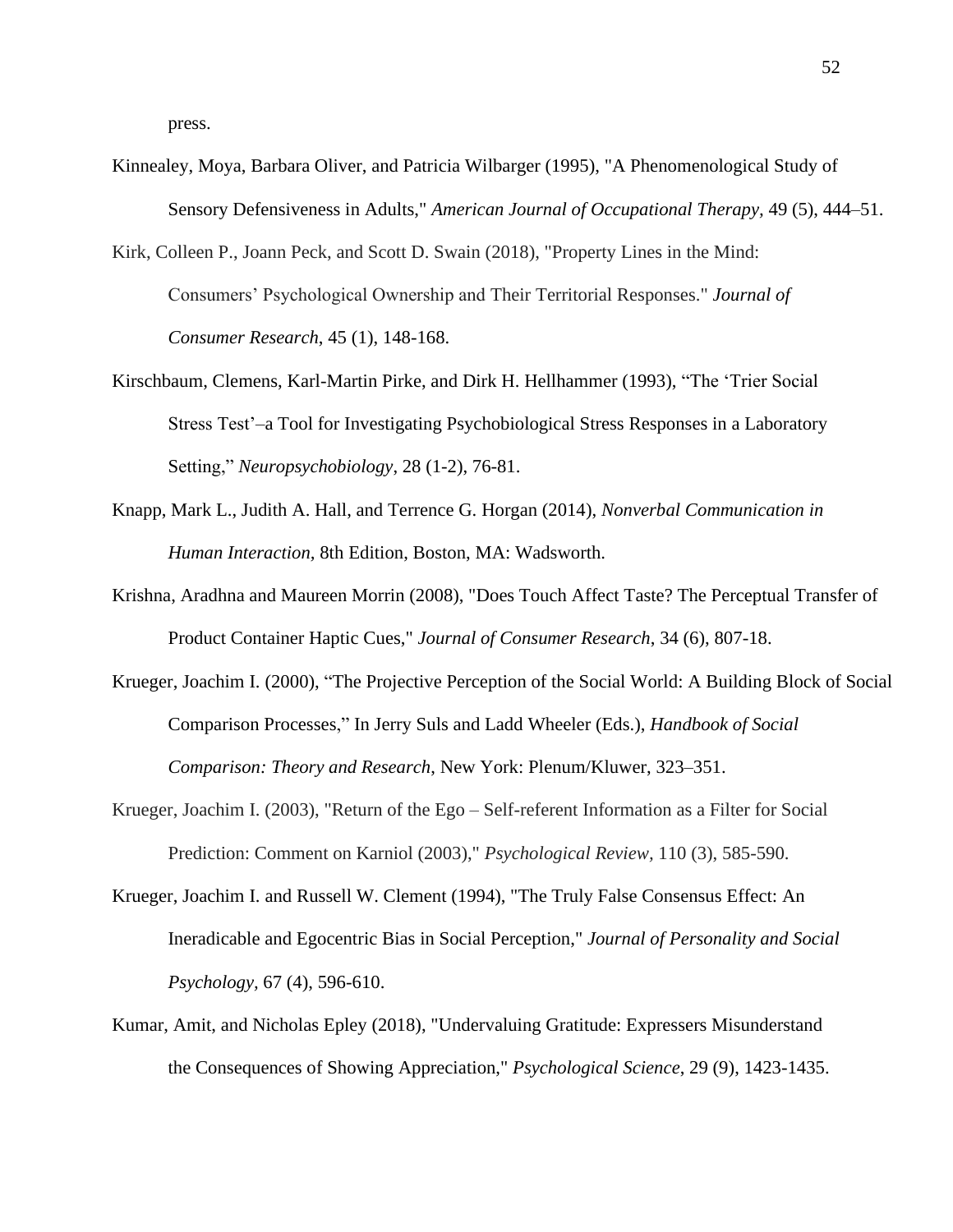- Laing, Ronald David, Herbert Phillipson, and A. Russell Lee (1966), "Interpersonal Perception: A Theory and a Method of Research."
- Lakin, Jessica L. and Tanya L. Chartrand (2003), "Using Nonconscious Behavioral Mimicry to Create Affiliation and Rapport," *Psychological Science*, 14 (4), 334-339.
- Lemon, Katherine N. and Peter C. Verhoef (2016), "Understanding Customer Experience Throughout the Customer Journey," *Journal of Marketing*, 80 (6), 69-96.
- Levav, Jonathan, and Jennifer Argo (2010), "Physical Contact and Financial Risk Taking," *Psychological Science,* 21 (6), 804-10.
- Lynch Jr, John G (1982),"On the External Validity of Experiments in Consumer Research," *Journal of Consumer Research,* 9 (3), 225-239.
- Malloy, Thomas E., Linda Albright, David A. Kenny, Fredric Agatstein, and Lynn Winquist. (1997), "Interpersonal Perception and Metaperception in Nonoverlapping Social Groups," *Journal of Personality and Social Psychology,* 72 (2), 390-98.
- Martin, Brett A. S. (2012), "A Stranger's Touch: Effects of Accidental Interpersonal Touch on Consumer Evaluations and Shopping Time," *Journal of Consumer Research,* 39 (1), 174-84.
- Mashek, Debra J. and Arthur Aron (2008), *Handbook of Closeness and Intimacy*. Mahwah, NJ: Erlbaum, Inc.
- Masson, Haemy Lee and Hans Op de Beeck (2018), "Socio-Affective Touch Expression Database," *PloS one,* 13 (1), e0190921.
- McCabe, Deborah Brown and Stephen M. Nowlis (2003), "The Effect of Examining Actual Products or Product Descriptions on Consumer Preference," *Journal of Consumer Psychology,* 13 (4), 431-439.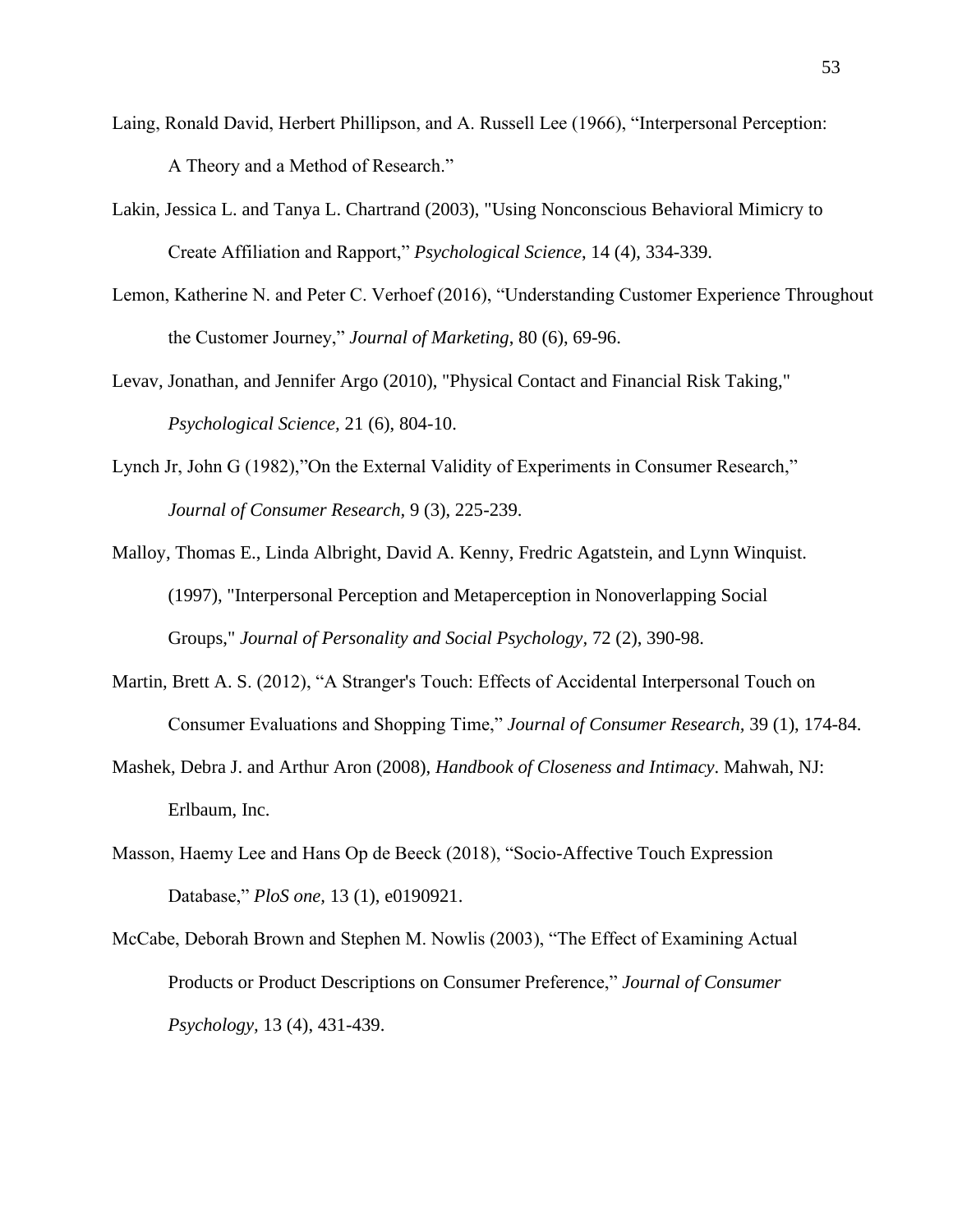- McShane, Blakeley B. and Ulf Böckenholt (2017), "Single-paper Meta-analysis: Benefits for Study Summary, Theory Testing, and Replicability," *Journal of Consumer Research,* 43 (6), 1048-1063.
- Mehrabian, Albert, and James A. Russell (1974), *An Approach to Environmental Psychology*, The MIT Press.
- O'Guinn, Thomas Clayton, Robin J. Tanner, and Ahreum Maeng (2015), "Turning to Space: Social Density, Social Class, and the Value of Things in Stores," *Journal of Consumer Research,* 42 (2), 196-213.
- Orth, Ulrich R., Tatiana Bouzdine-Chameeva, and Kathrin Brand (2013), "Trust During Retail Encounters: A Touchy Proposition," *Journal of Retailing,* 89 (3), 301-314.
- Owen, Pamela M., and Jonathan Gillentine (2011), "Please Touch the Children: Appropriate Touch in the Primary Classroom," *Early Child Development and Care,* 181 (6), 857-868.
- Patterson, Miles L., Sherry Mullens, and Jeanne Romano (1971), "Compensatory Reactions to Spatial Intrusion," *Sociometry*, 114-121.
- Peck, Joann, Victor A. Barger, and Andrea Webb (2013), "In Search of a Surrogate for Touch: The Effect of Haptic Imagery on Perceived Ownership," *Journal of Consumer Psychology,* 23 (2), 189-96.
- Peck, Joann and Suzanne Shu (2009), "The Effect of Mere Touch on Perceived Ownership," *Journal of Consumer Research*, 36 (3), 434-47.
- Pham, Michel T. (1996), "Cue Representation and Selection Effects of Arousal on Persuasion," *Journal of Consumer Research*, *22* (4), 373-87.
- Pham, Michel Tuan (2004), "The Logic of Feeling," *Journal of Consumer Psychology,* 14 (4), 360-369.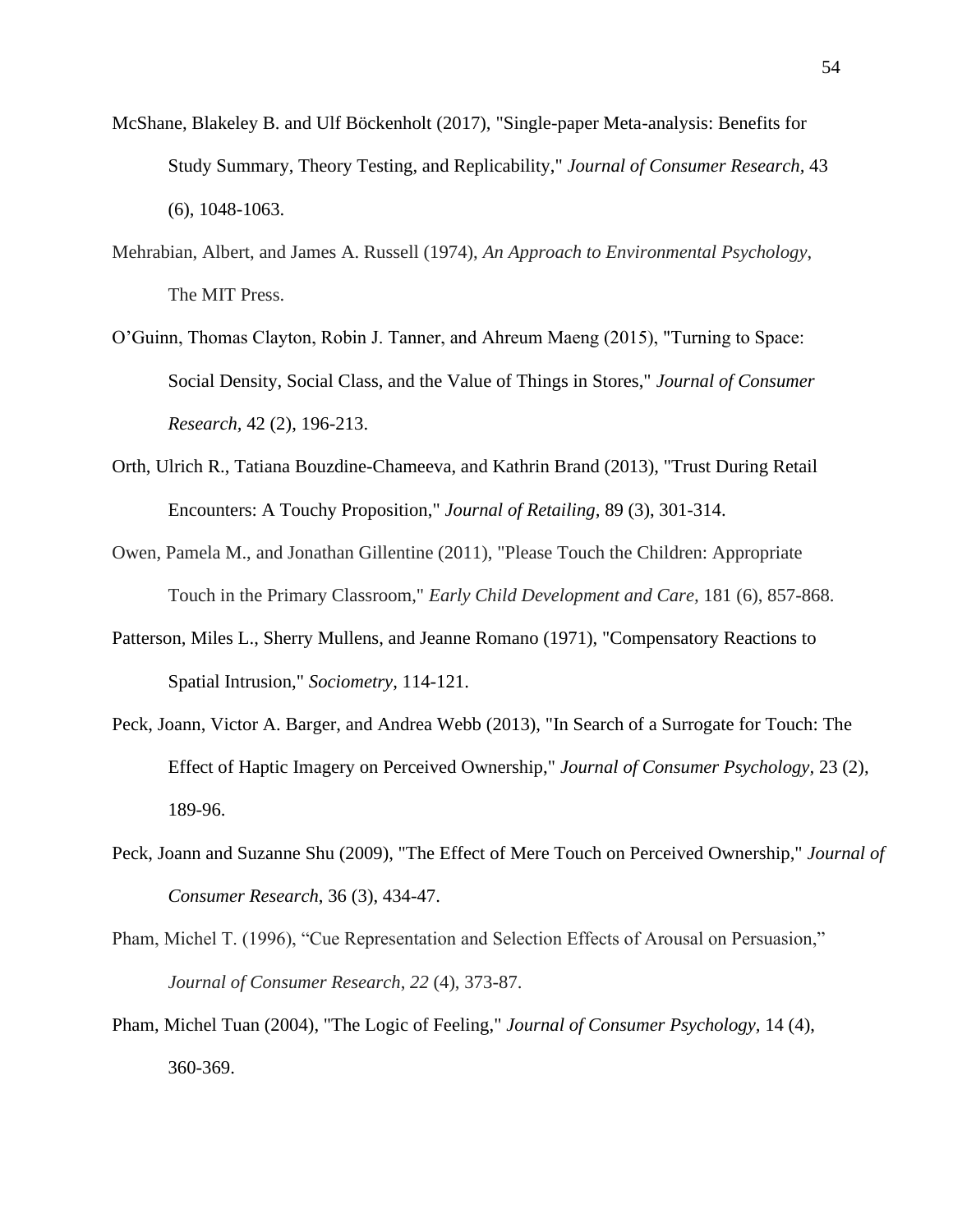- Pollmann, Monique M. and Catrin Finkenauer (2009), "Empathic Forecasting: How do we Predict Other People's Feelings?" *Cognition and Emotion,* 23 (5), 978-1001.
- Pratto, Felicia, and Oliver P. John (1991), "Automatic Vigilance: The Attention-Grabbing Power of Negative Social Information," *Journal of Personality and Social Psychology*, 61(3), 380.
- Price, Linda L. and Eric J. Arnould (1999), "Commercial Friendships: Service Provider–client Relationships in Context," *Journal of Marketing*, *63*(4), 38-56.
- Robbins, Jordan M., and Joachim I. Krueger (2005), "Social Projection to Ingroups and Outgroups: A Review and Meta-Analysis," *Personality and Social Psychology Review*, 9  $(1), 32-47.$
- Rose, Susan A. (1990), "The Sense of Touch," *Touch: The Foundation of Experience*, 299-324.
- Sanbonmatsu, David M. and Frank R. Kardes (1988), "The Effects of Physiological Arousal on Information Processing and Persuasion," *Journal of Consumer Research,* 15 (3), 379-85.
- Savitsky, Kenneth, Nicholas Epley, and Thomas Gilovich (2001), "Do Others Judge Us as Harsly as We Think? Overestimating the Impact of our Failures, Shortcomings, and Mishaps," *Journal of Personality and Social Psychology*, 81 (1), 44-56.
- Schimmack, Ulrich and Rainer Reisenzein (2002), "Experiencing Activation: Energetic Arousal and Tense Arousal are Not Mixtures of Valence and Activation," *Emotion,* 2 (4), 412-17.
- Schroeder, Juliana, Ayelet Fishbach, Chelsea Schein, and Kurt Gray (2017), "Functional Intimacy: Needing – but Not Wanting – the Touch of a Stranger," *Journal of Personality and Social Psychology,* 133 (6), 910-24.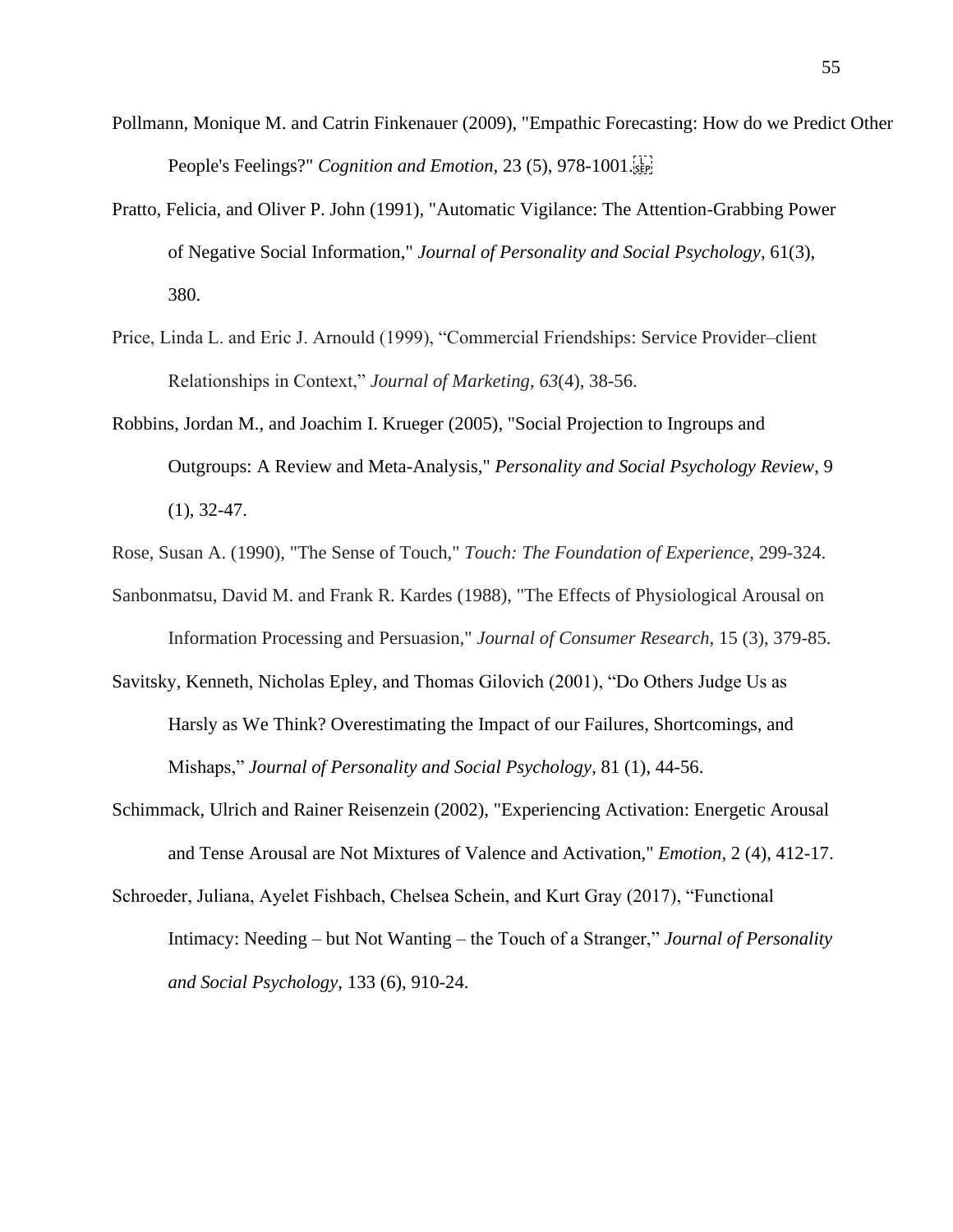- Schwarz Norbert, and Gerald L. Clore (2007), "Feelings and Phenomenal Experiences." In: Higgins ET, Kruglanski A, editors. *Social Psychology. A Handbook of Basic Principles. 2nd.* New York, NY: Guilford Press, 385–407.
- Shostack, G. Lynn. (1977) "Breaking Free from Product Marketing." *The Journal of Marketing*: 73-80.

Silk, Joan B. (2007) "Social Components of Fitness in Primate Groups," *Science*, 317, 1347–51.

- Simmering, Marcia J., J. Bryan Fuller, Laura E. Marler, Susie S. Cox, and Rebecca J. Bennett, (2013), "Tactile Interaction Norms and Positive Workplace Touch," *Journal of Managerial Issues*, 132-153.
- Sinha, Jayati, and Dhananjay Nayakankuppam (2014), "The Canny Social Judge: Predicting Others' Attitudes from Sparse Information," *Journal of Experimental Social Psychology,* 53, 145-55.
- Stephen, Renee and Richard L. Zweigenhaft (1986), "The Effect on Tipping of a Waitress Touching Male and Female Customers," *Journal of Social Psychology*, 126 (1), 141-42.
- Stern, Robert Morris, William J. Ray, and Karen S. Quigley (2001), *Psychophysiological Recording*, Oxford University Press, USA.
- Thayer, R.E. (1989), *The Biopsychology of Mood and Activation,* New York: Oxford University Press.
- Van Boven, Leaf, and George Loewenstein (2003), "Social Projection of Transient Drive States," *Personality and Social Psychology Bulletin,* 29 (9), 1159-68.
- Van Boven, Leaf and George Loewenstein (2005), "Empathy Gaps in Emotional Perspective Taking," *Other Minds: How Humans Bridge the Divide Between Self and Others*, In B.F. Malle & S.D. Hodges, eds., New York: Guilford Press, 284-97.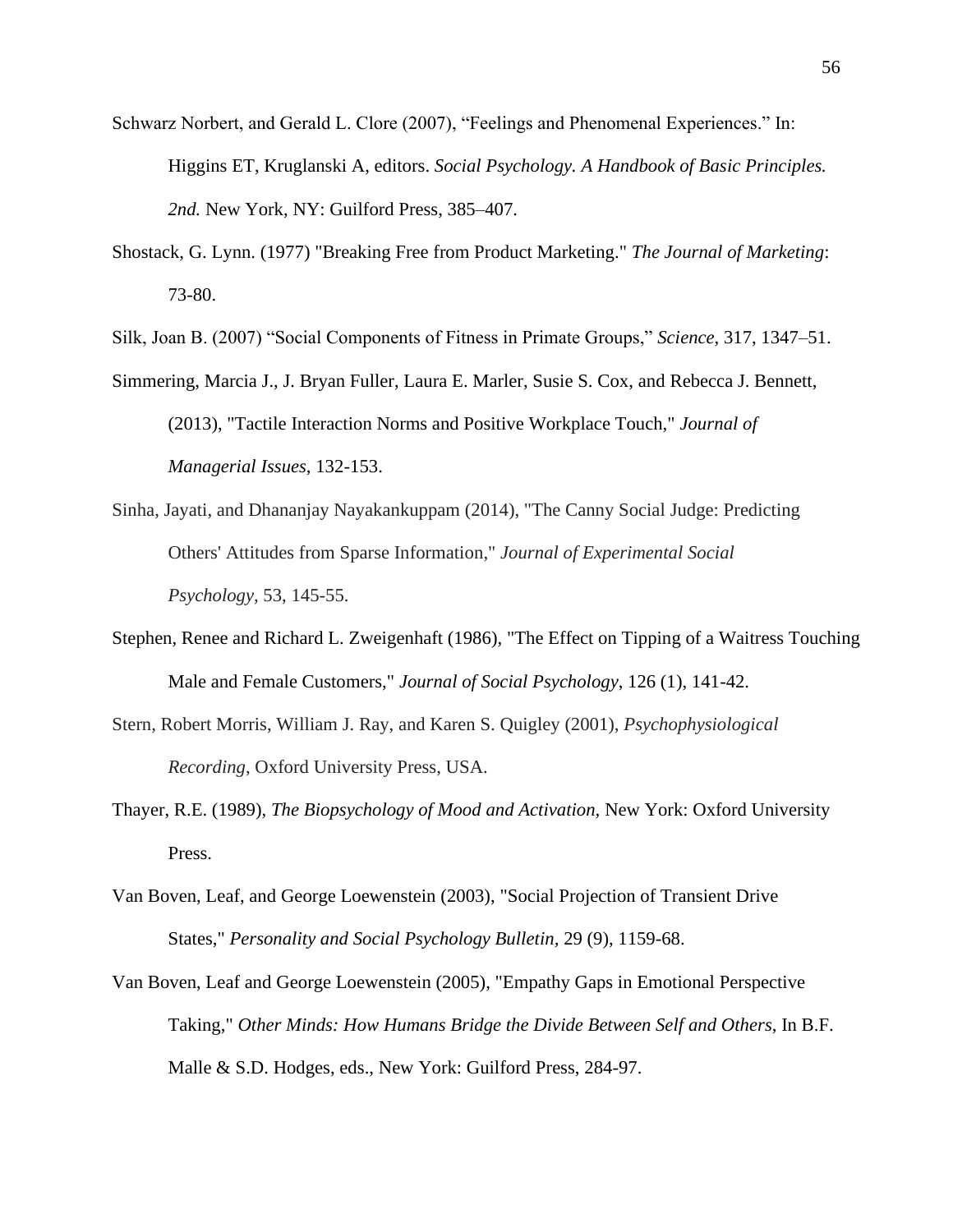- Webb, Andrea and Joann Peck (2015), "Individual Differences in Interpersonal Touch: On the Development, Validation, and Use of the 'Comfort with Interpersonal Touch' (CIT) Scale," *Journal of Consumer Psychology,* 25 (1), 60-77.
- Williams, Joan C. and Suzanne Lebsock (2018), "NOW WHAT? Social Media Has Created a Remarkable Moment for Women, but is This Really the End of the Harassment Culture? *Harvard Business Review, <*https://hbr.org/cover-story/2018/01/now-what>
- Wilson, Timothy D. and Daniel T. Gilbert (2005), "Affective Forecasting: Knowing What to Want," *Current Directions in Psychological Science*, 14 (3), 131-34.
- Ybarra, Oscar (2001), "When First Impressions Don't Last: The Role of Isolation and Adaptation Processes in the Revision of Evaluative Impressions," *Social Cognition,* 19 (5), 491-520.
- Zelenski, John M., Deanna C. Whelan, Logan J. Nealis, Christina M. Besner, Maya S. Santoro, and Jessica E. Wynn (2013), "Personality and Affective Forecasting: Trait Introverts Underpredict the Hedonic Benefits of Acting Extraverted, " *Journal of Personality and Social Psychology,* 104 (6), 1092-1108.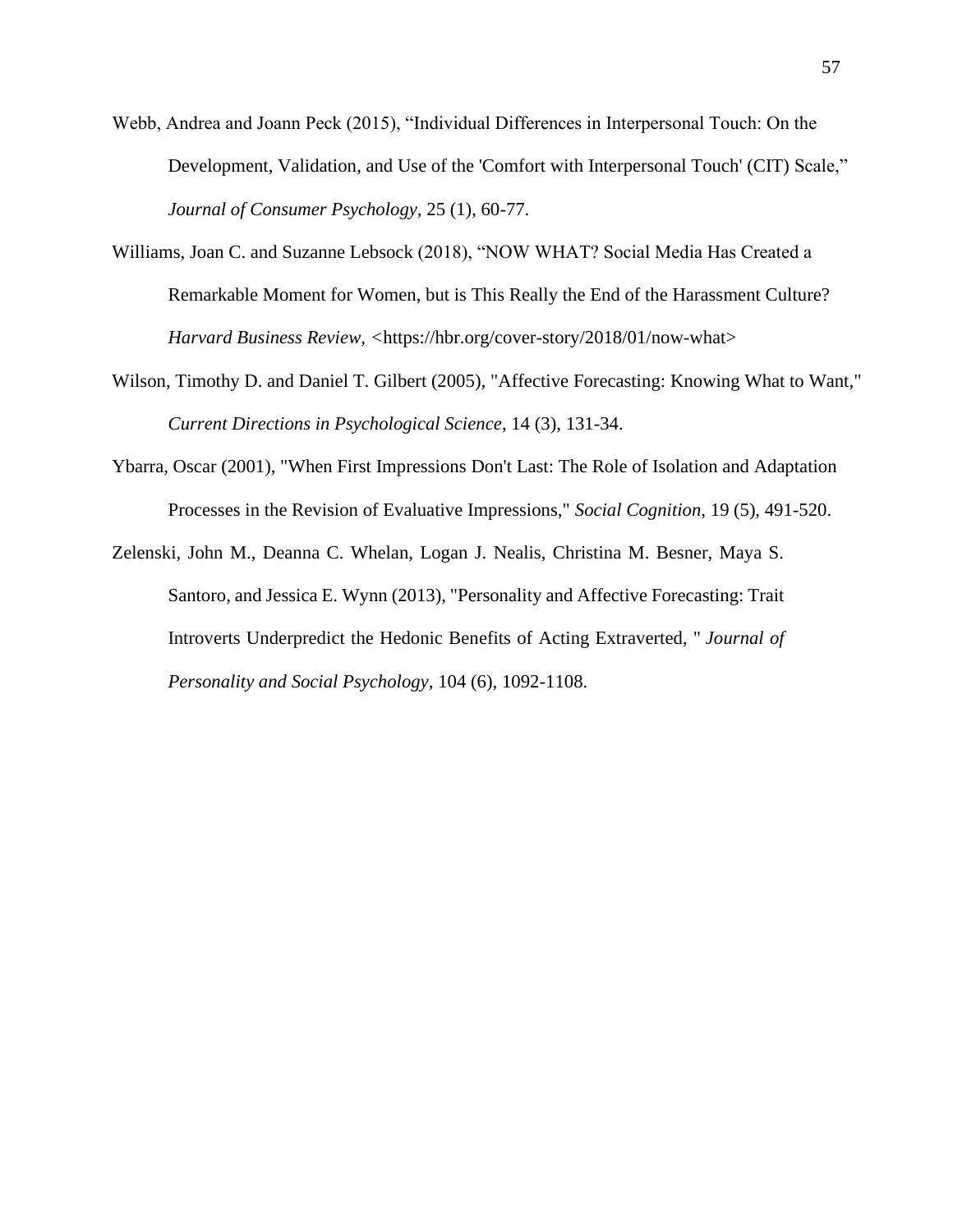## **TABLES**

## TABLE 1

## OVERVIEW OF STUDIES AND FINDINGS

| <b>Study</b>   |                                                                        | <b>Context</b>                                                  | <b>Design</b>                                                                  | <b>Findings</b>                                                                                                                                                                                                                                                                          |  |  |
|----------------|------------------------------------------------------------------------|-----------------------------------------------------------------|--------------------------------------------------------------------------------|------------------------------------------------------------------------------------------------------------------------------------------------------------------------------------------------------------------------------------------------------------------------------------------|--|--|
| <b>Study 1</b> | Lab Simulation<br><b>Study Capturing</b><br>Physiological<br>Responses | Sales Interaction<br>Simulation                                 | $2 \times 2$<br>IT vs. NT<br>Instruction Phase vs.<br><b>Interaction Phase</b> | Instructed touch increases stress arousal (i.e.,<br>measured via skin conductivity) during<br>instruction phase, suggestive of an immediate<br>affective reaction ahead of the interaction.                                                                                              |  |  |
| Study 2        | Lab Simulation<br>Study                                                | Sales Interaction<br>Simulation                                 | IT vs. NT                                                                      | Instructed touch increases interaction<br>awkwardness.                                                                                                                                                                                                                                   |  |  |
| <b>Study 3</b> | Lab Scenario<br>Study                                                  | <b>Restaurant Hypothetical</b><br>Scenario                      | VT Scenario vs. NT Scenario                                                    | One's empathic forecast, metaperception, and<br>assessment of interaction awkwardness are<br>driven by their affective reaction to the<br>suggestion to initiate touch.                                                                                                                  |  |  |
| Study 4        | Lab Simulation<br>Study                                                | <b>Restaurant Interaction</b><br>Simulation                     | $2 \times 2$<br>Touch vs. Compliment<br>Instructed vs. Volitional              | Replicates and extends study 3. Demonstrates<br>the same underlying causal process. This<br>study rules out a mere instruction account<br>with the inclusion of a similarly scripted act<br>(i.e., complimenting).                                                                       |  |  |
| Study 5        | Lab Simulation<br>Study                                                | <b>Restaurant Server/Diner</b><br><b>Interaction Simulation</b> | $3 \times 2$<br>IT vs. VT vs. NT<br>Server vs. Diner                           | After touch, diners leave higher tips for<br>servers; servers do not anticipate receiving<br>higher tips. Servers who are instructed to<br>touch are significantly less likely to engage in<br>future interactions (i.e., checking back on<br>diners) than those who touch volitionally. |  |  |

NOTE: IT = Instructed Touch, VT = Volitional Touch, NT = No Touch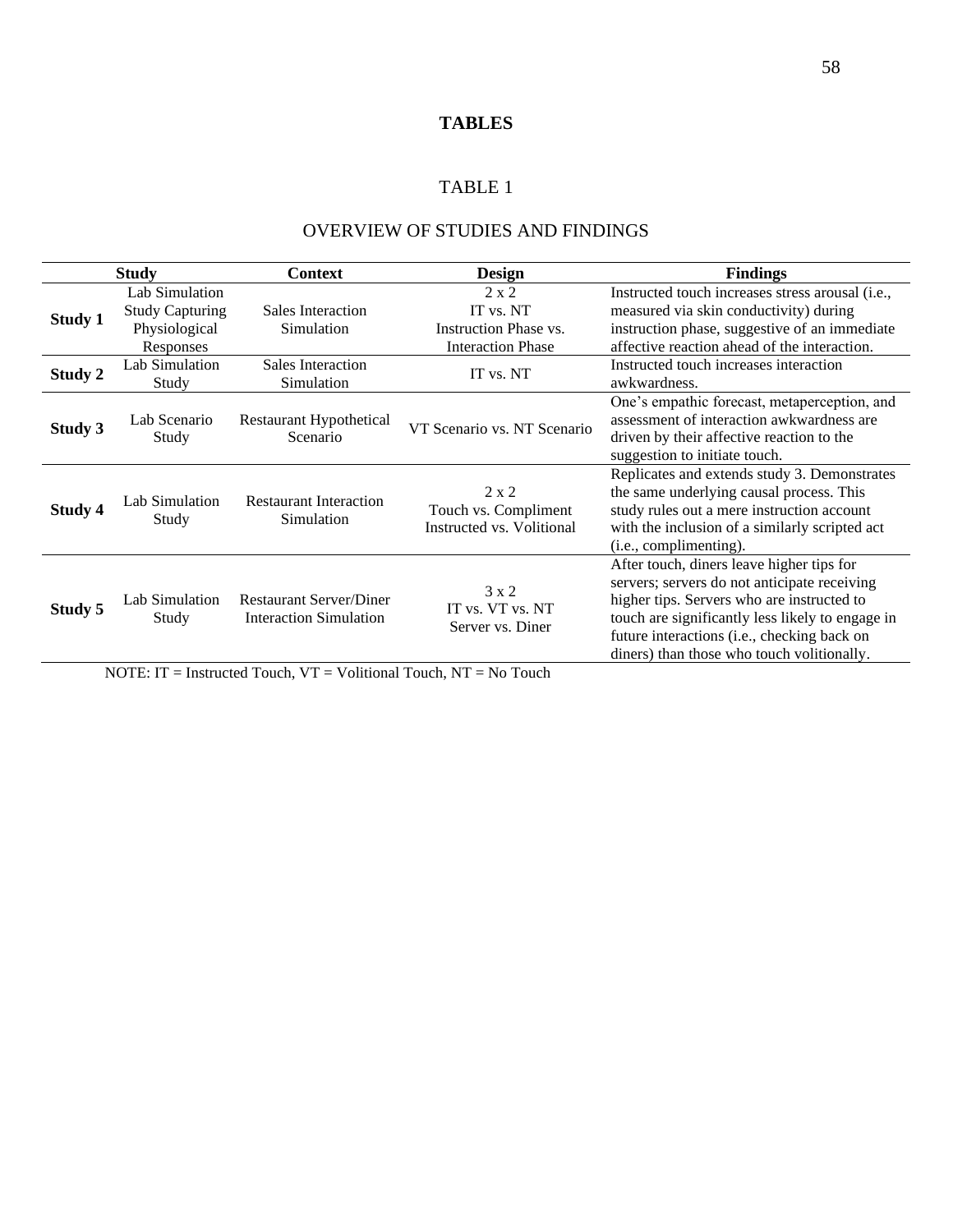## TABLE 2

| INITIATORS BY CONDITION AND TOUCHING BEHAVIOR |  |
|-----------------------------------------------|--|
|-----------------------------------------------|--|

|                     |          | <b>Condition</b> |     |                                   |       |  |  |
|---------------------|----------|------------------|-----|-----------------------------------|-------|--|--|
|                     |          | No Touch         |     | Volitional Touch Instructed Touch | Total |  |  |
| <b>Actual Touch</b> | No Touch | 34               | 103 |                                   | 137   |  |  |
|                     | Touch    |                  | 56  | 48                                | 104   |  |  |
| Total               |          | 34               | 159 | 48                                | 241   |  |  |

Note: These are initiator (server) counts. Each initiator was paired with a receiver (diner). Due to unequal cell sizes, we ensured homogeneity of variance was not a problem for our measured outcome variables (interaction awkwardness: *F*(3, 473) = 1.20, *p* = .31; empathic forecast: *F*(3, 476) = .91, *p* = .44; tipping behavior: *F*(3, 473) =  $.97, p = .41$ .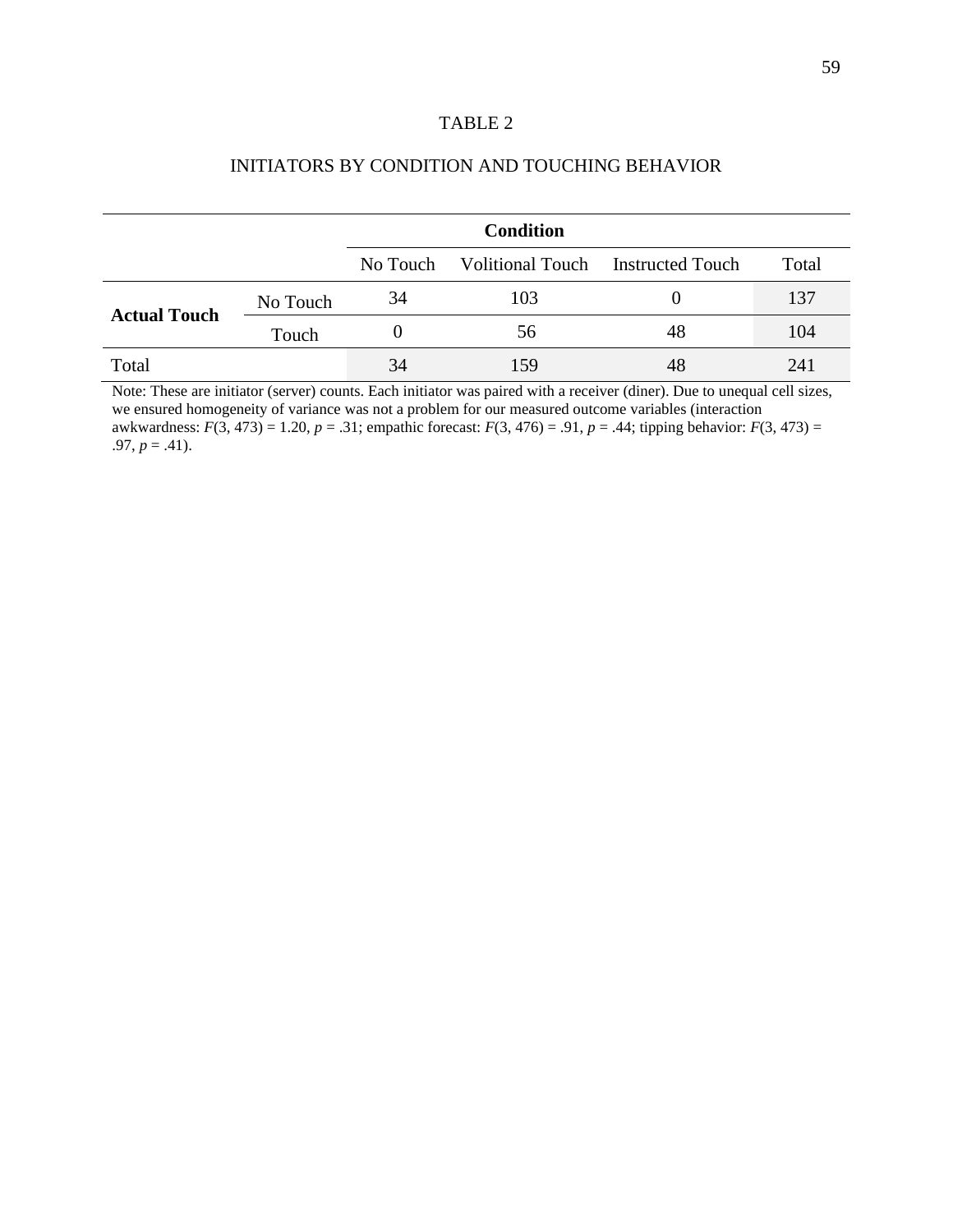## TABLE 3

## REGRESSION RESULTS FOR SERVERS' CHECKING BEHAVIOR (STUDY 5)

*Dependent Variable: Checking Behavior*

|                                     |         | $Exp(\beta)$    |      |          |    |      | 95% CI for $Exp(\beta)$ |       |
|-------------------------------------|---------|-----------------|------|----------|----|------|-------------------------|-------|
| Variable                            | B       | (odds<br>ratio) | SЕ   | $\chi^2$ | df |      | Lower                   | Upper |
| <b>ACTUAL TOUCH</b>                 | .155    | 1.167           | .262 | .350     |    | .554 | .699                    | 1.951 |
| <b>TOUCH CONDITION (IT vs. ALL)</b> | $-1.13$ | .323            | .371 | 9.312    |    | .002 | .156                    | .667  |
| TOUCH CONDITION (VT_AT vs. ALL)     |         | 3.058           | .328 | 1.60     |    | .001 | .607                    | 5.818 |

NOTE: Predictors tested in independent models. NT = No Touch, VT\_NT = Volitional Touch, No Touch, VT\_AT = Volitional Touch, Actual Touch,  $IT = Instructured$  Touch. \*\*Helmert contrasts  $p < .01$ .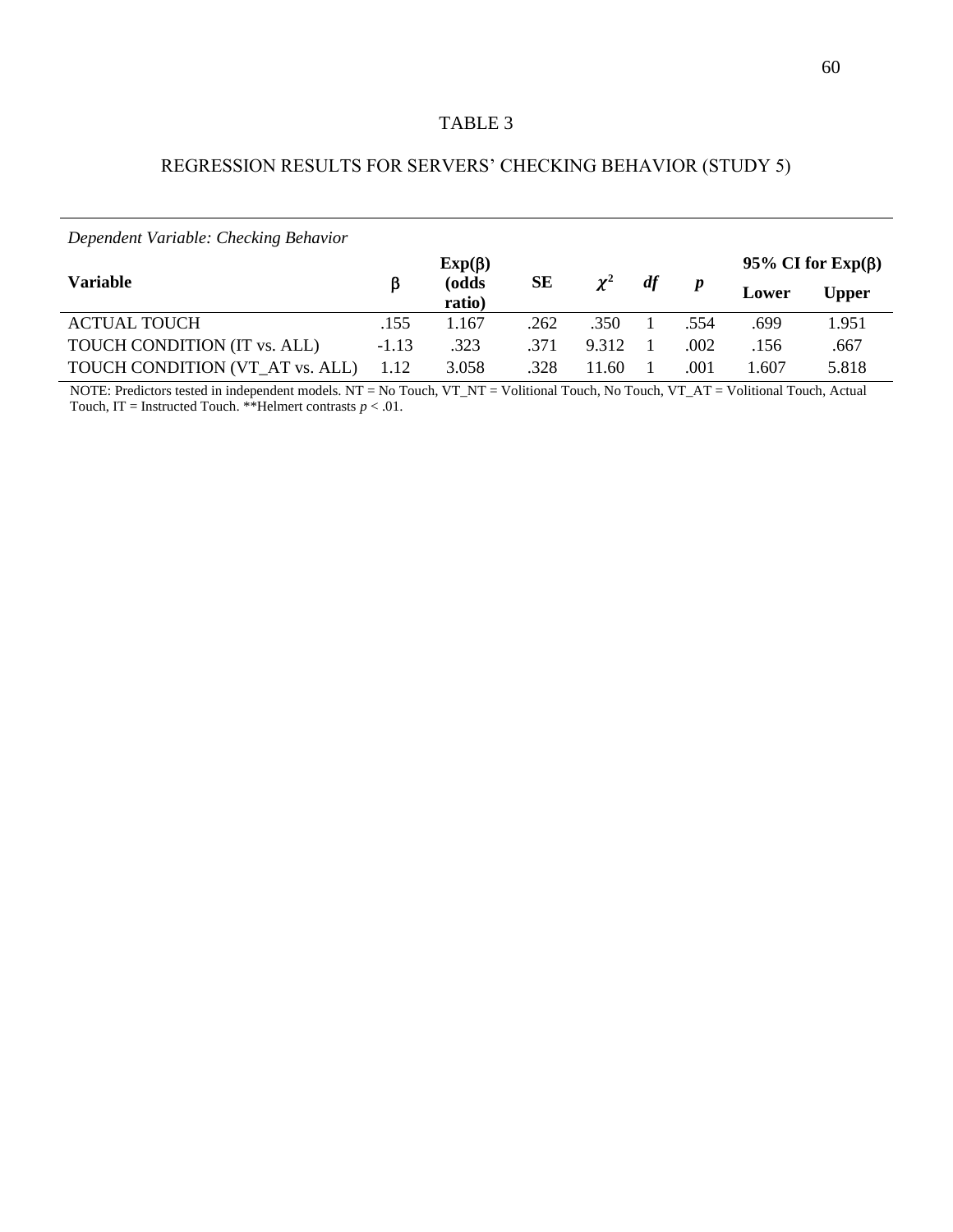#### FIGURE 1

## THEORETICAL MODEL OF TOUCH INITIATION

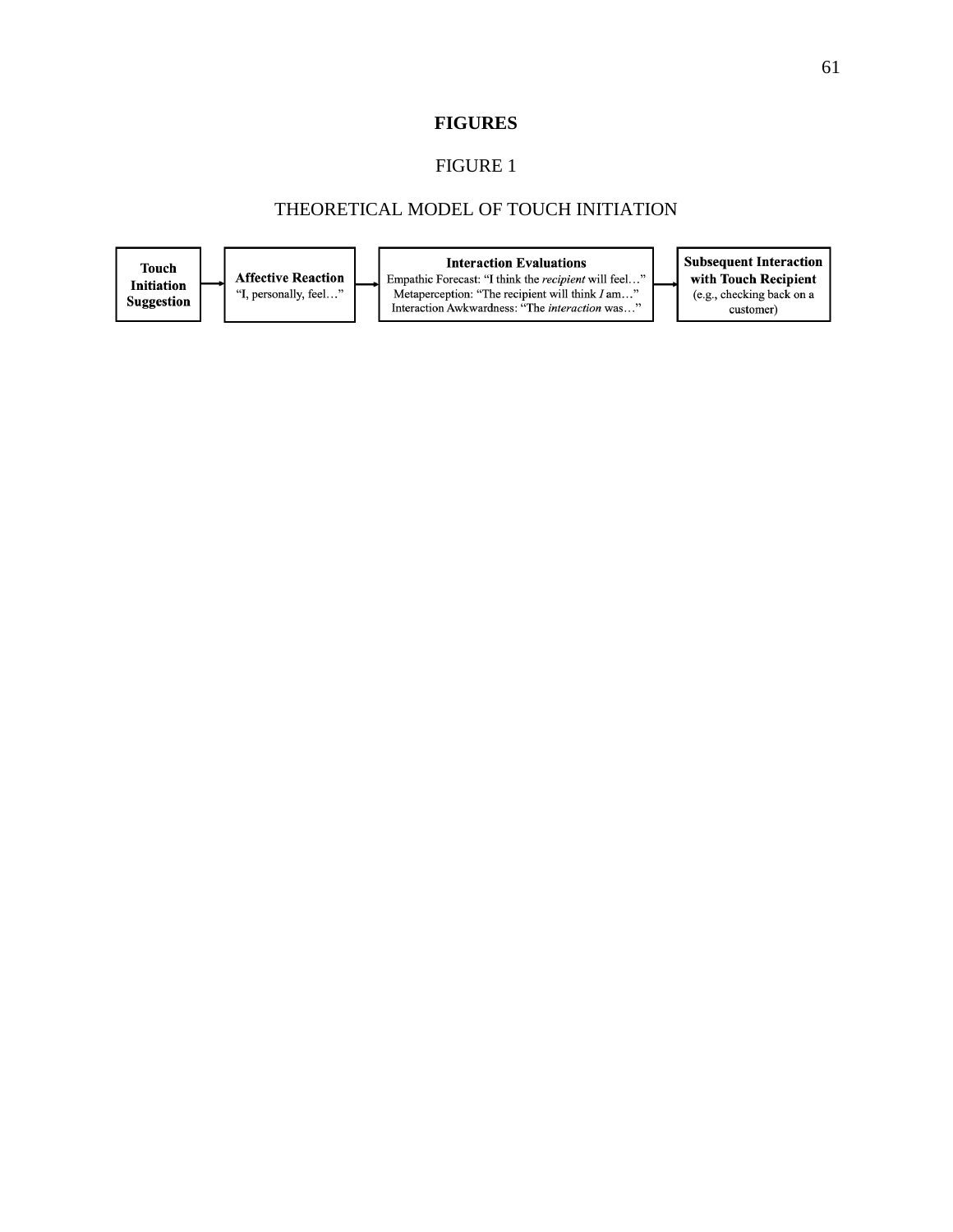# AFFECTIVE REACTION MEDIATES THE EFFECT OF TOUCH ON EMPATHIC

## FORECAST, METAPERCEPTION, AND INTERACTION AWKWARDNESS



 $p < .01***$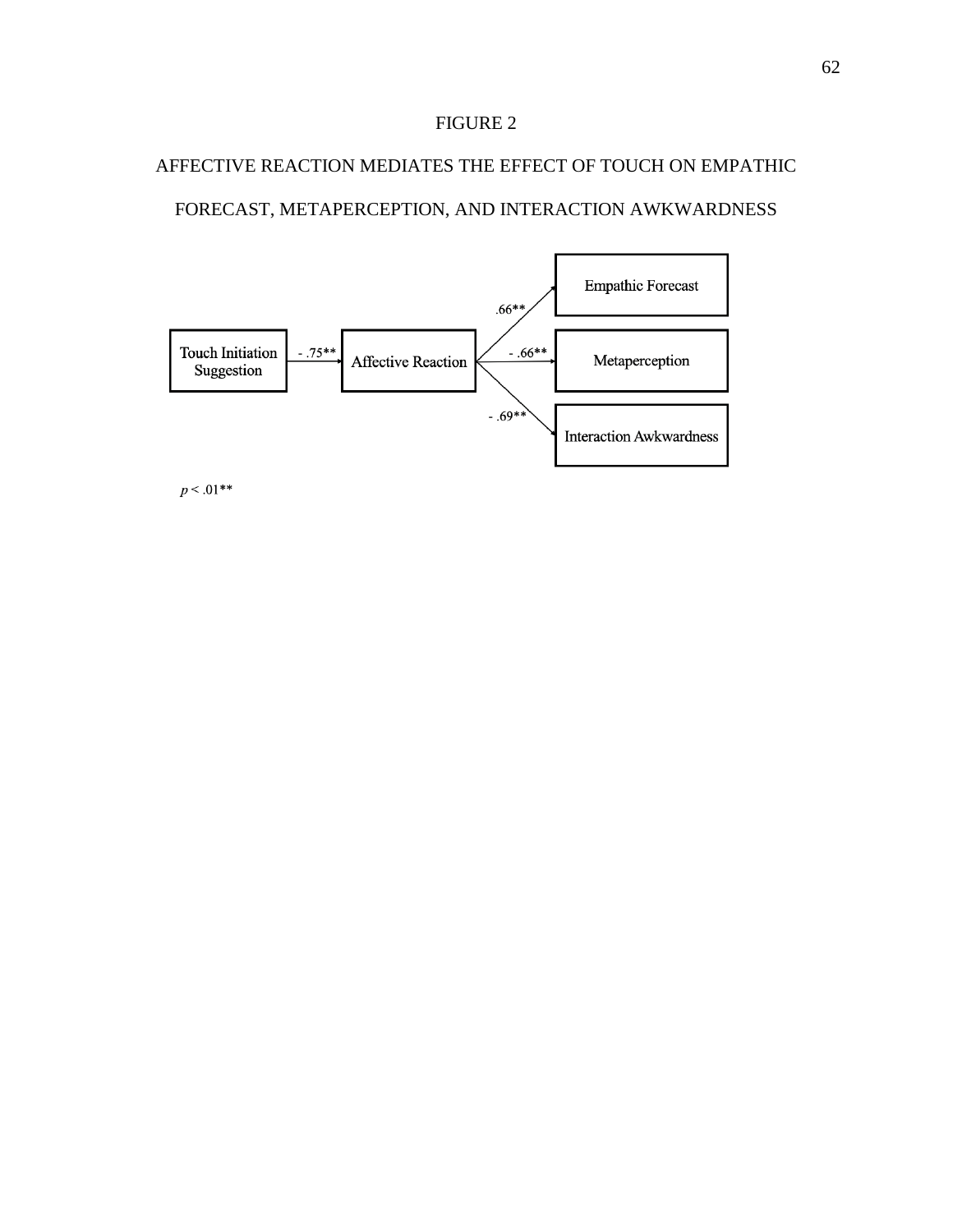## INSTRUCTED TOUCH INITIATION DECREASES AFFECTIVE REACTION

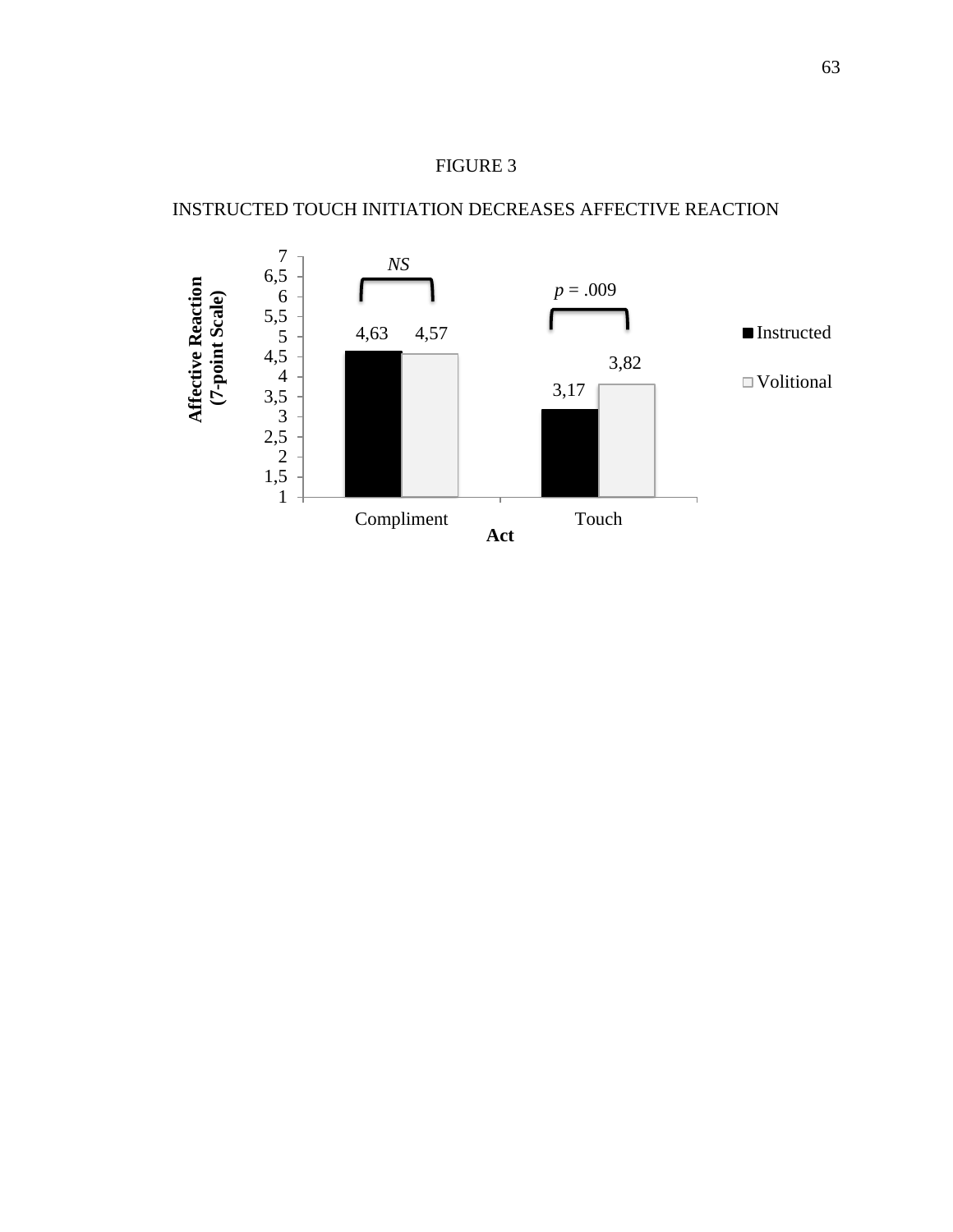## INSTRUCTED TOUCH INITIATION INCREASES INTERACTION AWKWARDNESS

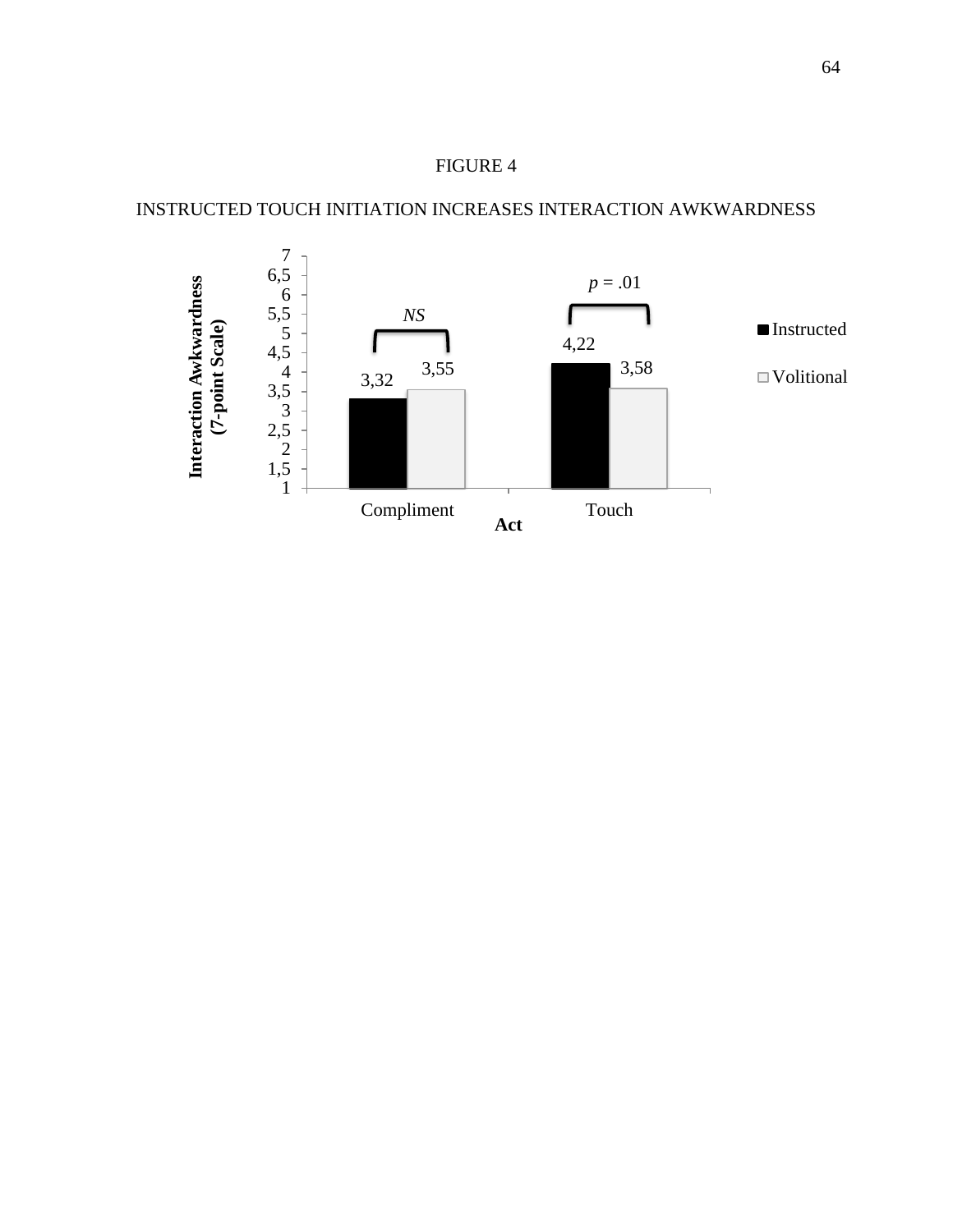## CHECKING BEHAVIOR – LIKELIHOOD OF FUTURE SERVICE INTERACTIONS



Note: \*\* Helmert contrasts *p* < .01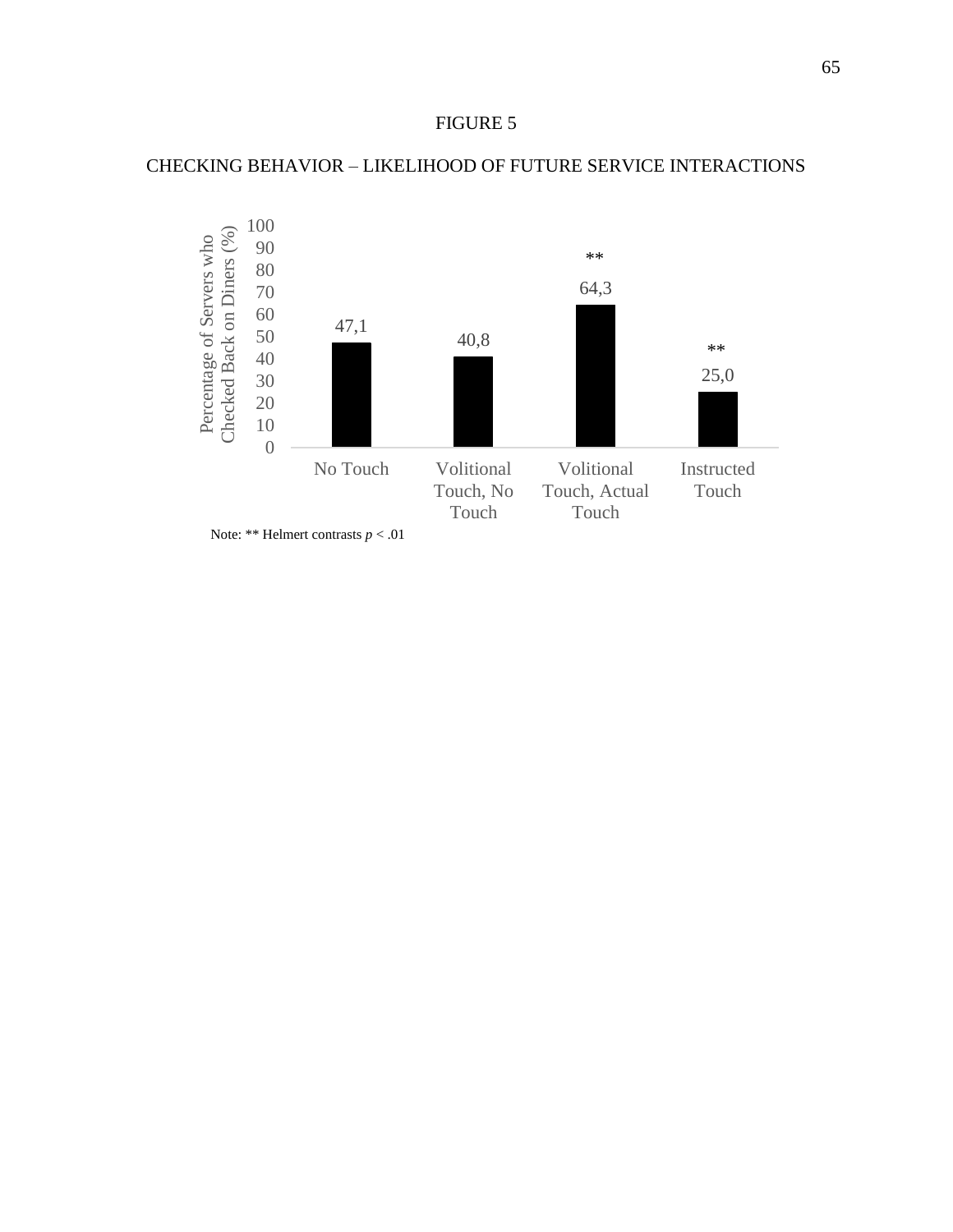## **Headings List**

## **1) THEORETICAL BACKGROUND**

2) Touch Initiation and Imposed Intimacy

2) Egocentric Projection and Interaction Evaluations

*3) Empathic Forecast*

*3) Metaperception*

*3) Interaction Awkwardness*

*3) Initiator's Subsequent Interaction*

2) Overview of Studies

## **1) STUDY 1: PHYSIOLOGICAL RESPONSES OF TOUCH INITIATORS TO THE INSTRUCTION TO TOUCH**

2) Method

*3) Participants and Design*

*3) Measurement of Electrodermal Activity*

2) Procedure

*3) Calibration Phase*

*3) Instruction Phase*

*3) Interaction Phase*

2) Results and Discussion

# **1) STUDY 2: INITIATING TOUCH INCREASES INTERACTION AWKWARDNESS**

2) Method

*3) Participants*

*3) Procedure*

*3) Measures*

2) Results and Discussion

## **1) STUDY 3: EGOCENTRIC PROJECTION FROM VOLITIONAL TOUCH**

2) Method

*3) Participants and Design*

*3) Measures*

2) Results

2) Discussion

# **1) STUDY 4: TOUCH EFFECTS DRIVEN BY MORE THAN MERE INSTRUCTION**

2) Method

*3) Participants and Design*

*3) Procedure*

2) Results

2) Discussion

## **1) STUDY 5: TOUCH INITIATION AFFECTS DOWNSTREAM SERVICE BEHAVIORS**

- 2) Method
- *3) Participants and Design*
- *3) Procedure*
- *3) Measures*
- 2) Results
- 2) Discussion